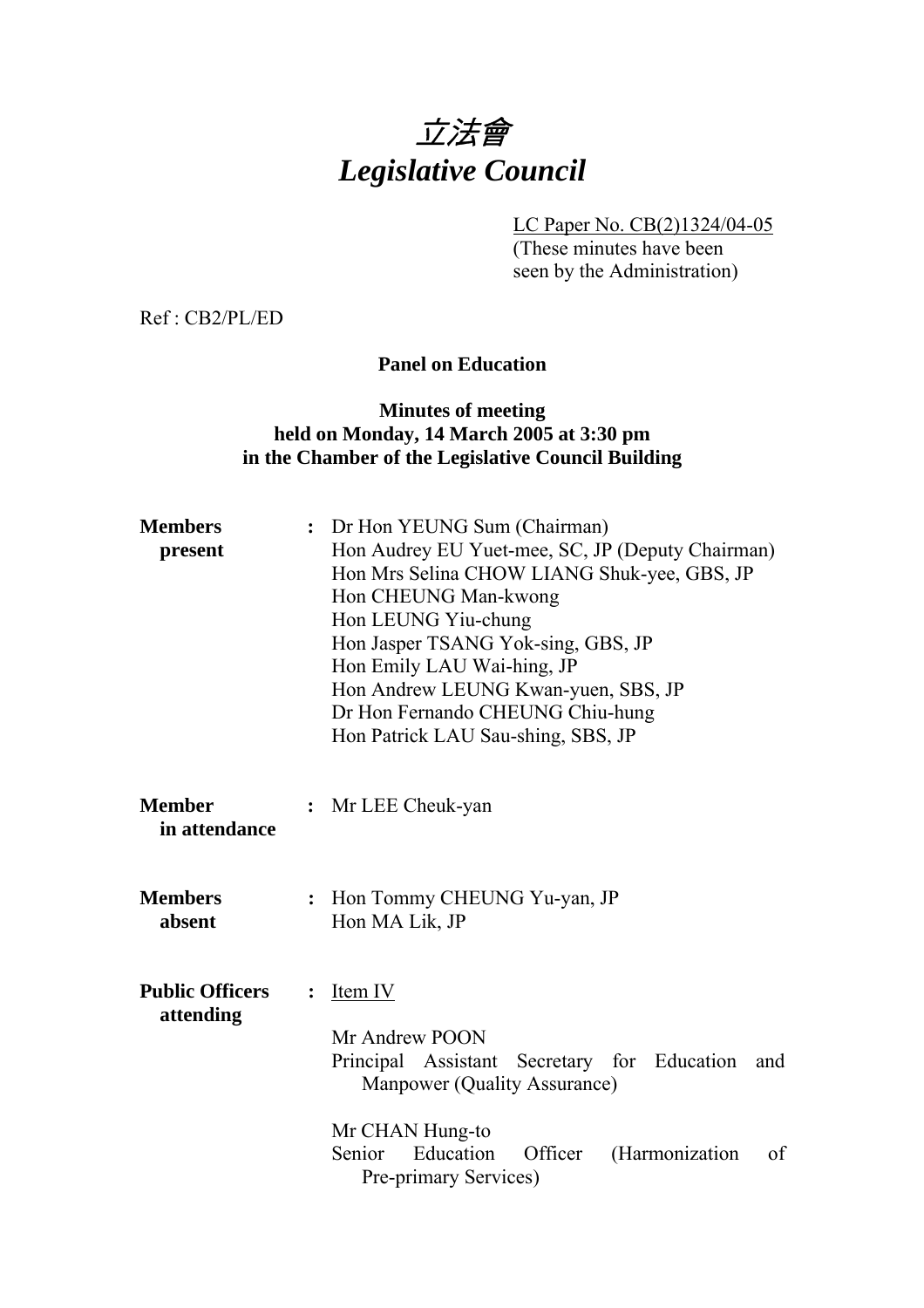Ms Linda LAI

Deputy Secretary for Health, Welfare and Food (Family and Women)

Mr Freely CHENG

Principal Assistant Secretary for Health, Welfare and Food (Family)

Mr FUNG Pak-yan

Assistant Director of Social Welfare (Family and Child Welfare)

Mr Peter NG

Chief Social Work Officer (Family and Child Welfare) 2, Social Welfare Department

Item V

Mr Michael TIEN

Chairman of Working Group on Review of Secondary School Places Allocation and Medium of Instruction for Secondary Schools

Dr Anissa CHAN

Member of Working Group on Review of Secondary School Places Allocation and Medium of Instruction for Secondary Schools

Mr LIN Man-sheung

Member of Working Group on Review of Secondary School Places Allocation and Medium of Instruction for Secondary Schools

Professor LEE Wing-on

Member of Working Group on Review of Secondary School Places Allocation and Medium of Instruction for Secondary Schools

Mrs Cherry TSE

Member of Working Group on Review of Secondary School Places Allocation and Medium of Instruction for Secondary Schools

Mrs Fanny LAM

Member of Working Group on Review of Secondary School Places Allocation and Medium of Instruction for Secondary Schools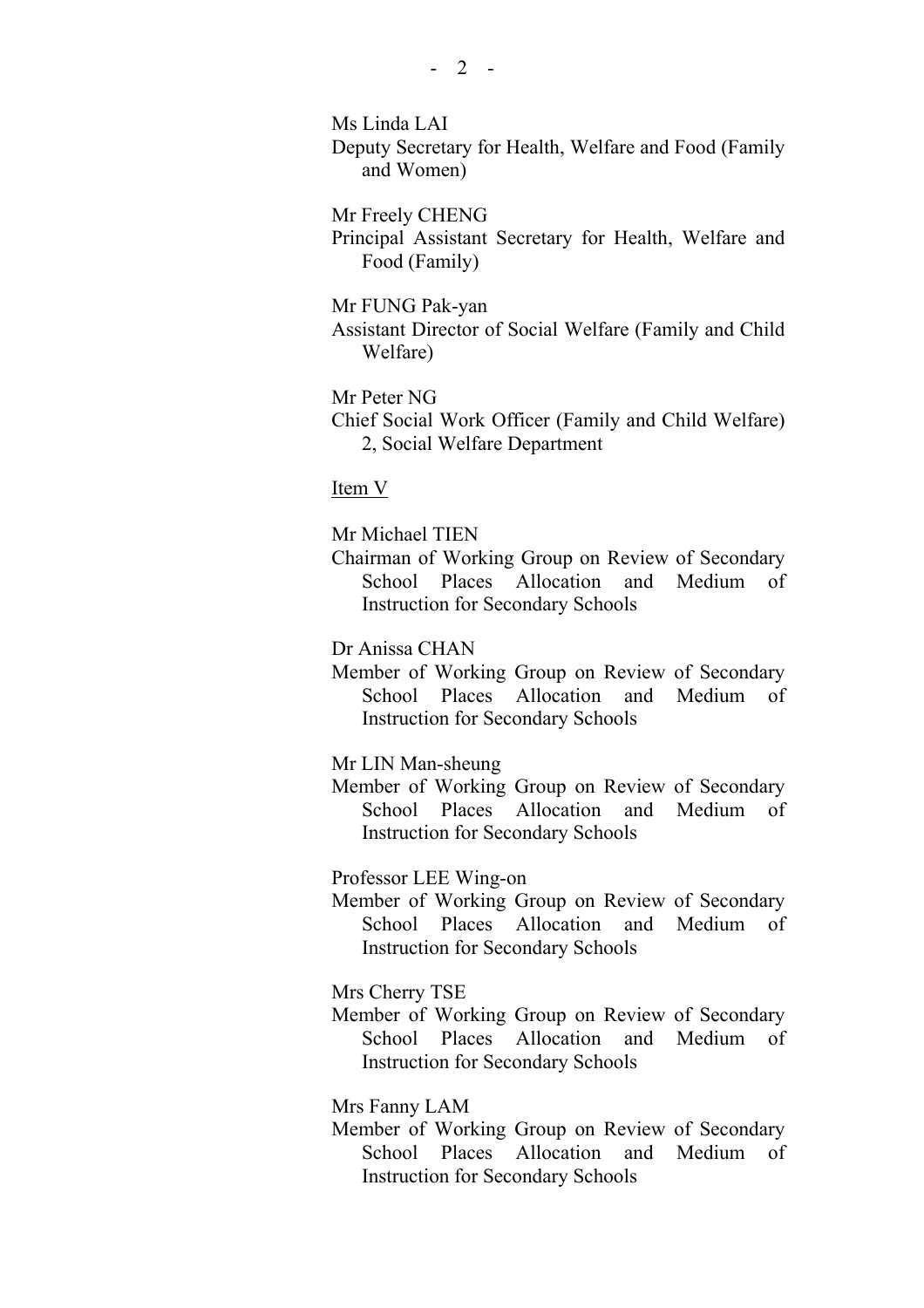**Attendance by :** Item V  **invitation** 

#### Hong Kong Professional Teachers' Union

Mr TONG Chung-fan Secretary

Miss SY On-na Deputy Director of Publication Department

Hong Kong Federation of Education Workers

Mr WU Siu-wai Vice-chairman

Hong Kong Teachers' Association

Mr KO Gra-yee President

Mr IP Kin-yuen Co-ordinator, Professional & Academic Activities

The Association of Hong Kong Chinese Middle School

Mr YIP Chi-tim Executive Committee Member

Hong Kong Association of English Medium Secondary Schools

Mr Lawrence LOUR Tsang-tsay Chairperson

Ms Rosalind CHEN External Secretary

Federation of Parent Teacher Association, Tai Po District

Ms TUNG Yuk-wah Secretary

Ms YUEN Kit-ching Secretary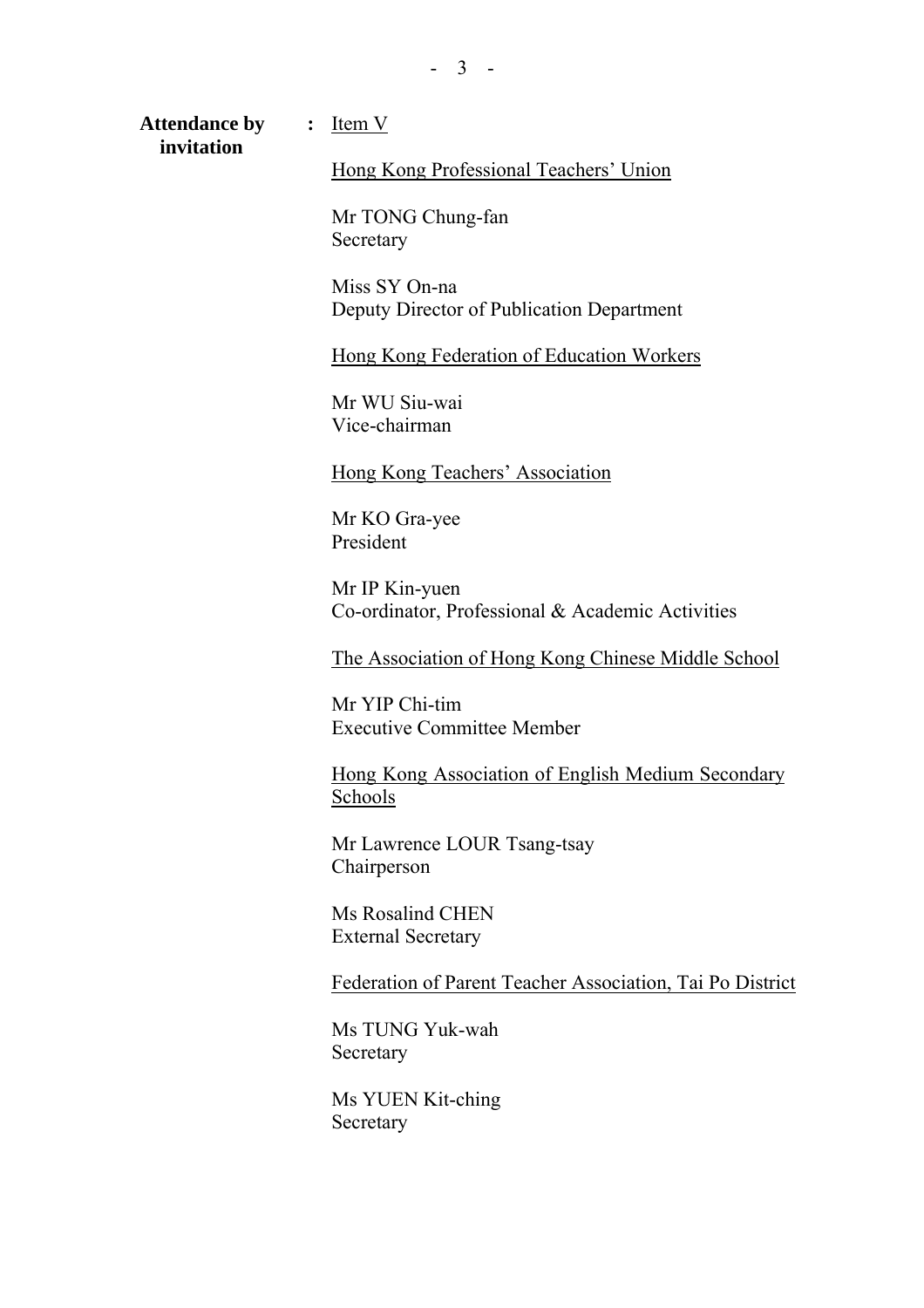- 4 -

Federation of Parent-Teacher Associations of the Central and Western District

Mrs Annie FUNG KI Mui-kuen President

Mrs Rita CHEUNG CHENG Shuk-man Vice-President

The Conference of Sheng Kung Hui Secondary School Heads

Mr Anthony TONG Kai-hong Chairman

Mr Thomas TAI Tak-ching Member

Pun U Association Wah Yan Primary School Parents Teachers Association

Mr Andrew TAM Executive Committee Member

Mrs Maria LEE CHENG Education Policies Sub-Committee Member

The Alliance for Small-class Learning and Teaching to Promote Quality Education

Mr CHOI Wing-tim Chairman

Mr SHE Ki-poon Member

Centre for Advancement of Chinese Language Education and Research, and Support Centre for Teachers using Chinese as the Medium of Instruction

Dr TSE Shek-kam Associate Dean, Faculty of Education, The University of Hong Kong

Mr KI Wing-wah Associate Professor, Faculty of Education, The University of Hong Kong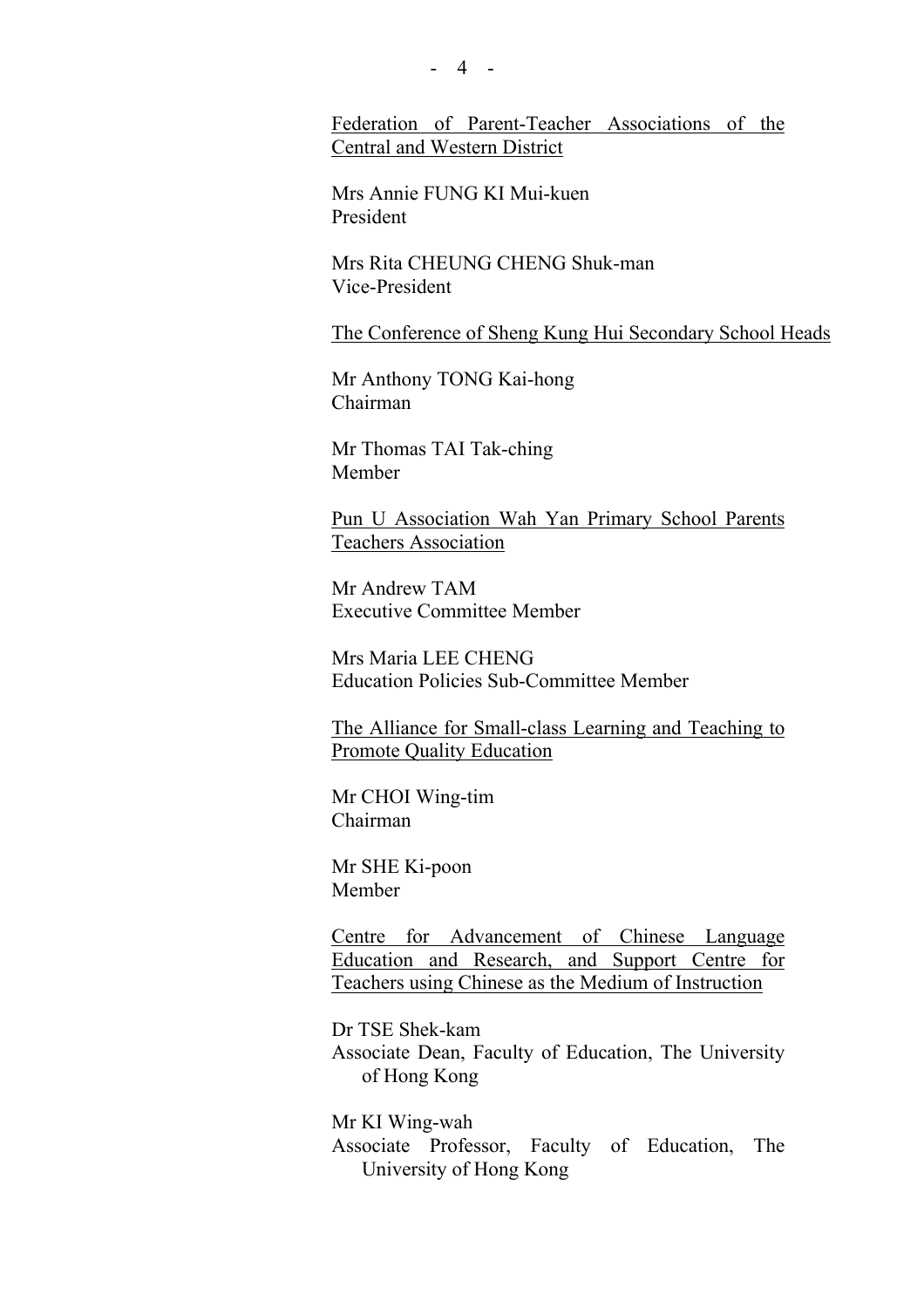Federation of Parent-Teacher Associations Wong Tai Sin District Ltd

Mr Scipio WU Consultant

Mr C Y SHUM **Committee** 

Federation of Parent Teacher Associations in Kwun Tong District

Ms LI Mei-mei Vice-Chairman

Mr TSUI Kar-keung Committee Member

Tseung Kwan O Parents Association

Mr CHIEH Shiu-kau President

Ms KAM Mi-hing Vice-President (Internal)

Chinese University of Hong Kong School Heads Alumni Association

Mr LIU Ah-chuen Vice-Chairman

Ms YEUNG Ching-han Academic Secretary

Hong Kong Parents Association

Ms CHAN Siu-wan Secretary

Mr TAM Lai-sum Treasurer

Committee on Home-School Co-operation

Mr Chris YU Wing-fai Vice-Chairperson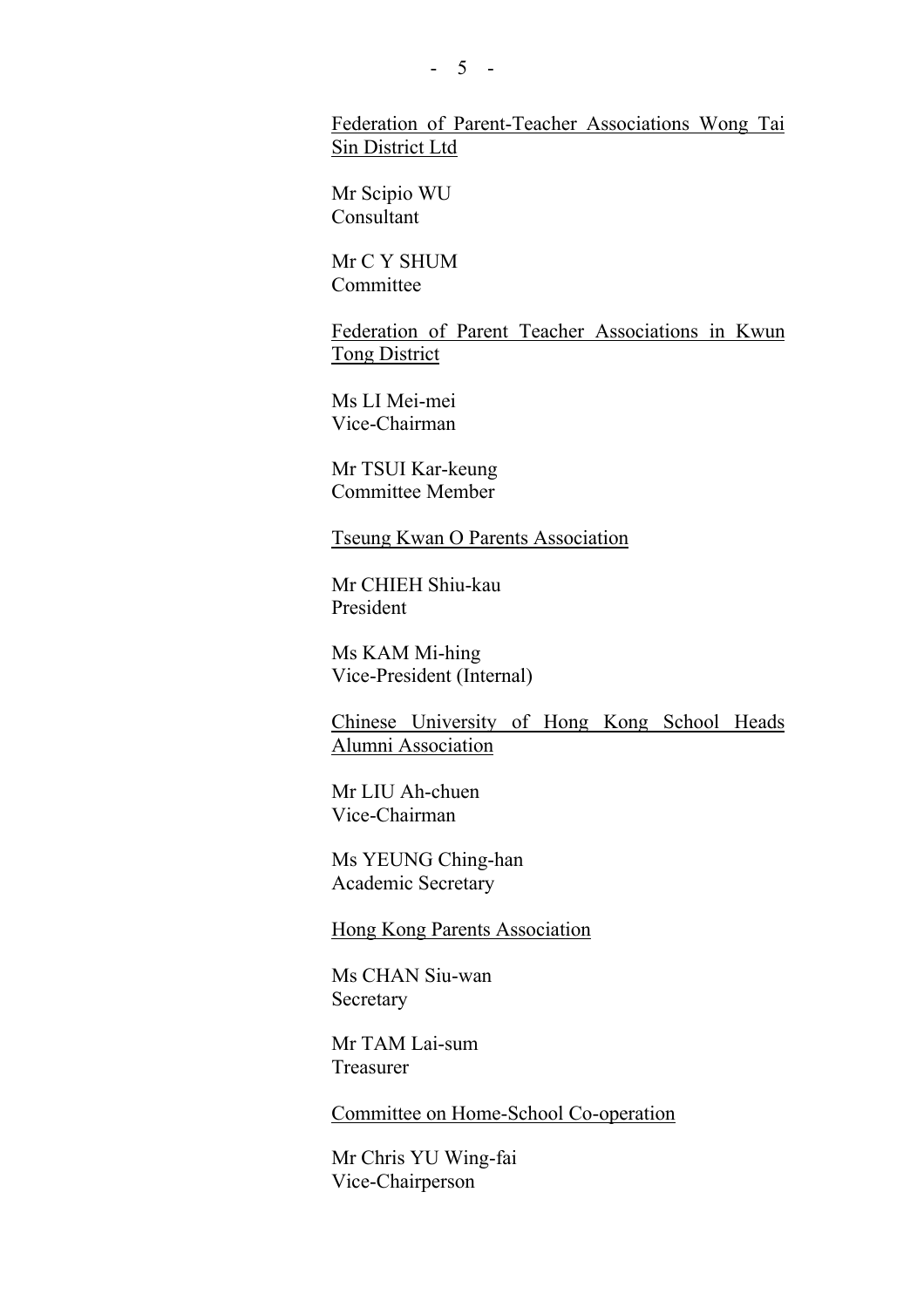$- 6 -$ 

#### Hong Kong Private Schools Association

Professor TAM Man-kwan President

Dr LEUNG Ping-wa Executive Member

The Chinese Language Society of Hong Kong Ltd.

Mr YAO Te-hwai Chairman

Mr LEUNG Shung-yu Vice-Chairman

Grant Schools Council

Mr George TAM Siu-ping Chairman

Mrs LAU LI Kwok-kin Vice-Chairman

Joint Parent-Teacher Association of Kwai Tsing District

Mr CHEUNG Wing-yin Chairman

Mr TANG Yuk-wah Advisor

The Joint Council of Parent-Teacher Associations of The Shatin District

Ms WONG Lai-ching Chairman

Mr LAM Tak-lam Vice-Chairman

Hong Kong Direct Subsidy Scheme Schools Council

Mr CHAN Wai-kai Chairman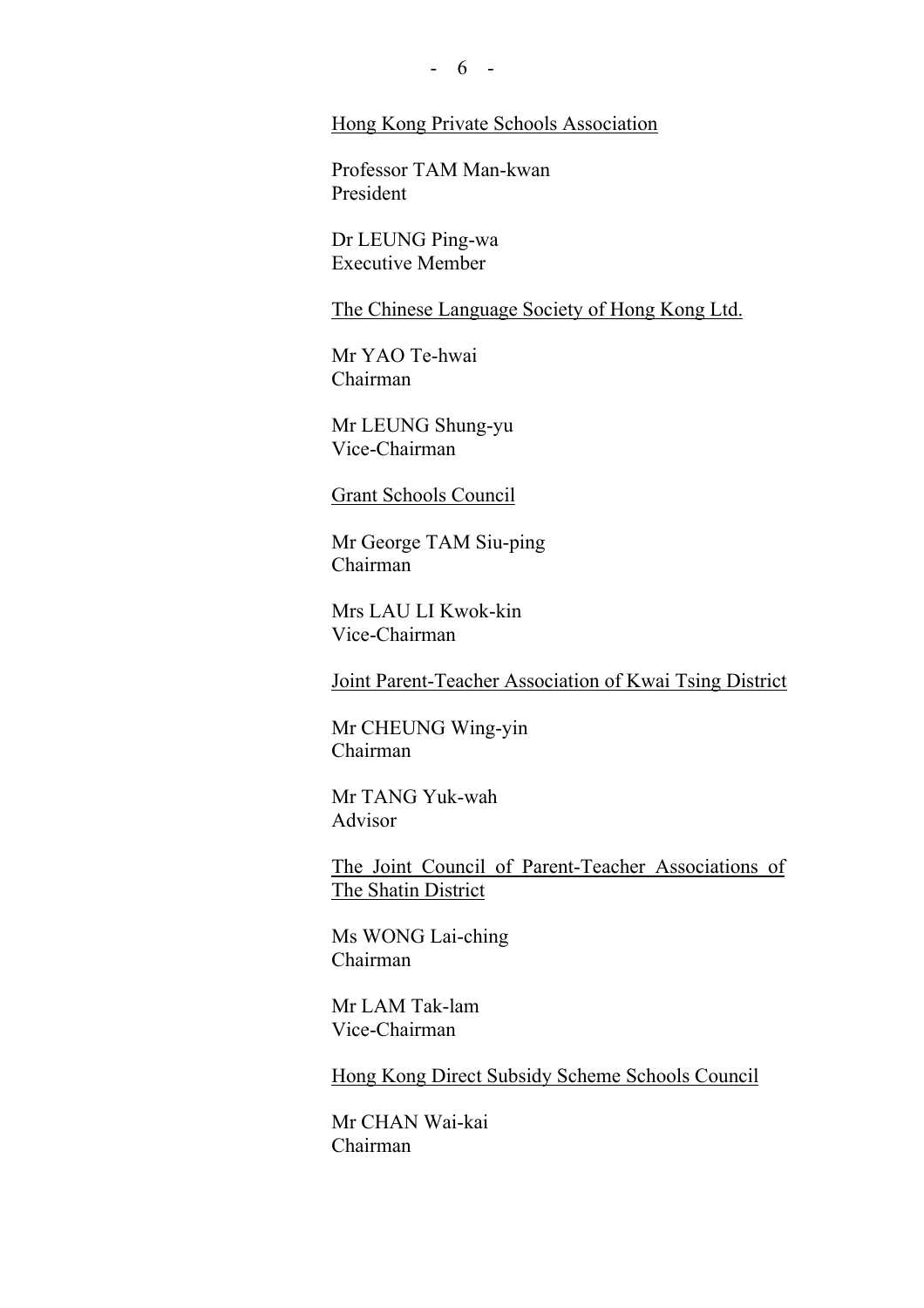|                               | Mr LAW Hing-chung<br>Vice-Chairman                                        |  |
|-------------------------------|---------------------------------------------------------------------------|--|
|                               | Hong Kong Aided Primary School Heads Association                          |  |
|                               | Mr LAM Seung-wan<br>Chairman                                              |  |
|                               | Federation of Parent-Teacher Association of Hong<br>Kong Eastern District |  |
|                               | Mrs CHU CHUNG Pui-chi<br>Treasurer                                        |  |
|                               | Federation of Parent Teacher Associations of the<br>Northern District     |  |
|                               | Miss CHEUNG Shuk-kuen<br>Vice-Chairman                                    |  |
|                               | Miss Many CHAN<br>Treasurer                                               |  |
| <b>Clerk</b> in<br>attendance | : Miss Flora TAI<br>Chief Council Secretary (2)2                          |  |
| <b>Staff</b> in<br>attendance | : Mr Stanley MA<br>Senior Council Secretary (2)6                          |  |
|                               | Miss Sherman WOO<br>Legislative Assistant (2)2                            |  |

- 7 -

## **I. Confirmation of minutes**

Action

[LC Paper No. CB(2)1028/04-05]

The minutes of the meeting held on 7 February 2005 were confirmed.

## **II. Information paper(s) issued since the last meeting**

2. Members noted that no information paper had been issued since the last meeting.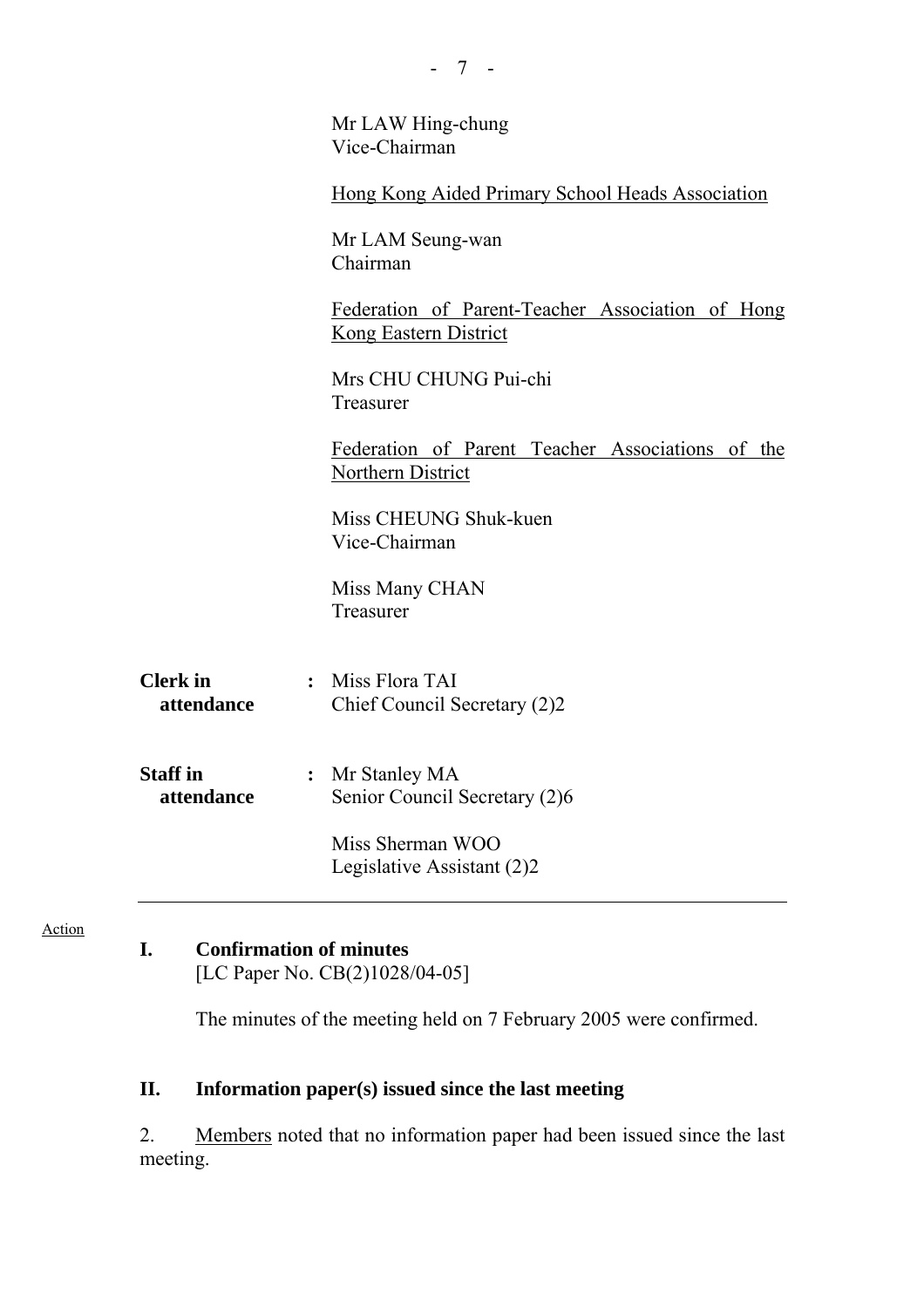## **III. Items for discussion at the next meeting**

[Appendices I and II to LC Paper No. CB(2)1030/04-05]

3. Members agreed that in order to avoid clashing with the Special Finance Committee meeting scheduled to be held on 11 April 2005, the next regular meeting would be re-scheduled for Wednesday, 6 April 2005 at 8:30 am.

4. Members noted that the Administration proposed the item of "Financial assistance scheme for evening adult education courses" for discussion at the next meeting. The Chairman requested the Administration to confirm whether the item of "Use of the Language Fund" would be ready for discussion instead. Members agreed that in addition to the item proposed by the Administration, the Panel would discuss the item of "Implementation of small class teaching" at the next meeting. Members also agreed that academics and members of the Steering Committee on Study of Small Class Teaching in Primary Schools would be invited to join the discussion of this item.

## **IV. Progress report on the implementation of the harmonisation of pre-primary services**

[LC Paper No. CB(2)1030/04-05(01)]

5. At the Chairman's invitation, Principal Assistant Secretary for Education and Manpower (Quality Assurance) (PAS(EM)QA) and Assistant Director of Social Welfare (Family and Child Welfare) (AD(FCW)) briefed members on the background and progress on the implementation of the harmonisation of pre-primary services from the 2005-06 school year with the aid of PowerPoint presentation.

6. The Chairman informed the meeting that to facilitate the implementation of harmonisation, the Administration intended to introduce a bill to amend the Child Care Services Ordinance into the Legislative Council in April 2005. He invited members to raise questions in respect of the policy implications of the harmonisation of pre-primary services.

## Financial assistance schemes to parents

7. Members noted that upon harmonisation, the Administration planned to provide financial assistance to all pre-primary children based on an enhanced Kindergarten Fee Remission Scheme (KGFRS) by expanding the scope of the existing KGFRS to cover all eligible children aged six or below in day nurseries (DNs), day crèches (DCs) and kindergartens (KGs). In line with the grandfathering arrangement, the Administration would apply the "no worse-off" principle for existing Child Care Centre Fee Assistance Scheme (CCCFAS) recipients to opt to continue receiving assistance under the existing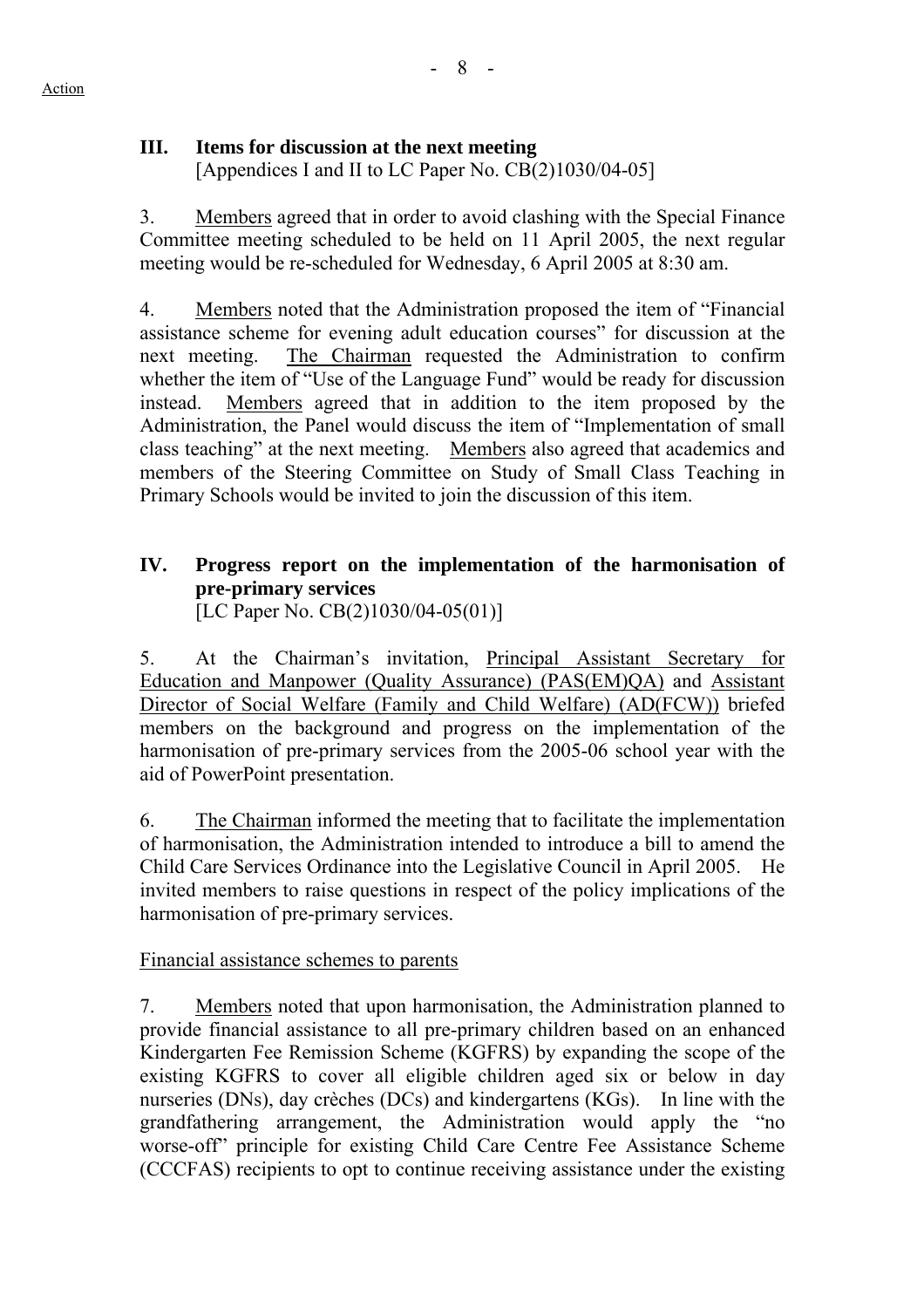CCCFAS if they would receive less under the enhanced KGFRS, until their children left KGs, DNs or DCs.

8. Mr CHEUNG Man-kwong pointed out that while CCCFAS provided assistance on a means-tested sliding scale with a parental contribution based on household income with no preset ceiling, KGFRS provided three levels of assistance (i.e. 100%, 75% or 50%) based on a means-test of an applicant's family income. Mr CHEUNG asked whether the Administration had estimated the number of parents who would be eligible for assistance under the existing CCCFAS but would become ineligible under the enhanced KGFRS upon harmonisation.

9. AD(FCW) responded that the Administration was not able to assess the impact of the substitution of CCCFAS by KGFRS on the new applicant families without ascertaining their profile. The Administration considered that the eligibility criteria for remission of fees under the enhanced KGFRS were appropriate and reasonable. He explained that under the enhanced KGFRS, a four-member family with an income of approximately \$8,000 or below, between \$8,000 and \$12,000 and between \$12,000 and \$21,000 would be eligible for a 100%, 75% and 50% fee remission respectively. In other words, four-member families with a medium income of around \$18,000 would still be entitled to 50% remission of fee. He added that the enhanced KGFRS would be further improved to include both air-conditioning and meal charges into the calculation of the fee remission, and provide half-day fee assistance to children aged three to six attending half-day child care centres (CCCs) or full-day CCCs without social needs who were currently not eligible for assistance under CCCFAS.

10. The Chairman asked whether the Administration could forecast the number of parents who were eligible under the existing CCCFAS but would become ineligible under the enhanced KGFRS upon harmonisation.

11. Deputy Secretary for Health, Welfare and Food (Family and Women) (DS(HWF)FW) explained that although the Administration could base on the family income levels of current applicants of CCCFAS to do an estimate, the figures would be misleading. The prevailing trend was that more parents (at present over 80%) would send their children to KGs rather than DNs, and that the percentage of parents who decided to send their children to KGs after harmonisation might increase.

12. Dr Fernando CHEUNG considered that the Health, Welfare and Food Bureau (HWFB) should have examined the impact of harmonisation on existing CCCFAS recipients. He pointed out that harmonisation of KGs and CCCs had social and economic implications as it would affect the working parents who were eligible for certain percentage of fee remission under the existing CCCFAS but were ineligible under the enhanced KGFRS.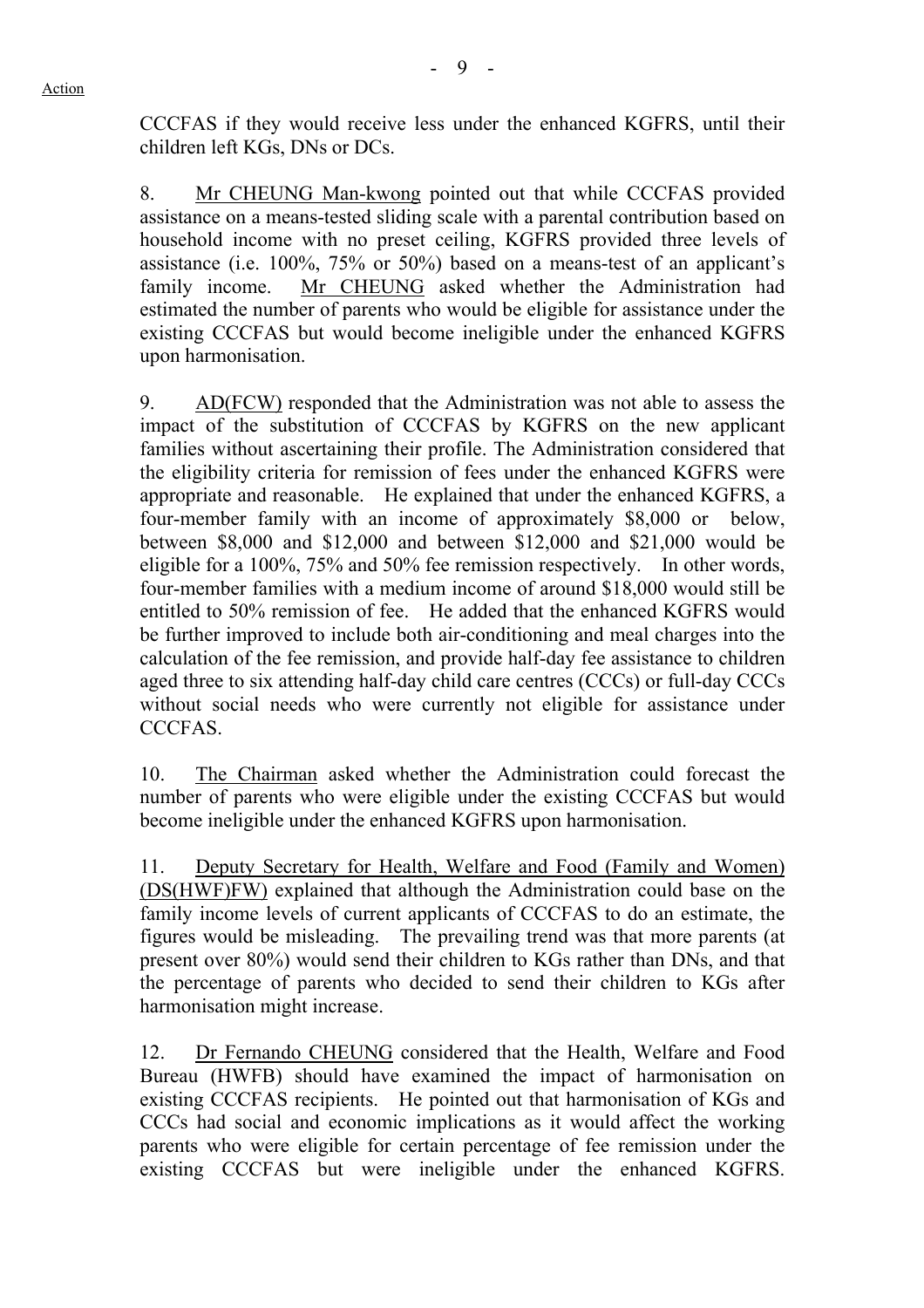Dr CHEUNG requested the Administration to provide estimates of the number of parents who would receive less or no subsidy upon harmonisation based on the family incomes of the existing CCCFAS recipients.

13. DS(HWF)FW responded that it might be possible that a portion of existing CCCFAS recipients would be adversely affected under the enhanced KGFRS if the grandfather arrangement was not adopted for existing recipients. She pointed out that given the continuing decline in child population and that the profile of the new applicant families was uncertain, it would be difficult to forecast, based on the income levels of the existing recipients, with reasonable accuracy the number of parents who were eligible under the existing CCCFAS but would become ineligible for assistance under the enhanced KGFRS. In any case, even if a forecast were done, the results would be misleading as it certainly could not reflect the real situation.

14. DS(HWF)FW further said that the three levels of assistance (100%, 75% or 50% remission) and a common means-testing mechanism of the enhanced KGFRS would ensure that no children would be deprived of KG education due to a lack of means. She pointed out that under the enhanced KGFRS, a four-member family with a monthly income of approximately \$8,000 or below and families in receipt of comprehensive social security assistance would be given a full remission. Families within the income range of approximately \$8,000 to \$12,000 would be given a 75% remission of fees, which meant that they would only be required to pay a monthly fee of a few hundred dollars. The Administration considered that the levels of assistance provided under the enhanced KGFRS were reasonable and appropriate. Furthermore, it was anticipated that about 80% of the existing beneficiaries would be better or no worst off under the enhanced KGFRS.

15. Dr Fernando CHEUNG maintained the view that the Administration should project the number of parents who would become ineligible for any fee remission after harmonisation on the basis of a snapshot of the current income levels of existing CCCFAS recipients. He also requested the Administration to provide information and statistics to support its claim that some 80% of parents would receive a higher level of subsidy after harmonisation. In response, DS(HWF)FW agreed to provide appropriate information for members' reference.

Admin

[*Post-meeting note* : The Administration's response was issued vide LC Paper No. CB(2)1240/04-05(01) on 15 April 2005.]

#### Financial assistance schemes to service providers

16. Mr CHEUNG Man-kwong noted that upon harmonisation, the Administration planned to expand the ambit of the Kindergarten Subsidy Scheme (KSS) to cover grants to CCCs so that government subsidies (other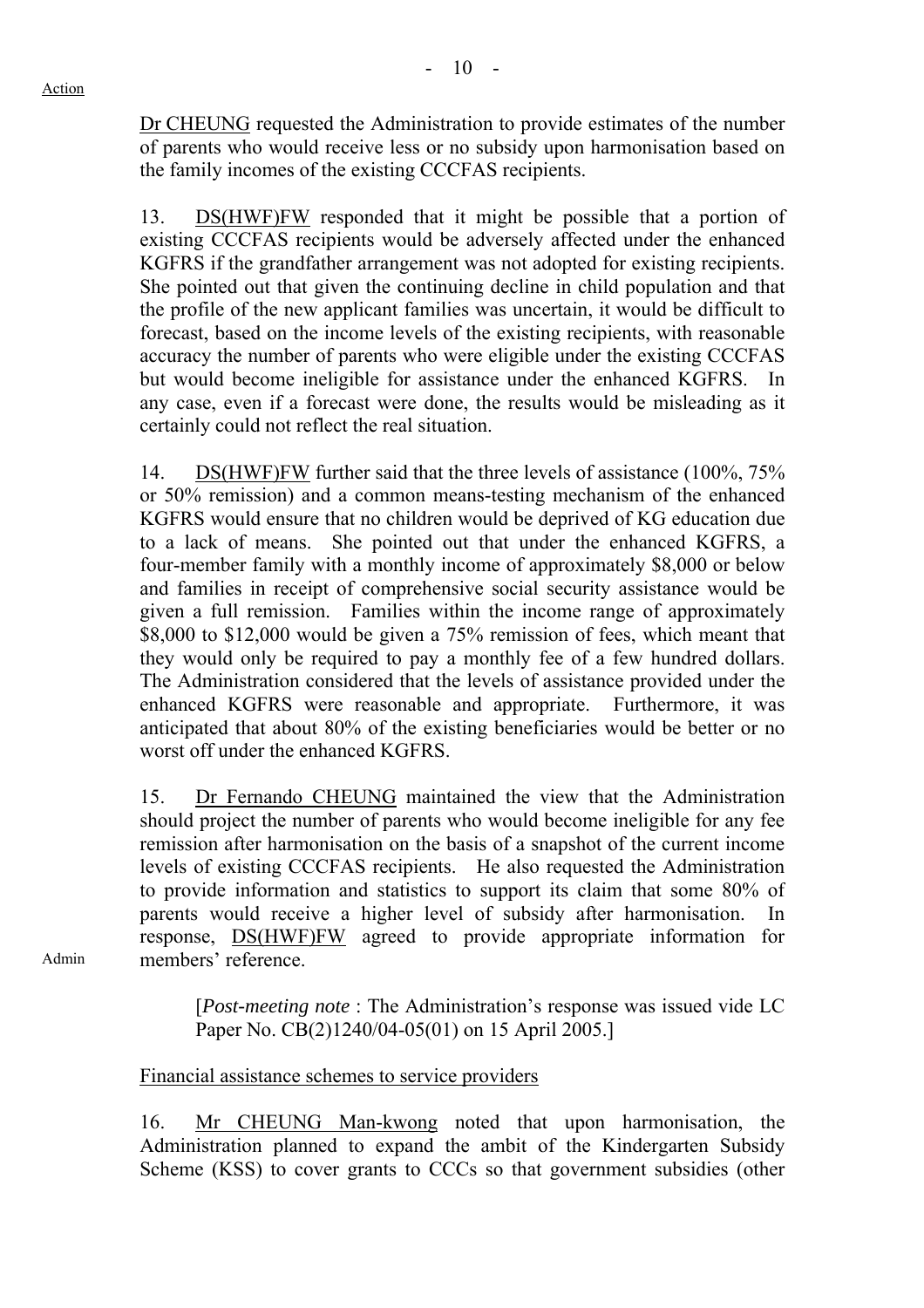than reimbursement of rent, rates and government rent) to service providers of pre-primary services would be provided under a single scheme. He pointed out that due to a decline in student population in recent years, KGs and KG-cum-CCCs might operate a small class of less than 10 students at different levels upon harmonisation. He expressed concern that these KGs and KG-cum-CCCs would encounter financial difficulties as the current provision of subsidy for small classes on a pro-rata basis would not be sufficient to meet the costs of a teacher and other operational overheads incurred for the operation of a small class of nine pupils or less. He asked whether the Administration would review the existing criteria for provision of subsidy under KSS.

17. PAS(EM)QA responded that under the KSS, the Administration would provide subsidy for KG pupils based on groups of 15 children and part thereof. For the remainder group of pupils not in a multiple of 15, full subsidy would be given if the remainder was 10 pupils or more, and pro-rata subsidy would be given for nine pupils or less. He considered that the pre-primary sector could improve cost-effectiveness in delivery of their services by way of improving teaching strategies and learning activities as well as better planning of class structure at different levels in order to make effective use of available resources. He added that the current criteria and rate of subsidy under KSS were approved by the Finance Committee of the Legislative Council. Any changes or variation would, however, require the approval of the Finance Committee of the Legislative Council.

18. Mr CHEUNG Man-kwong considered that the Administration should retain the savings arising from a declining student population for re-allocation to the pre-primary sector. He reiterated that the current criteria for allocation of subsidy under KSS did not address the needs of KGs and KG-cum-CCCs which operated small classes at different levels. He considered that the Administration should review the rate of subsidy in the light of the staff and operational costs incurred for the operation of small classes, given the savings arising from the declining student population.

19. The Chairman shared the concern that many KGs and CCCs had encountered enrolment and financial difficulties as a result of a substantial decline in student population in recent years. He said that while the rates of subsidies had been approved by the Finance Committee, the Administration could review the situation after full implementation of the harmonisation exercise. He suggested that the Administration could provide a paper for members' discussion at a future meeting, if necessary.

[*Post-meeting note* : The Administration replied on 4 April 2005 that KSS was last reviewed in March 2002 and EMB would not review KSS in the near future.]

20. Dr Fernando CHEUNG expressed concern that some CCC supervisors

Admin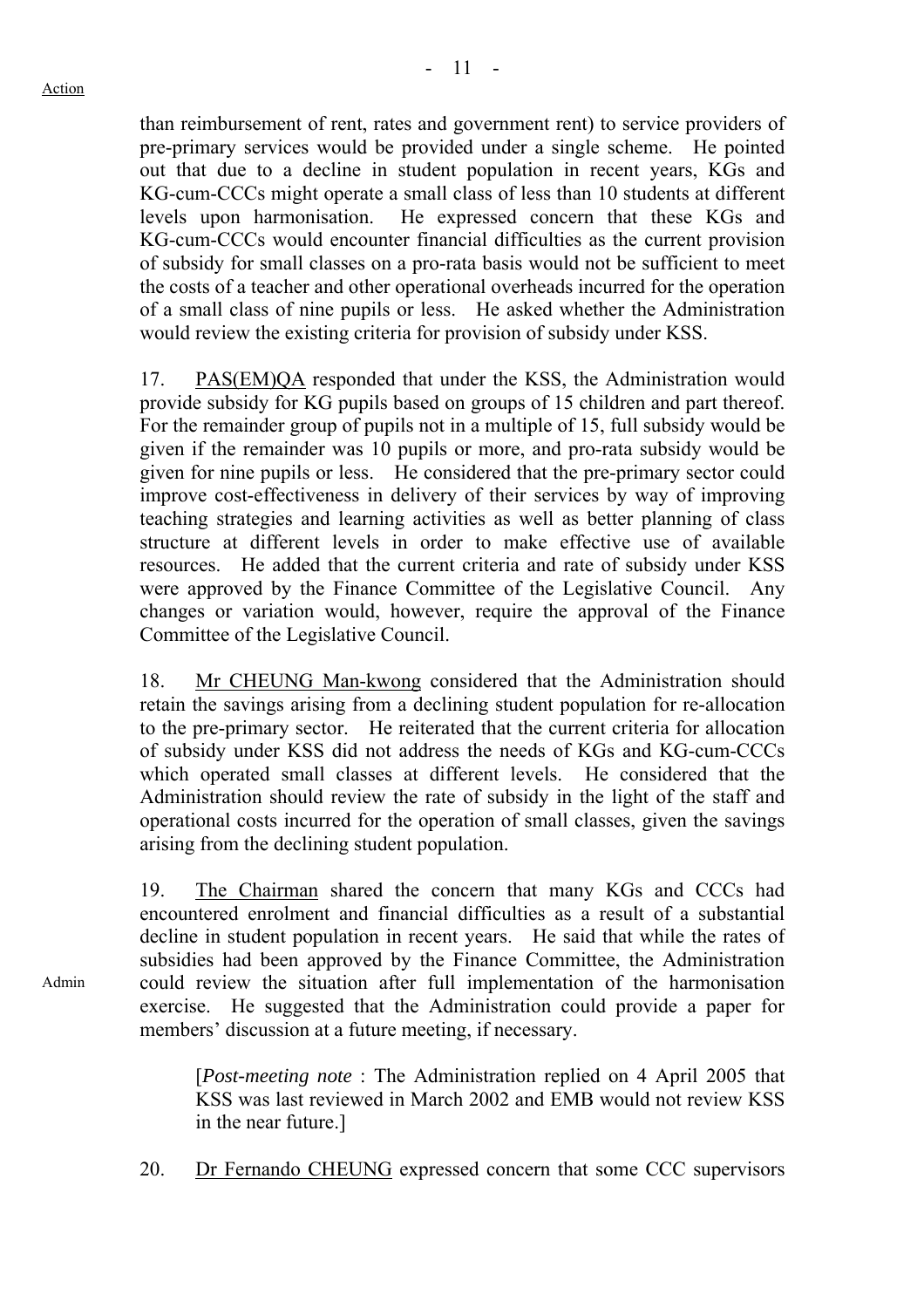had estimated that upon harmonisation, the parents' share of the administrative costs of CCC operations would increase from around 30% to 70%.

21. DS(HWF)FW responded that, according to the Administration's estimate, CCC operators with reasonable enrolment would receive a higher level of grant under KSS than the direct subsidy equivalent to 5% of the fee approved on the basis of approved capacity from the Social Welfare Department (SWD) (the 5% Subsidy Scheme). Only those with unsatisfactory enrolment, however, might be adversely affected under KSS upon harmonisation.

22. Mr LEE Cheuk-yan expressed concern that upon harmonisation, it was unlikely that KGs would operate a CCC section which would operate from 8:00 am to 6:00 pm and provide a wider range of pre-primary services. He asked whether CCCs would be provided with additional resources under KSS in view of their longer hours of operation and wider variety of services, or whether they would be allowed to set higher fees to meet the costs incurred.

23. AD(FCW) responded that upon harmonization, majority of the CCC operators would receive a higher level of subsidy grant under KSS than the existing 5% Subsidy Scheme. Those with an enrolment rate of 70% would still receive a higher level of subsidy, noting that the current average enrolment in existing CCCs was about 80%. That said, he acknowledged that as a result of a decline in birth rate, CCCs with unsatisfactory enrolment might have to reduce their scale of operation or close down. He added that currently a full day DN would in average charge parents around \$2,000 per month, whereas a half-day DN/KG would charge around \$1,000 per month in average. Besides, non-profit-making CCCs and KGs might apply for grants under the Lotteries Fund if they provided full-day programmes, services until 6:00 pm and during school holidays and inclement weather, as well as ancillary services such as extended hours services and occasional child care service, etc.

## Staff to children/pupil ratio

24. Dr Fernando CHEUNG said that CCCs operated from 8:00 am to 6:00 pm, Monday to Friday and from 8:00 am to 1:00 pm on Saturday, inclusive of school holidays and inclement weather including Typhoon Signal No.3 or Red Rainstorm Signal. According to the Council of Non-profit Making Organisations for Pre-primary Education, the reduction of the staff-to-children ratio from 1:14 to 1:15 would adversely affect the quality of service in CCCs.

25. AD(FCW) responded that the marginal difference between a staff-to-children ratio of 1:14 and 1:15 would not constitute a significant operational problem to CCCs. Given that the number of children attending KGs was far greater than those attending CCCs, the Administration had decided to adopt the staff-to-children ratio now adopted by KGs after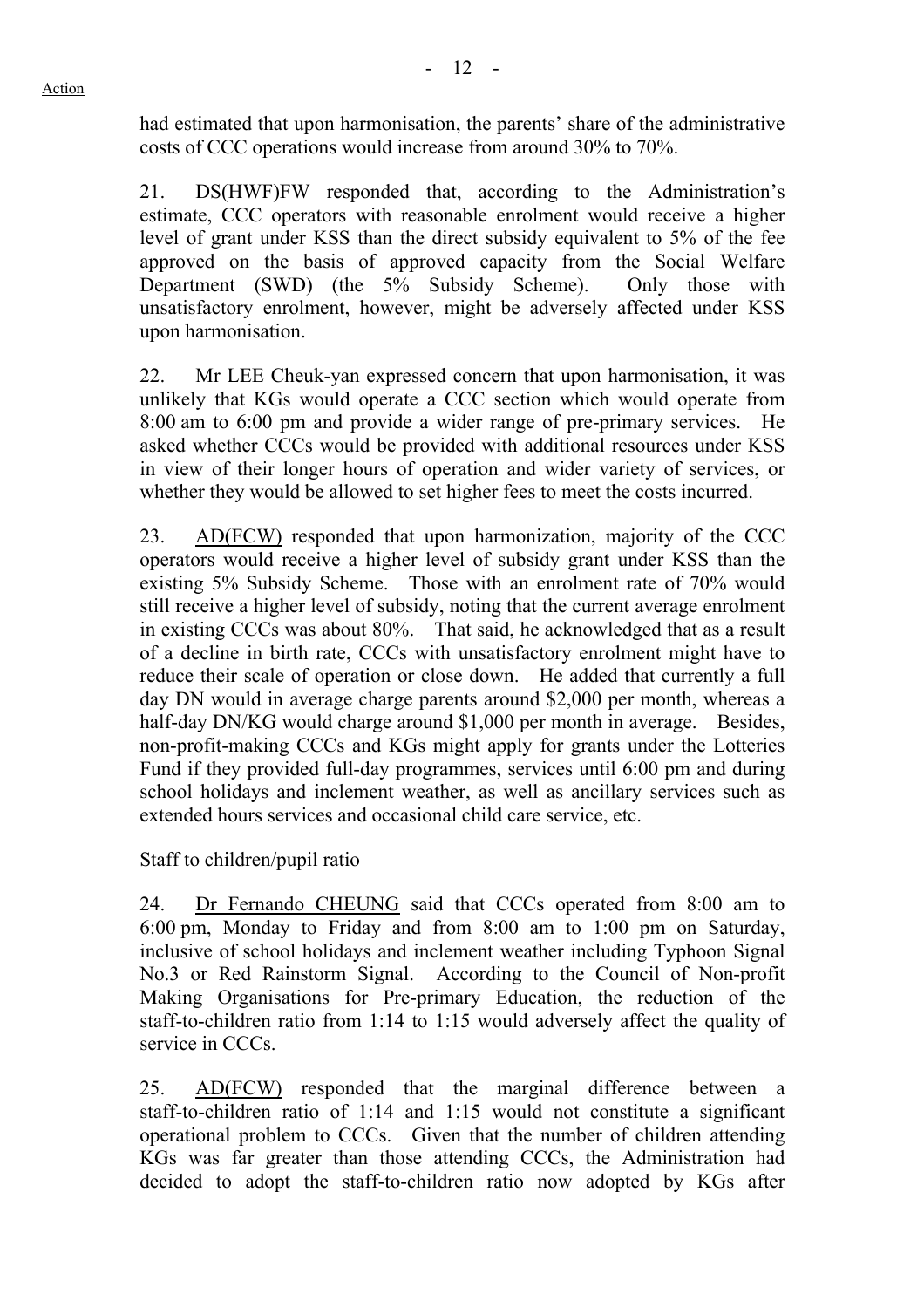harmonisation. He added that operators could still adopt a better staffing ratio to give children more individual attention.

## Impact of harmonisation on CCC operation and staff administration

26. Mr LEE Cheuk-yan said that the provision of child care services by existing CCCs operating from 8:00 am to 6:00 pm on weekdays and from 8:00 am to 1:00 pm on Saturdays, and providing a range of ancillary services was essential for small families with working parents. He asked whether the Administration had consulted CCC operators about the impact of harmonisation on the operation of KGs and CCCs, in particular whether they would continue the existing operation or shift to operate KGs on full-day basis after harmonisation. Mr CHEUNG Man-kwong also asked whether harmonisation of pre-primary service would have an adverse impact on enrolment in CCCs as parents who were eligible for assistance under CCCFAS but were ineligible under the enhanced KGFRS might send their children to KGs instead of CCCs.

27. AD(FCW) responded that according to feedback from operators, most existing CCCs providing full-day child care services would continue their current mode of operation upon harmonisation. He explained that upon harmonisation, the service providers might operate KGs and CCCs on the same premises under the auspices of the Education Ordinance and the Child Care Services Ordinance. It was likely that most of the existing CCCs would transform to become KG-cum-CCCs upon harmonisation, and then operated both a KG section for children aged three to six and a CCC section for children under the age of three. The Child Care Services Ordinance would be amended to allow the same premises to be registered as a CCC and a KG without the need of delineating the specified areas for the KG section and the CCC section, thus enhancing flexibility in using the registered premises. He added that whilst service providers had the discretion to operate half-day or full-day KGs/CCCs upon harmonisation, they would provide the appropriate services based on demand for such services from parents.

28. Dr Fernando CHEUNG said that while the services provided by CCCs were more care-oriented, KGs focused more on education in the provision of pre-primary services. He requested the Administration to elaborate on the impact of harmonisation on the operation of CCCs and the provision of training to serving CCC workers.

29. AD(FCW) reiterated that the existing CCC operators could continue their current mode of operation upon transforming into KG-cum-CCC, i.e. operate from 8:00 am to 6:00 pm, Monday to Friday and from 8:00 am to 1:00 pm on Saturday inclusive of school holidays and inclement weather including Typhoon Signal No.3 or Red Rainstorm Signal, and provide ancillary services including extended hours service, occasional child care service, and integrated programme for mildly disabled children. By so doing, they would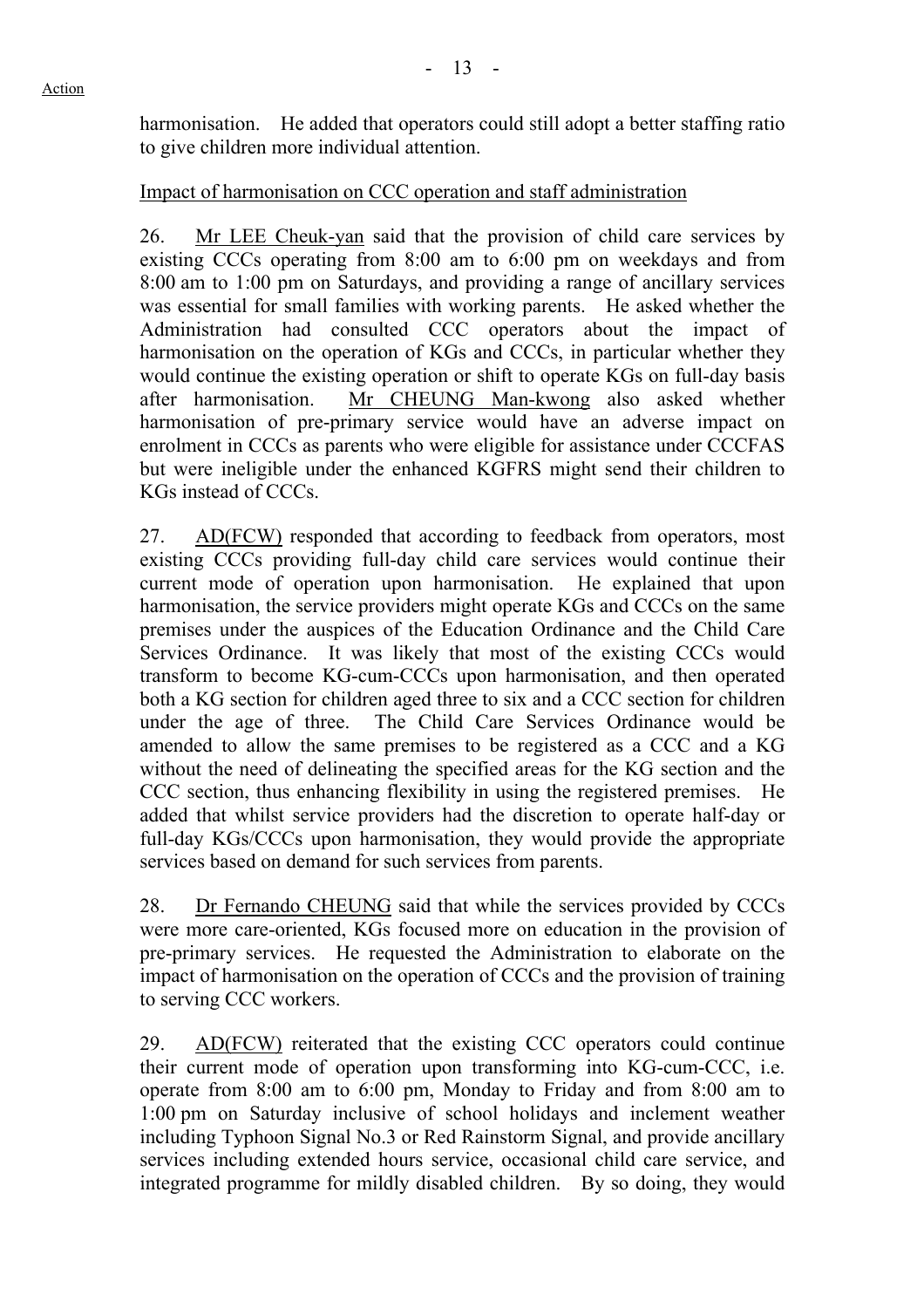remain eligible to apply for grants under the Lotteries Fund for renovation and purchase of furniture and equipment. Parents would have a choice for the mode of service based on their needs.

30. DS(HWF)FW said that the Administration had made special provision to ensure adequate supply of Qualified Kindergarten Teacher (QKT) training by tertiary and vocational institutions in the past few years. The policy target of attaining 100% trained pre-primary workforce by the required professional staff establishment would be achieved by the 2004-05 school year.

31. Mr LEE Cheuk-yan expressed concern about salary administration for child care workers (CCWs) and QKTs upon harmonisation. PAS(EM)QA responded that all serving and trained CCWs and QKTs would be mutually recognised respectively as QKTs and CCWs by Education and Manpower Bureau and SWD without further qualification assessment or requirement of attending conversion courses. In general, CCWs serving in CCCs that had joined KSS would be eligible to enjoy the same recommended pay scale of QKTs, the ceiling of which was one point higher than the salary scale of CCWs.

## Provision of kitchen

32. Dr Fernando CHEUNG pointed out that while DNs and DCs offering full-day services at present were required to have a kitchen at the premises to provide meals for their children, KGs were allowed to provide meals supplied by licensed caterers. He pointed out that the CCC sector considered it necessary to maintain the operation of a kitchen in CCCs after harmonisation. He requested the Administration to retain the relevant provision in the Child Care Services Ordinance.

33. Senior Education Officer (Harmonisation of Pre-primary Services) responded that KG operators in general welcomed the flexibility about provision of meals to children. Many KG operators considered it more convenient and cost-effective to provide meals for children by using the service of licensed caterers. Nevertheless, KGs/CCCs with a kitchen could continue the operation of a kitchen to facilitate provision of meals for their children.

34. Mr LEE Cheuk-yan considered that the operation of a kitchen in KGs and CCCs would facilitate the provision of nutritious meals for healthy development of children. PAS(EM)QA responded that meals provided by all those licensed caterers should meet the required health and hygiene standard, and KGs and CCCs could liaise with their selected caterers for appropriate meal menus for their children.

## Requirements in respect of ceiling height and floor space

35. Mr Patrick LAU asked about the changes in operational requirements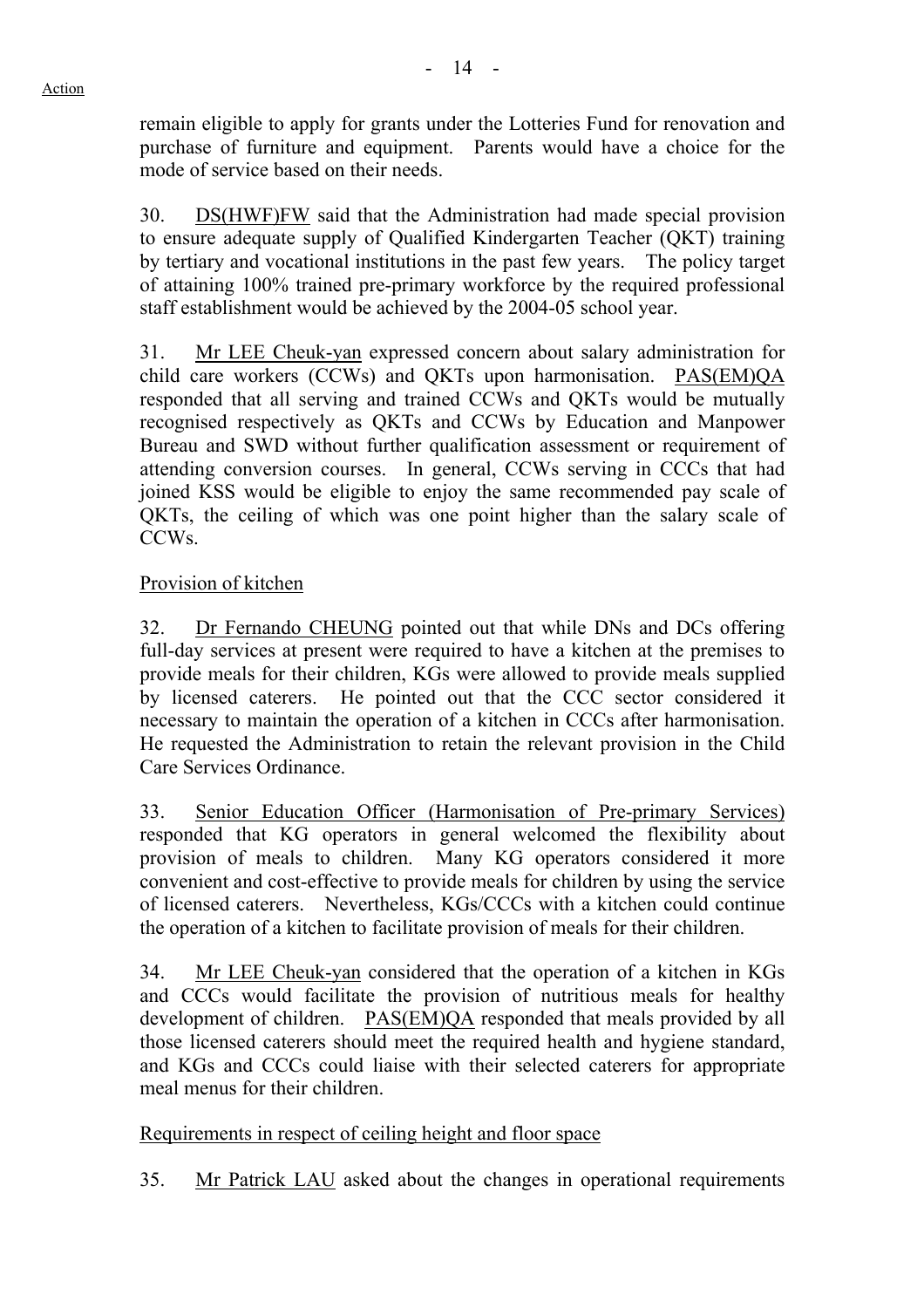for the operation of KGs and CCCs upon harmonisation such as aligning the ceiling height requirement between KGs and CCCs and using the same floor area requirements for premises serving children aged between two and six.

36. AD(FCW) responded that DCs and DNs providing care services to children aged between zero to two and between two to six were currently required to provide a floor space of 2.8  $m^2$  and 1.8  $m^2$  per child respectively, exclusive of the floor space of ancillary areas including any passageway, store room, kitchen, office, toilet facility or staff room. If the floor space of ancillary areas were included, DCs and DNs should provide a floor space of  $3.3 \text{ m}^2$  and  $2.3 \text{ m}^2$  for each child aged between zero to two and between two to six respectively. AD(FCW) pointed out that under the existing requirements, DNs with large ancillary areas which satisfied the minimum standard of 2.3  $m<sup>2</sup>$ per child might be too congested in terms of activity areas for children. For this reason, the Administration recommended abolishing this option in the future. As a result, new premises for children aged two to six, excluding those converted from existing DNs, should follow the current requirement of 1.8 m<sup>2</sup> per child inclusive of indoor activity areas but exclusive of other ancillary areas. He added that the ceiling height for new CCCs would be increased from the existing 2.5 metre to 2.75 metre for non-purpose built premises and 3 metre for purpose built premises.

37. Mr Patrick LAU asked whether flexibility in ceiling height would be allowed for the operation of CCCs in existing premises. Chief Social Work Officer (Family and Child Welfare)2, Social Welfare Department replied that the Administration would consider waiving the requirement of ceiling height if air ventilation within the premises was upgraded to the required standard by way of the installation of appropriate mechanical ventilation system in the premises.

38. In concluding, the Chairman said that the community expected that harmonisation of pre-primary services would bring about improvements in quality of services in the sector. PAS(EM)QA responded that from an educational viewpoint, the Administration believed that harmonisation of pre-primary services would enhance quality and continuity in the provision of pre-primary care and education services for children.

**V. Review of the medium of instruction for secondary schools and secondary school places allocation**  [File Ref : EMB (EC)101/55/1/C and Annex A to File Ref : EMB (EC)101/55/1/C]

39. The Chairman welcomed representatives of the Administration and the 26 deputations to the meeting.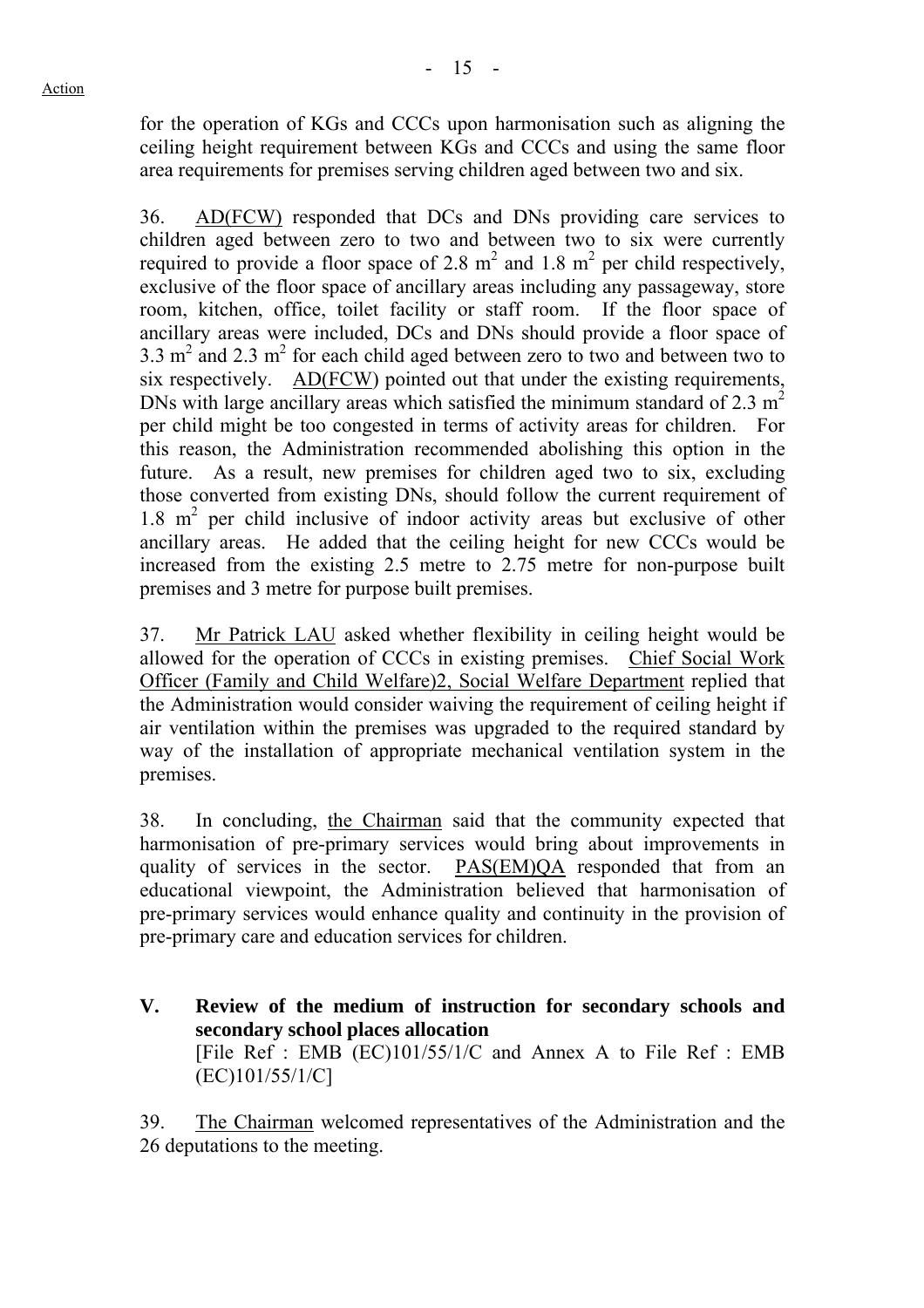## Opening Remark

40. At the Chairman's invitation, Mr Michael TIEN, the Chairman of the Working Group on Review of Secondary School Places Allocation and Medium of Instruction for Secondary Schools (the Working Group), briefed members on the recommendations of the Working Group as detailed in his speaking note which was circulated to members vide LC Paper No. CB(2)1188/04-05(01) on 1 April 2005.

## Views and suggestions of deputations

41. The following 25 deputations presented their views and suggestions as summarised in the **Appendix**.

- (a) Hong Kong Professional Teachers' Union; [LC Paper No. CB(2)1071/04-05(01)] (revised)
- (b) Hong Kong Federation of Education Workers; [LC Paper No. CB(2)1100/04-05(01)]
- (c) Hong Kong Teachers' Association;
- (d) The Association of Hong Kong Chinese Middle School; [LC Paper No. CB(2)1054/04-05(01)]
- (e) Hong Kong Association of English Medium Secondary Schools;
- (f) Federation of Parent Teacher Association, Tai Po District;
- (g) Federation of Parent-Teacher Associations of the Central and Western District; [LC Paper No. CB(2)1030/04-05(03)]
- (h) The Conference of Sheng Kung Hui Secondary School Heads;
- (i) Pun U Association Wah Yan Primary School Parents Teachers Association; [LC Paper No. CB(2)1054/04-05(02)] (revised)
- (j) The Alliance for Small-class Learning and Teaching to Promote Quality Education; [LC Paper No. CB(2)1030/04-05(04)]
- (k) Centre for Advancement of Chinese Language Education and Research, and Support Centre for Teachers using Chinese as the Medium of Instruction;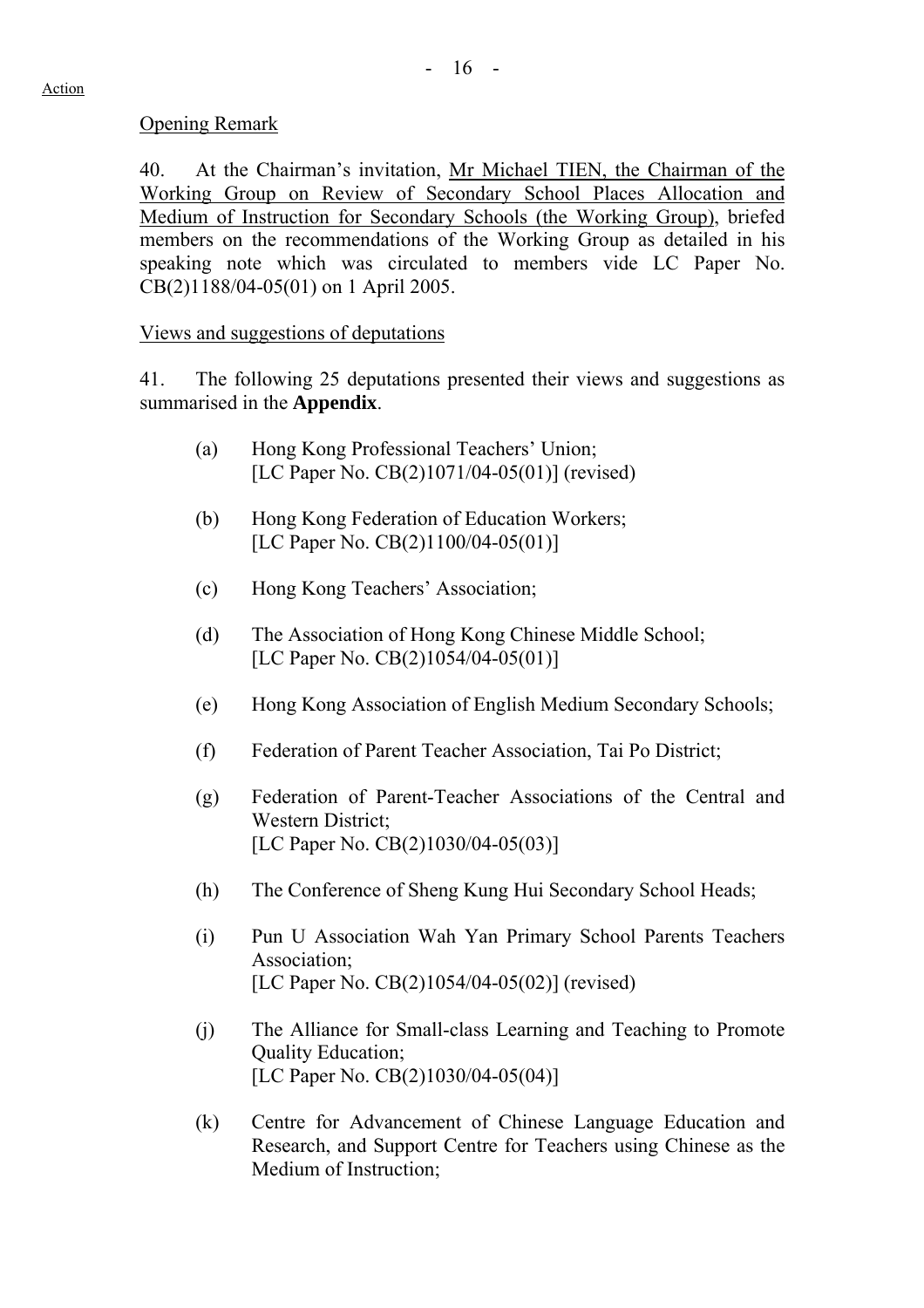- (l) Federation of Parent-Teacher Associations Wong Tai Sin District Ltd:
- (m) Federation of Parent Teacher Associations in Kwun Tong District;
- (n) Tseung Kwan O Parents Association; [LC Paper No. CB(2)1030/04-05(05)]
- (o) Chinese University of Hong Kong School Heads Alumni Association; [LC Paper No. CB(2)1100/04-05(02)]
- (p) Hong Kong Parents Association; [LC Paper No. CB(2)1100/04-05(03)]
- (q) Committee on Home-School Co-operation;
- (r) Hong Kong Private Schools Association; [LC Paper Nos. CB(2)1054/04-05(03) and CB(2)1100/04-05(04)]
- (s) The Chinese Language Society of Hong Kong Ltd; [LC Paper No. CB(2)1030/04-05(06)]
- (t) Grant Schools Council;
- (u) Joint Parent-Teacher Association of Kwai Tsing District; [LC Paper No. CB(2)1030/04-05(07)]
- (v) The Joint Council of Parent-Teacher Associations of the Shatin District;
- (w) Hong Kong Direct Subsidy Scheme Schools Council;
- (x) Hong Kong Aided Primary School Heads Association; and
- (y) Federation of Parent Teacher Associations of Hong Kong Eastern District.

42. Members noted that the Federation of Parent Teacher Associations of the Northern District had not formulated their views at the present stage.

43. Members also noted that the Democratic Party had made a submission to the Panel [LC Paper No. CB(2)1100/04-05(05)].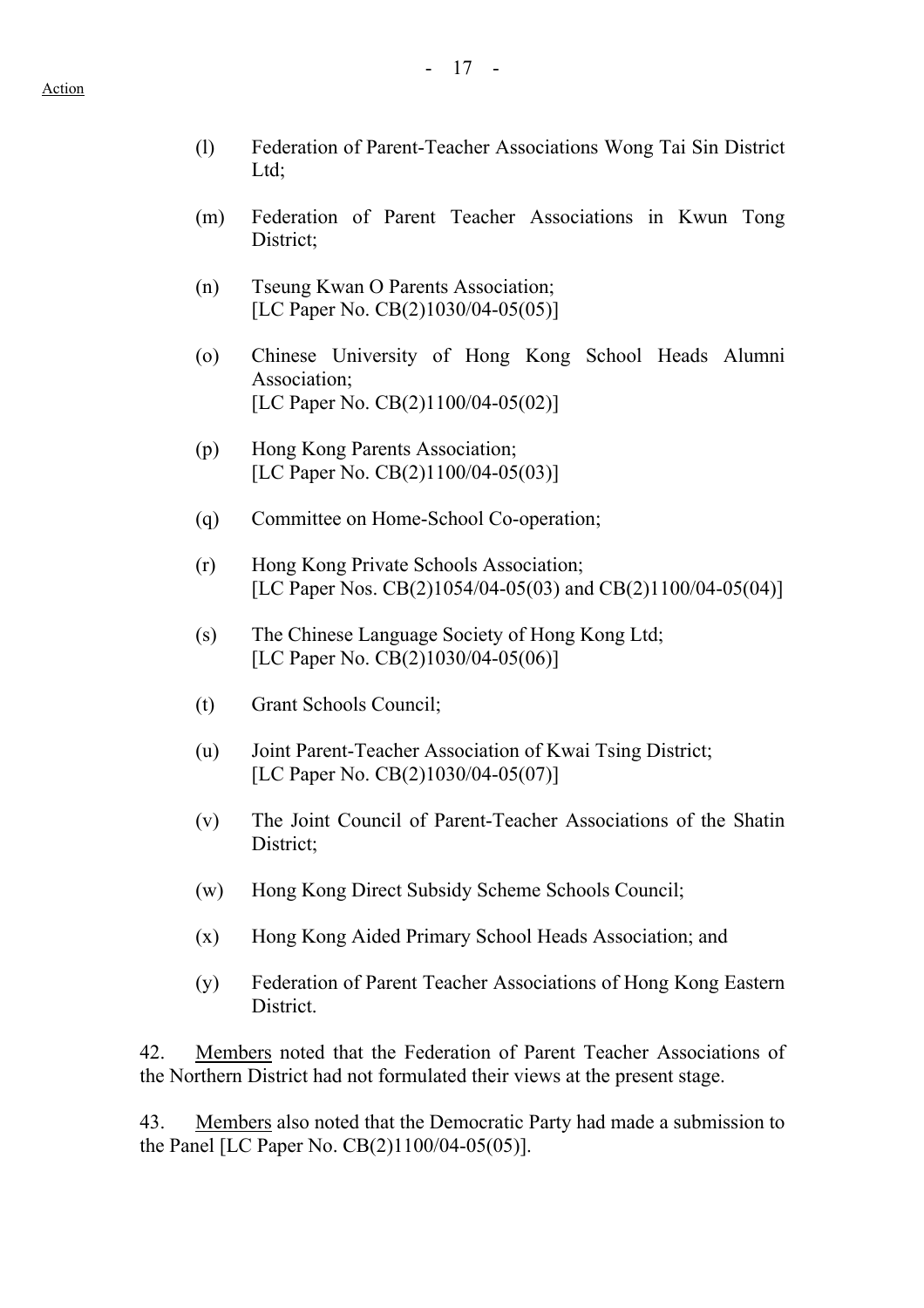## The Working Group's response

44. At the invitation of the Chairman, Mr Michael TIEN, Chairman of the Working Group, said that he was glad that while deputations had different views as to how students' ability in English language could be improved, no deputations had expressed objection to using Chinese as the medium of instruction (MOI) in secondary schools. He thanked deputations for their views and suggestions on ways to improve students' ability in English language in secondary schools using Chinese as MOI (CMI schools), reduce the adverse labelling effect on CMI schools and their students as well as the mis-match of students in EMI or CMI schools in terms of their ability to learn through English, etc. He said that the Working Group had the following views/observations on these issues –

- (a) High proficiency in both Chinese and English would facilitate students' lifelong learning and maintain the competitiveness of Hong Kong as an international metropolis.
- (b) Enhancing English standards and teaching in English were two separate issues in school education, and using English as MOI was not the only or best means to enhance students' English proficiency. For the majority of students, the key to enhancing their English proficiency lay in the teaching and learning of the language, and not necessarily in using the language as MOI.
- (c) Full implementation of mother-tongue teaching was consistent with the Working Group's educational considerations. The Working Group, however, understood that public acceptance and possible impact on the community should be considered.
- (d) The Working Group understood the aspirations of some parents that children who were able to learn through English should be provided with the opportunity to do so. The Working Group therefore recommended that EMI teaching should be allowed when the three preconditions of student ability to learn through English, teacher capability to teach intelligibly through English and school support measures were met. As a corollary, any increase or decrease of the number of schools using English as their MOI (EMI schools) should depend on the number of schools which met the prescribed criteria. He also appreciated parents' concern about their children's English proficiency and drew attention to the fact that the core recommendation of the Working Group was that, while the policy of mother-tongue teaching should be continued, the importance of enhancing students' English proficiency, irrespective of the MOI schools would adopt, should also be emphasised.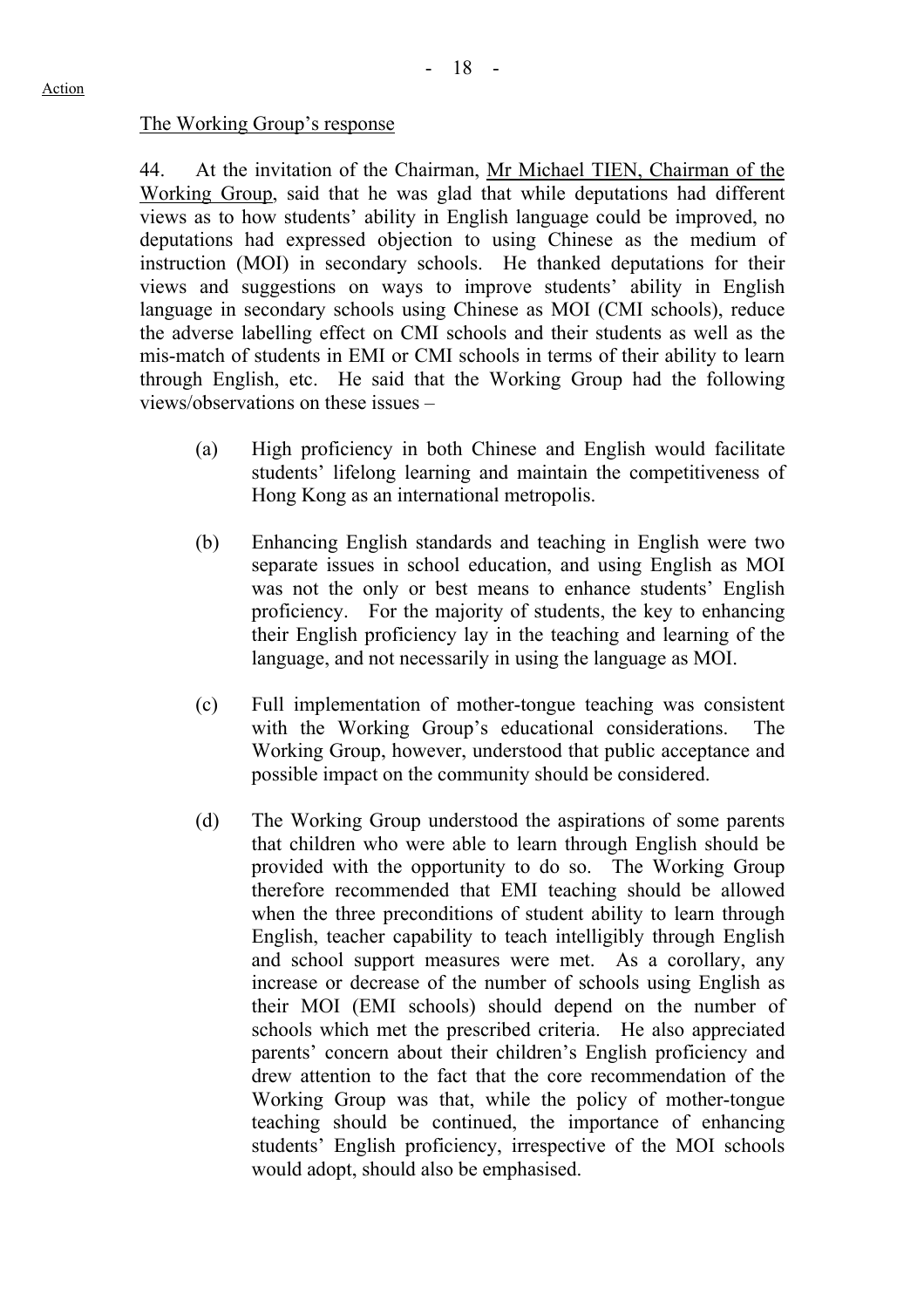- (e) The competence of language teachers was pivotal to enhancing language learning in schools. In this connection, the Standing Committee on Language Education and Research (SCOLAR) had conducted a comprehensive review of language education in Hong Kong in 2002 and recommended, among others, the establishment of the Professional Development Incentive Grant Scheme for Language Teachers (the Scheme) to encourage serving language teachers, particularly those who had neither a degree nor any teacher training in the relevant language subject, to upgrade their professional qualification to match that required of their counterparts entering the profession in or after the 2004-05 school year. The Scheme was then set up in 2004 with an initial allocation of \$225 million from the Language Fund. Under the Scheme, each successful applicant would, upon completion of an approved programme, be eligible for a 50% remission of tuition fee up to a maximum of \$30,000. In view of the favourable response from serving language teachers, the Administration had proposed and the Finance Committee of the Legislative Council had approved a further injection of \$300 million into the Scheme. In addition, there were now professional teams to assist primary and secondary schools and teachers in the development of their pedagogies and curriculum. As a result, the quality of the teaching workforce and school education would continue to improve in the years ahead.
- (f) There were diverse views in the community on the adoption of the within-school approach which could imply adopting different MOIs for different classes/subjects with or without conditions at junior secondary levels.
- (g) For CMI schools, Government should continue the provision of additional resources for them to create an English-rich environment in the school campus for enhancing student learning. CMI schools would be allowed to allocate, on top of English Language lessons, no more than 15% of the lesson time in Secondary one to three (S1-S3) for extended learning activities such as drama and debate through English, on condition that the normal teaching and learning of the content subjects would not be adversely affected.
- (h) The current flexible MOI arrangement at senior secondary levels should be continued. CMI schools should be allowed to switch to EMI teaching for certain subjects in some classes at senior secondary levels if they met the prescribed criteria, namely student ability, teacher capacity and support measures, for using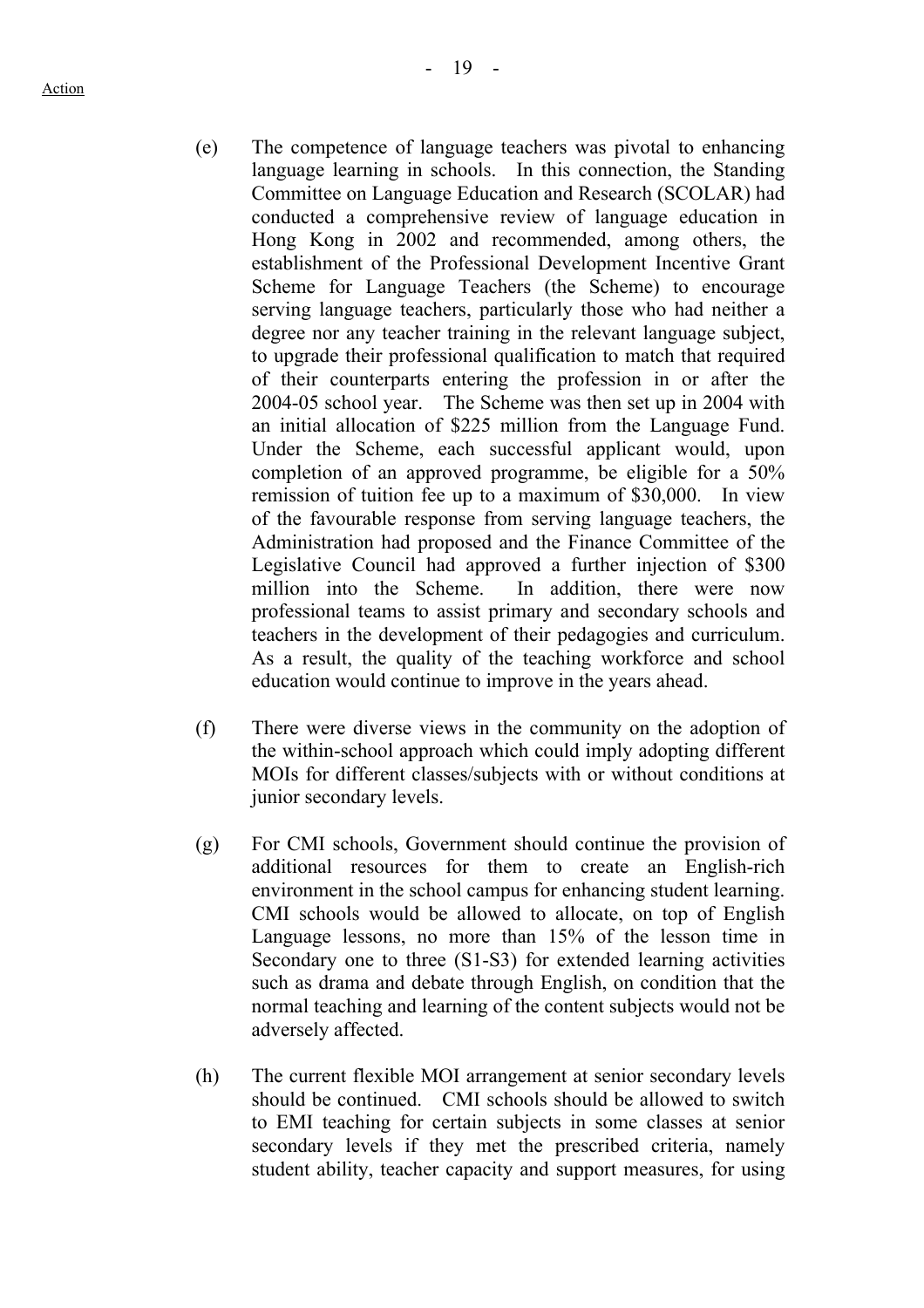English as MOI.

- (i) The three prescribed criteria for EMI schools would not put through-train schools wishing to use English as MOI in a disadvantaged position because, through professional collaboration between the primary and secondary sections, such schools in fact could have longer time to ensure their own students meet the required standard of being able to learn through English.
- (j) The concern that many students who could learn through English were allocated to CMI schools reflected the labelling effect on CMI schools which was likely a result of the community's prevailing preference for EMI teaching. Researches conducted by academics and feedback from students supported the theory that students could learn most effectively through mother-tongue teaching. In fact, since mother-tongue teaching was implemented in 1998, students in CMI schools had demonstrated an overall improved performance in acquisition of subject knowledge and higher-order thinking skills, and were now more confident and motivated in learning.
- (k) The Working Group was not aware of any objective and effective mechanism for assessing students' academic and non-academic performance comprehensively and which could be deployed as a scaling instrument for the purpose of the SSPA and MOI implementation. The Working Group thus recommended using the internal assessment conducted by primary schools at the second term of Primary five (P5) and the first and second terms of P6 as the basis of assessment, and the results of the Pre-Secondary 1 Hong Kong Attainment Test as the scaling instrument. The Working Group welcomed any suggestions from deputations on an objective, reliable and feasible way to assess the whole-person development of a student.
- (l) If students' academic result in English language at P5 and P6 was used as the only basis for assessing a student's ability to learn through English, primary schools might concentrate just on the teaching of English, resulting in a distortion of primary education. This would be in contradiction with the MOI policy building upon the results of research studies that students learnt best and develop their higher-order thinking skills in their mother tongue.
- (m) Adoption of the within-in school or school-based approach in determining the use of MOI in secondary schools might repeat the history prior to 1998, viz. that the majority of secondary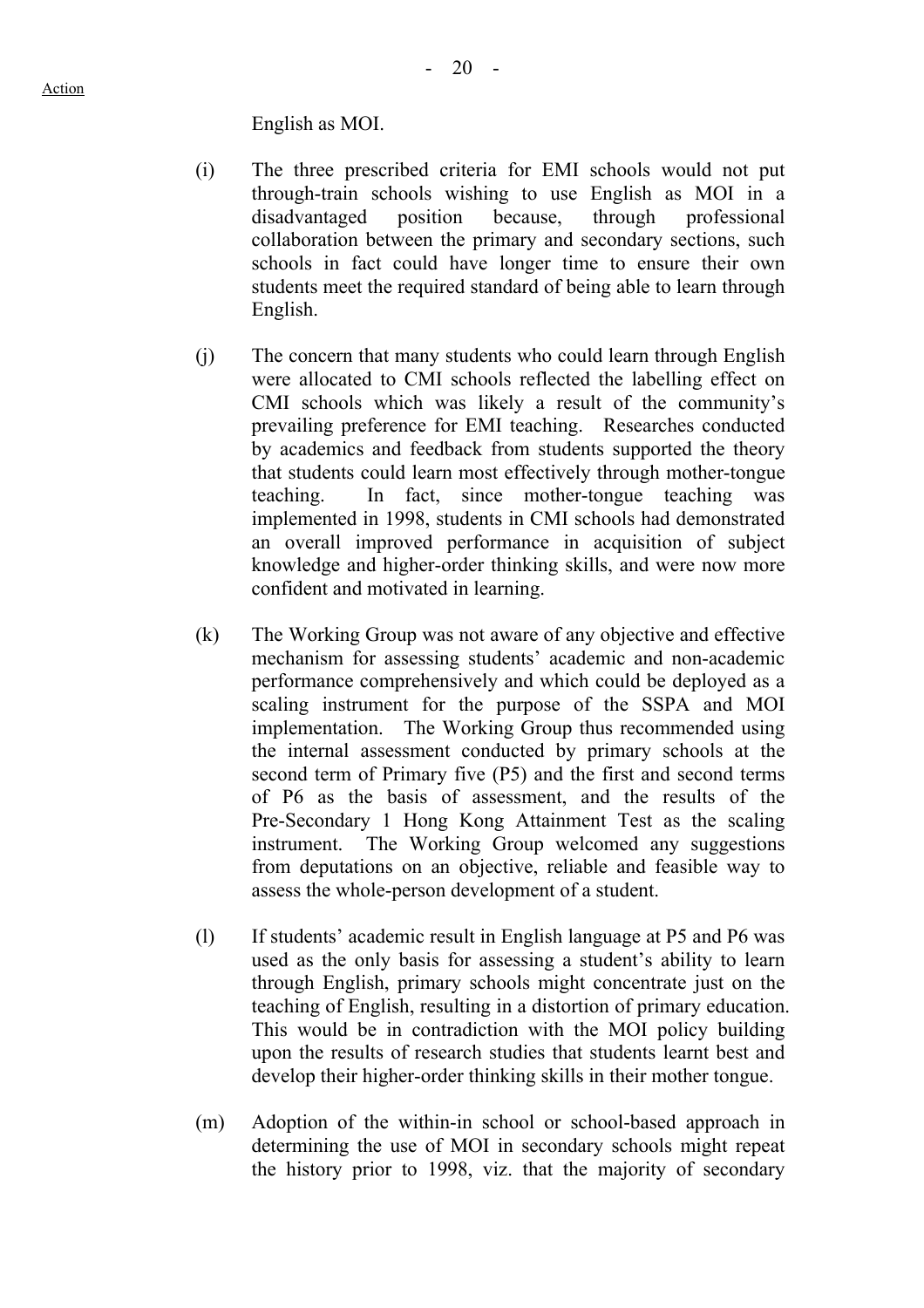schools continued to profess the adoption of English as MOI, while in practice mainly using Chinese in classroom teaching.

- (n) The prescribed criteria of student ability, teacher capability and support measures for adopting English as MOI was aimed to facilitate student learning effectiveness in EMI schools and to assure the quality of EMI teaching. While appreciating the concern of some schools about the switch from EMI to CMI, it was important to note that students who were able to learn through English but allocated to an EMI school that did not meet the other prescribed criteria would not be taught and could not learn as effectively as in an EMI school meeting the prescribed criteria.
- (o) The provision of a historical perspective to the development of the MOI policy might be useful backdrop to facilitate the consultation exercise.

45. In respect of point (o) above, Professor LEE Wing-on, member of the Working Group, briefed the meeting that many educational reports, dating back to 1935, repeatedly suggested the merits of mother-tongue teaching. More recent Education Commission Reports, such as Education Commission Report No. 1 in 1984 and Report No. 2 in 1986, also recommended the adoption of Chinese as MOI in secondary schools, as elaborated in Annexes 2 and 3 of the Consultation Document. He highlighted that there were many academic works from both the Chinese University of Hong Kong and the University of Hong Kong argued for the adoption of mother-tongue teaching in secondary education in past decades. Professor LEE pointed out that the Medium of Instruction Guidance for Secondary Schools was drawn up against this background. He stressed that the education policy documents in Hong Kong had all along been promoting the adoption of Chinese as the principal MOI in school education; he thus could not agree that the MOI Policy was inconsistent. He added that the Working Group anticipated that the allocation of 15% of the total lesson time in S1-3 for extended learning activities conducted through English in CMI schools would help reduce the disparity between CMI and EMI schools in respect of students' exposure to English.

## Discussion

46. The Chairman asked whether the Working Group would consider extending the consultation period as suggested by some deputations and in view of the diverse views in the community on MOI in secondary schools and Secondary School Places Allocation (SSPA)

47. Mrs Cherry TSE, member of the Working Group, responded that the Working Group would consider the suggestion of extending the consultation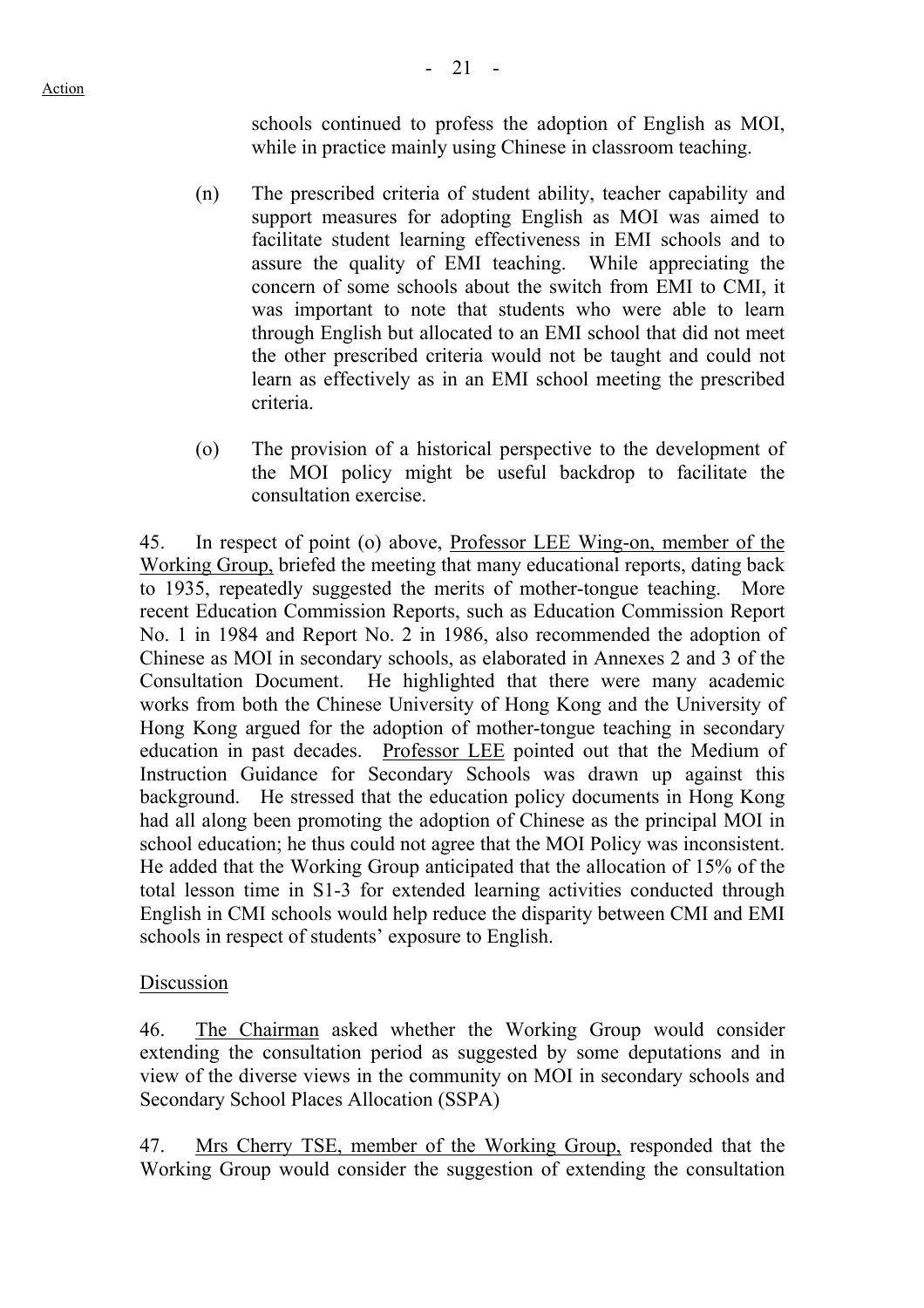period. She, however, pointed out that the primary school sector anticipated that there was a general expectation that the new SSPA mechanism would be announced in mid-2005 and implemented in the 2007-08 school year, since the students who would be enrolled in Primary 5 in September 2005 would be the first cohort affected. Any extension would need to take into account the possible implications for the implementation schedule.

48. Chairman of the Working Group said that the Working Group could consider extending the consultation period in respect of MOI. The Administration, however, would have to decide the adoption of a new mechanism for determining students' allocation band based on their school assessment results for the SSPA in the 2007-08 school year. He pointed out that the validity of using Academic Aptitude Test for such purpose had been challenged for long and the problem of within-school student diversity had created problems for teaching at schools.

49. Mr CHEUNG Man-kwong agreed that the decision on an appropriate scaling mechanism for SSPA should not be deferred and the issue of MOI and SSPA could be dealt with separately if possible. He, however, cautioned that MOI and SSPA might have implications on each other. The Administration should consider carefully whether the two issues could be dealt with separately. Mr WU Siu-wai of the Hong Kong Federation of Education Workers and Ms Rosalind CHEN of the Hong Kong Association of English Medium School expressed support for Mr CHEUNG's view.

50. Mr IP Kin-yuen of the Hong Kong Teachers' Association said that he had the impression that the Chairman of the Working Group had already formulated his own views on MOI and SSPA, and might perceive any other views and suggestions of deputations predominately from his own standpoint. Mr IP clarified that when he queried the rationale for using the overall academic result of a student to assess his ability to learn through English, instead of his academic results in English Language, he was concerned that it would consolidate the superior position of EMI schools. Chairman of the Working Group, however, tried to address his query by referring to the results of research studies about the benefits of learning in mother tongue. Mr IP suggested that the Working Group should adopt an open mind and examine the views and suggestions of deputation from different perspectives. Chairman of the Working Group responded that apart from his initial response made at the meeting, the Working Group would extensively consider the views and suggestions of deputations.

51. Mrs Maria CHENG of the Pun U Association Wah Yan Primary School Parents Teachers Association said that parents were the major stakeholder group in the education sector, but had been confused with the various education initiatives implemented in recent years. She considered that parents needed more time to study and more space to express their views on the proposals in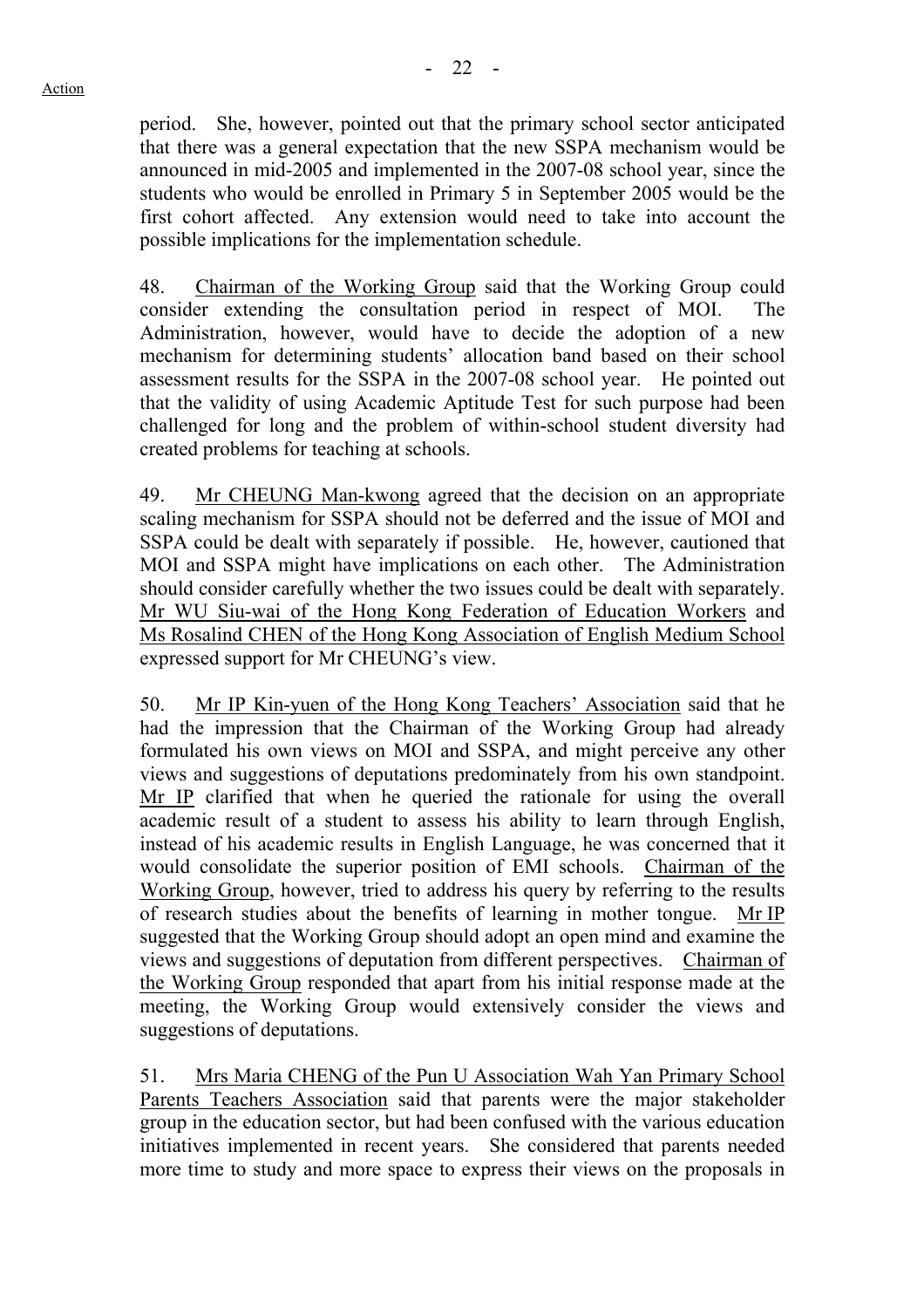the Consultation Document. She urged the Working Group to consider the feelings of parents who wished to send their children to EMI schools but were unsuccessful, and the provision of sufficient places in EMI schools to meet parents' demand. Mrs CHENG suggested that the Government should review the Medium of Instruction Guidance for Secondary Schools published in September 1997 in a prudent, comprehensive and fair manner, and cautioned that an education policy with good intention such as the policy on mother-tongue teaching did not necessarily bring about the anticipated benefits.

52. Ms Rosalind CHEN of the Hong Kong Association of English Medium School echoed that parents were the end-users of education services and their views should be respected. She considered that the Government should provide the 40% S1 students who were able to learn through English with sufficient places in EMI schools. Mr TONG Kai-hong of the Conference of Sheng Kung Hui Secondary School Heads said that the projected population of S1 students and KG pupils in September 2004 were 86 000 and 38 000 respectively. He expressed concern that there would be less EMI schools in many districts if schools intending to adopt English as MOI must have at least 85% of students being able to learn through English.

53. Chairman of the Working Group said that the Working Group would continue to consult stakeholders and in particular listen to the views of parents on the proposals in the Consultation Document. Mrs Cherry TSE said that the Working Group looked forward to discussing with interested deputations separately. She invited deputations to contact the Working Group for arrangement of meetings.

## Follow-up

54. At the Chairman's suggestion, members agreed that the Panel should discuss the issue with the Working Group at another meeting. Ms Emily LAU requested the Clerk to prepare a summary of views of the deputations for members' reference.

## **VI. Any other business**

55. There being no other business, the meeting ended at 7:48 pm.

Council Business Division 2 Legislative Council Secretariat 28 April 2005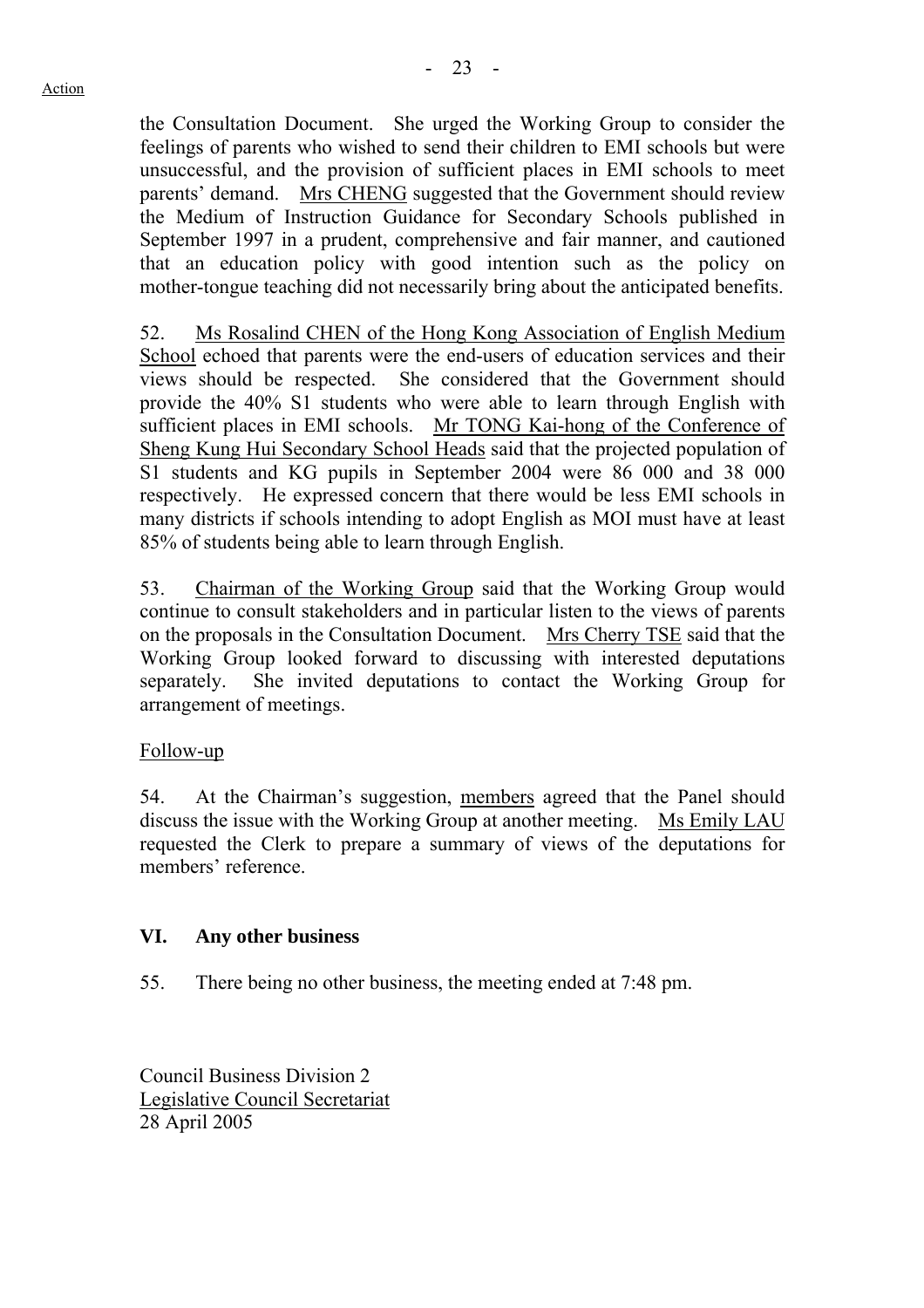## **Legislative Council Panel on Education Meeting on 14 March 2005**

## **Summary of deputations' views on the Consultation Document on "Review of the medium of instruction for secondary schools and secondary school places allocation"**

| <b>Key Area</b><br><b>Name of</b><br>Deputation/<br>LC Paper No. of<br>Submission(s) | <b>Medium of Instruction (MOI)</b><br>for Secondary Schools                                                                                                                                                                                                                                                                                                                                                                                                                                                                                                                                                                                                                                                                                                                                                                                                                                                                                                                                                                                                                                                                                                                                                                                                                                                                                                                                                                                                                                                                                                                               | <b>Secondary School Places Allocation (SSPA)</b>                                                                                                                                                                                                                                                                                                                                                                                                                                                                                                                                                                                                                                                                                                                                                                                                                                                                                                                                                                                                                                                                                                                                                                                             |
|--------------------------------------------------------------------------------------|-------------------------------------------------------------------------------------------------------------------------------------------------------------------------------------------------------------------------------------------------------------------------------------------------------------------------------------------------------------------------------------------------------------------------------------------------------------------------------------------------------------------------------------------------------------------------------------------------------------------------------------------------------------------------------------------------------------------------------------------------------------------------------------------------------------------------------------------------------------------------------------------------------------------------------------------------------------------------------------------------------------------------------------------------------------------------------------------------------------------------------------------------------------------------------------------------------------------------------------------------------------------------------------------------------------------------------------------------------------------------------------------------------------------------------------------------------------------------------------------------------------------------------------------------------------------------------------------|----------------------------------------------------------------------------------------------------------------------------------------------------------------------------------------------------------------------------------------------------------------------------------------------------------------------------------------------------------------------------------------------------------------------------------------------------------------------------------------------------------------------------------------------------------------------------------------------------------------------------------------------------------------------------------------------------------------------------------------------------------------------------------------------------------------------------------------------------------------------------------------------------------------------------------------------------------------------------------------------------------------------------------------------------------------------------------------------------------------------------------------------------------------------------------------------------------------------------------------------|
| Hong Kong Professional<br>Teachers' Union<br>$CB(2)1071/04-05(01)$                   | Both mother-tongue teaching and mastering the use of the $ a\rangle$<br>a)<br>English language are very important. While students learn<br>best in their mother tongue, the adoption of mother-tongue<br>teaching does not run counter to mastering the use of the<br>English language. The MOI policy should state clearly that<br>the choice of MOI should be based on "learning needs" and the<br>choice must be made with the interest of students as the<br>primary concern. Permission to use English as the MOI<br>should be given on a school basis, creating as far as possible an<br>immersion environment so that students may get used to the<br>use of English. If permission to use English as the MOI is not<br>granted on a school basis, confusion will arise in schools and<br>students may tend to use "cocktail language" which is against<br>the principles of teaching and learning.<br>The Union is opposed to the recommendation of the<br>$\mathbf{b}$<br>Consultation Document that the Government should give those<br>schools using Chinese as their MOI (CMI schools) the option<br>of a cash grant in lieu of part or all of the additional teaching<br>posts. The Union urges the Administration to provide support<br>to the English teachers in CMI schools by offering a stable<br>establishment which allows them room for professional<br>development.<br>Regarding the language proficiency requirements of teachers,<br> c <br>the Consultation Document has failed to mention the<br>recognition for relevant teacher training qualifications that | The Administration should implement a random<br>allocation mechanism which encompasses no<br>grading elements but is based purely on the<br>principle of vicinity. It should materialize the<br>vision of "no banding and no scaling" as set out in<br>the "Reform Proposals for the Education System"<br>in Hong Kong" published by the Education<br>Commission in September 2000 by spelling out a<br>timetable,<br>the<br>conditions<br>clear<br>for<br>its<br>implementation as well as the corresponding<br>measures required to put these conditions into<br>practice.<br>The Administration should conduct a study as<br>$\mathbf{b}$<br>soon as possible to formulate concrete measures to<br>minimise within-school diversity in student ability<br>as well as the disparity between schools, so as to<br>achieve the long-term goal contained in paragraph<br>6.2 of the Consultation Document: "allowing"<br>schools and teachers to consolidate their<br>experience in handling student diversity and<br>focusing on enhancing the overall quality of school<br>education. This transitional stage would help<br>ensure effectiveness in teaching and learning and<br>reduce diversity in standards between primary<br>schools." |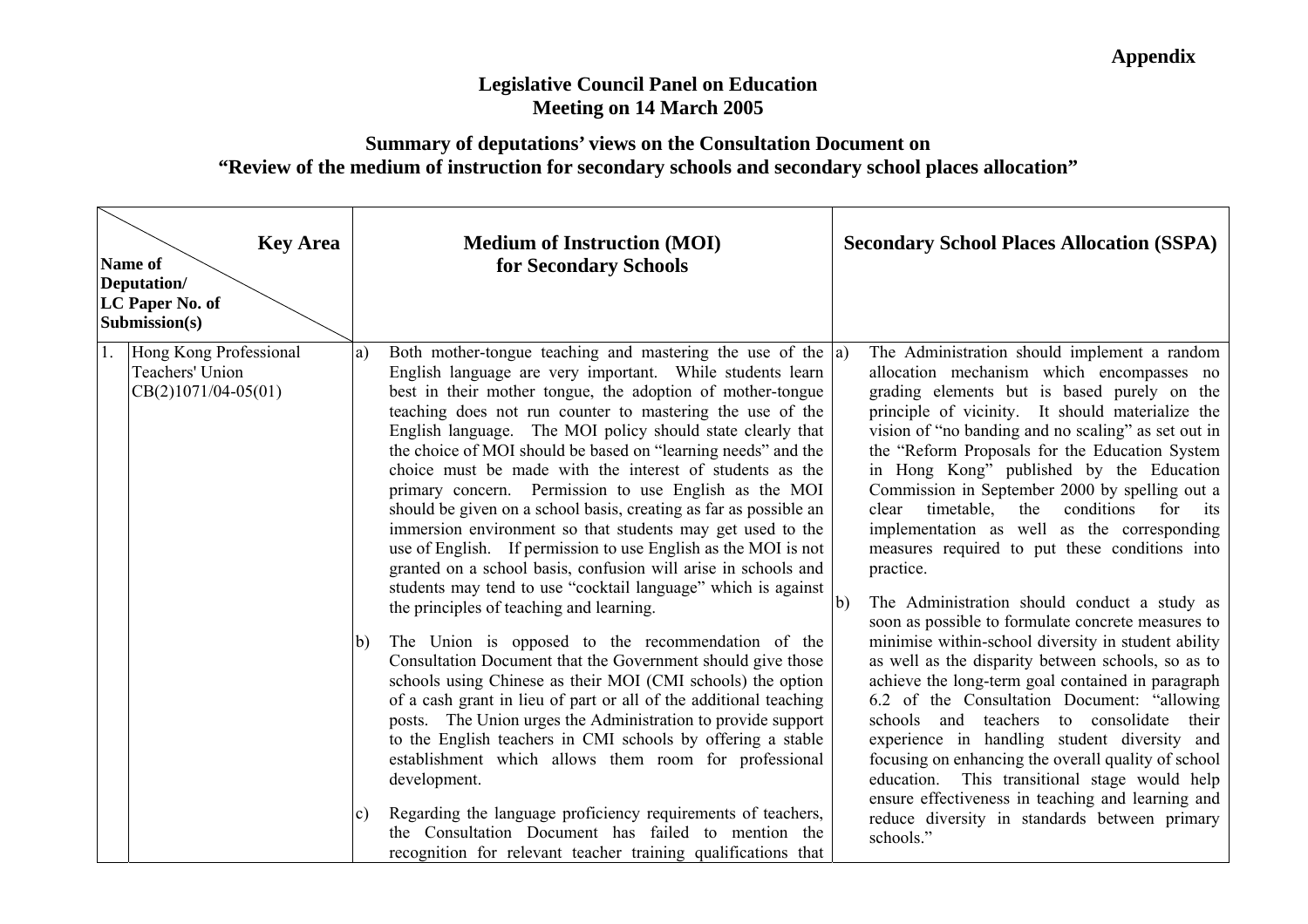|    | <b>Key Area</b><br>Name of<br>Deputation/<br>LC Paper No. of<br>Submission(s) |    | <b>Medium of Instruction (MOI)</b><br>for Secondary Schools                                                                                                                                                                                                                                                                                                                                                                                                                                                                                                                                      | <b>Secondary School Places Allocation (SSPA)</b>                                                                                                                                                                                                                                                                                                                                                         |
|----|-------------------------------------------------------------------------------|----|--------------------------------------------------------------------------------------------------------------------------------------------------------------------------------------------------------------------------------------------------------------------------------------------------------------------------------------------------------------------------------------------------------------------------------------------------------------------------------------------------------------------------------------------------------------------------------------------------|----------------------------------------------------------------------------------------------------------------------------------------------------------------------------------------------------------------------------------------------------------------------------------------------------------------------------------------------------------------------------------------------------------|
|    |                                                                               | d) | have already been recognised by teacher training institutions. c)<br>The Government should clarify the status of pre-service or<br>in-service teacher training courses operated by tertiary<br>institutions or the Administration.<br>With respect to teacher capability, the Consultation Document<br>mentions "equivalent qualifications" (paragraph 3.15 of the<br>Consultation Document). The Administration should state<br>clearly whether qualifications obtained from overseas<br>universities using English as the major MOI are recognized as<br>"equivalent qualifications" or above. | The Administration should expeditiously adopt<br>measures to alleviate the vicious competition<br>brought by class reduction, consolidation of<br>under-utilized schools and the labelling effect on<br>schools etc., reduce the risks and pressure endured<br>by students in the course of proceeding to S1, and<br>minimize any adverse effect thus caused upon<br>students' learning and development. |
| 2. | Hong Kong Federation of<br><b>Education Workers</b><br>$CB(2)1100/04-05(01)$  | a) | At the nine-year basic education level, all public sector schools<br>should use mother-tongue/Chinese as the MOI, whereas at<br>senior secondary levels, schools should be allowed to make<br>their own decisions on the choice of MOI.                                                                                                                                                                                                                                                                                                                                                          |                                                                                                                                                                                                                                                                                                                                                                                                          |
|    |                                                                               | b) | The Federation regrets that the Consultation Document<br>contains no concrete measures to "encourage" schools<br>currently using English as the MOI to switch to mother-tongue<br>teaching, nor are there any methods or procedures to attain the<br>goal of implementing across-the-board mother-tongue teaching<br>at junior secondary levels.                                                                                                                                                                                                                                                 |                                                                                                                                                                                                                                                                                                                                                                                                          |
|    |                                                                               | C) | The Federation is opposed to the adoption of within-school<br>streaming as this will create more serious multiple labelling<br>and undermine the self-image of students. Students may also<br>be subject to the unsettling effects of possible switches<br>between CMI and EMI teaching, which also means more work<br>pressure on and increased teaching workload for teachers.                                                                                                                                                                                                                 |                                                                                                                                                                                                                                                                                                                                                                                                          |
|    |                                                                               | d) | If the policy of bifurcation has to be continued in the light of<br>the practical needs of the community, the Government should<br>state clearly that this is a transitional arrangement and                                                                                                                                                                                                                                                                                                                                                                                                     |                                                                                                                                                                                                                                                                                                                                                                                                          |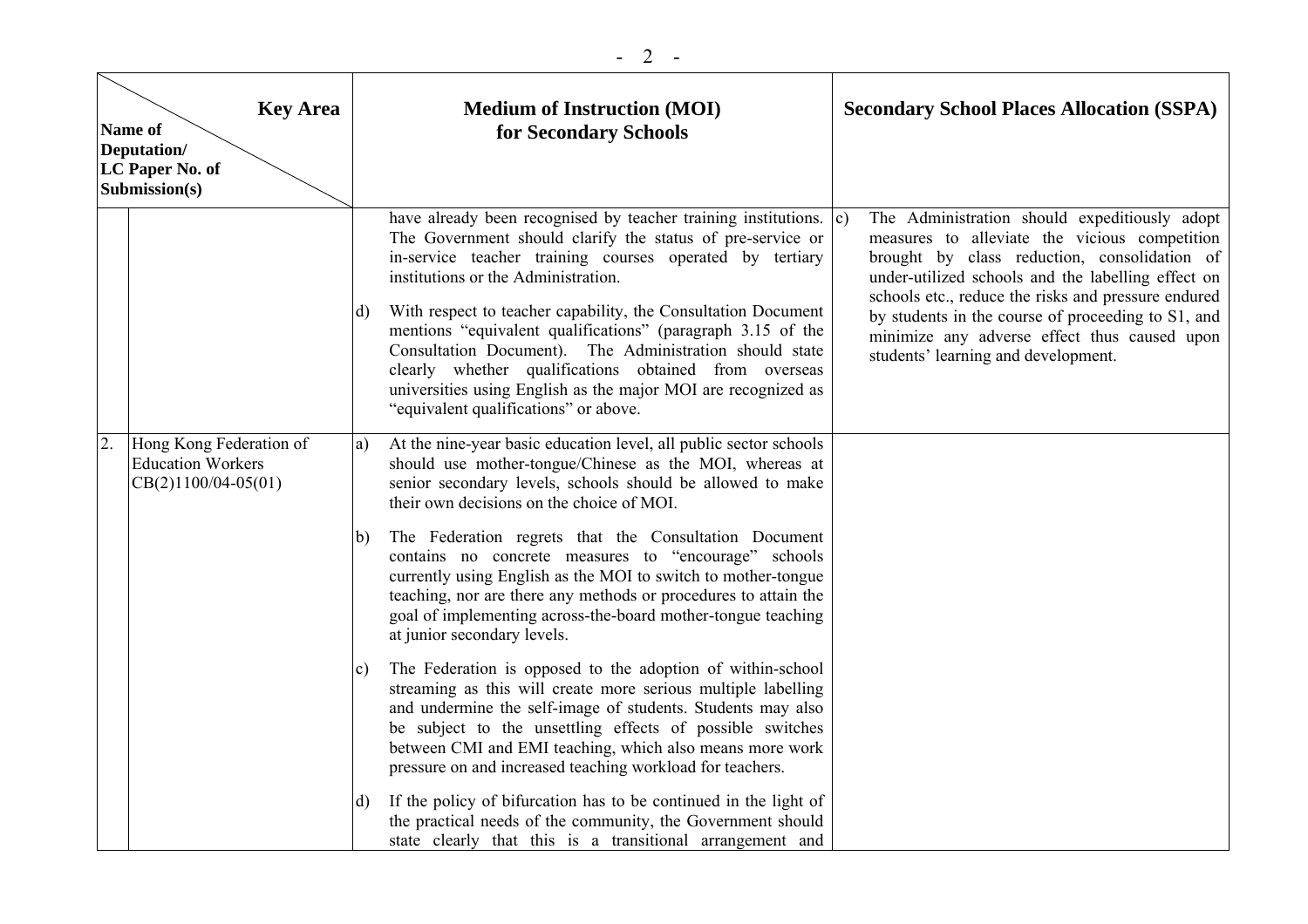| Name of<br>Deputation/<br>LC Paper No. of<br>Submission(s) | <b>Key Area</b> | <b>Medium of Instruction (MOI)</b><br>for Secondary Schools                                                                                                                                                                                                                                                                                                                                                                                                                                                                                                                                                                                                                            | <b>Secondary School Places Allocation (SSPA)</b> |
|------------------------------------------------------------|-----------------|----------------------------------------------------------------------------------------------------------------------------------------------------------------------------------------------------------------------------------------------------------------------------------------------------------------------------------------------------------------------------------------------------------------------------------------------------------------------------------------------------------------------------------------------------------------------------------------------------------------------------------------------------------------------------------------|--------------------------------------------------|
|                                                            |                 | re-consider the need for establishing a mechanism for schools<br>to switch between CMI and EMI. During the transition, the<br>Government should offer concrete "encouragement' to those<br>schools which, though meeting the requirements of using<br>English as the MOI, opt to stay as CMIs or switch to CMIs.<br>In so doing, the Government may show to the community the<br>advantageous position of adopting mother-tongue teaching,<br>and parents will be more inclined to accept mother-tongue<br>teaching gradually, thereby creating the conditions for realising<br>the ultimate goal of implementing across-the-board<br>mother-tongue teaching at basic education level. |                                                  |
|                                                            |                 | The Government should maintain the existing flexibility and<br>e)<br>autonomy of the primary and secondary schools adopting the<br>"through-train" model in designing their curriculum. It is<br>unnecessary for these schools to fully fulfill the prescribed<br>criterion of student ability in respect of EMI schools in Hong<br>Kong.                                                                                                                                                                                                                                                                                                                                              |                                                  |
|                                                            |                 | The Government should take the lead to comprehensively<br>$\ddot{\phantom{1}}$<br>review the employment conditions for all grades in the civil<br>service. There should not be any over-emphasis on the<br>requirement of English proficiency while discriminating<br>against the requirement of Chinese proficiency.                                                                                                                                                                                                                                                                                                                                                                  |                                                  |
|                                                            |                 | The Government should review the policy and timetable for<br>g)<br>implementing mother-tongue teaching to facilitate the learning<br>of Chinese by non-Chinese ethnic groups.                                                                                                                                                                                                                                                                                                                                                                                                                                                                                                          |                                                  |
|                                                            |                 | The Government should not expect that all secondary school<br>$\hbar$<br>students are proficient in both Chinese and English; instead, as<br>a start, all secondary students should be expected to master the<br>mother tongue well.                                                                                                                                                                                                                                                                                                                                                                                                                                                   |                                                  |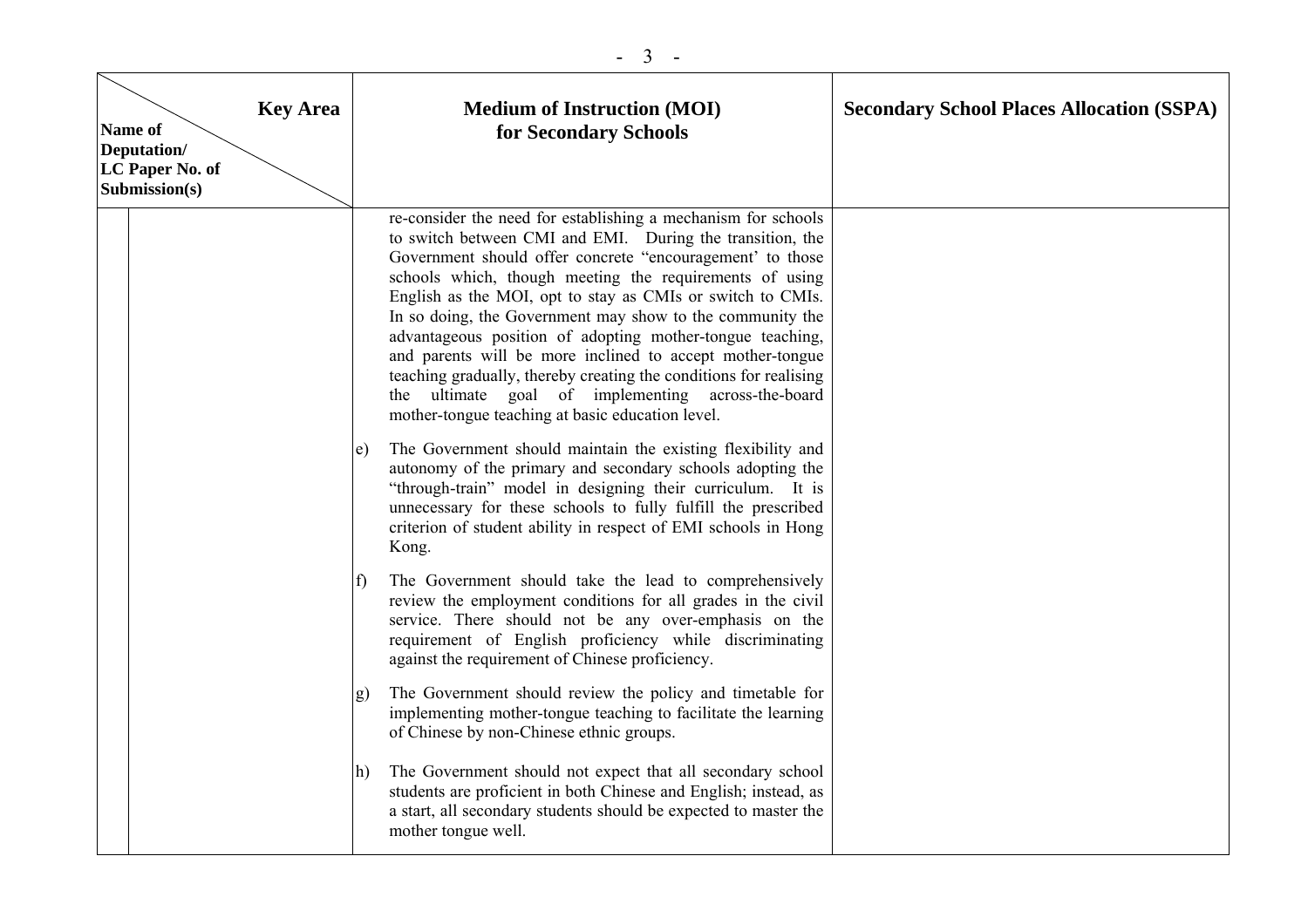| <b>Key Area</b><br>Name of<br>Deputation/<br>LC Paper No. of<br>Submission(s) |                                    |                   | <b>Medium of Instruction (MOI)</b><br>for Secondary Schools                                                                                                                                                                                                                                                                                                                                                                                                                           | <b>Secondary School Places Allocation (SSPA)</b> |
|-------------------------------------------------------------------------------|------------------------------------|-------------------|---------------------------------------------------------------------------------------------------------------------------------------------------------------------------------------------------------------------------------------------------------------------------------------------------------------------------------------------------------------------------------------------------------------------------------------------------------------------------------------|--------------------------------------------------|
| 3.                                                                            | Hong Kong Teachers'<br>Association | a)                | The Association basically agrees to the broad direction of<br>mother-tongue teaching for the sake of enhancing the<br>effectiveness of teaching and learning.                                                                                                                                                                                                                                                                                                                         |                                                  |
|                                                                               |                                    | b)                | EMI-capable students should be given the chance to study in<br>EMI schools.                                                                                                                                                                                                                                                                                                                                                                                                           |                                                  |
|                                                                               |                                    | c)                | Elite schools have made contributions to the community and<br>should continue to exist.                                                                                                                                                                                                                                                                                                                                                                                               |                                                  |
|                                                                               |                                    | d)                | The Association does not support the within-school approach<br>and the bifurcation approach. Instead, the Government may<br>consider allowing schools to use more English in the teaching<br>of individual subjects.                                                                                                                                                                                                                                                                  |                                                  |
|                                                                               |                                    | $\vert e \rangle$ | The bifurcation of schools gives rise to labelling effect, giving<br>CMI students the impression that their English standards<br>should not be as good as their EMI counterparts. However,<br>some EMI students may not necessarily learn effectively<br>through English and have to face unnecessary learning<br>obstacles and pressure. Therefore, the compulsory adoption<br>of the bifurcation approach may result in large number of<br>students encountering learning failures. |                                                  |
|                                                                               |                                    | $\mathbf{f}$      | The recommended measures put forward by the Working<br>Group on the determination of the MOI in secondary schools<br>may have the effect of reinforcing the "labelling effect", which<br>runs contrary to the promotion of mother-tongue teaching.                                                                                                                                                                                                                                    |                                                  |
|                                                                               |                                    | g)                | The Administration should not use administrative means to<br>standardize the MOI in schools. It should respect the<br>professional judgement of schools and let the supply and<br>demand in the market determine the choice of MOI.                                                                                                                                                                                                                                                   |                                                  |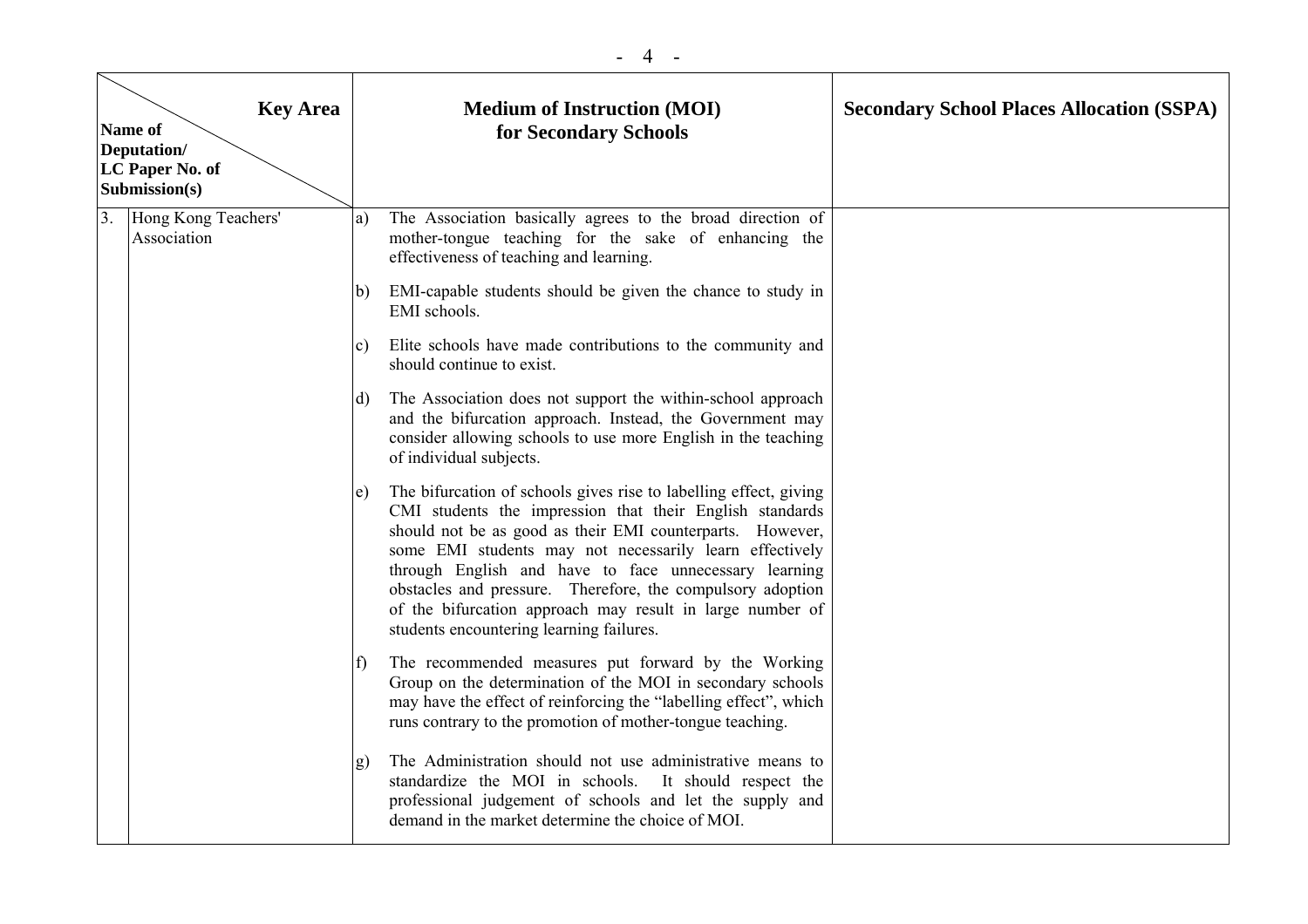| <b>Key Area</b><br>Name of<br>Deputation/<br>LC Paper No. of<br>Submission(s) |                                                                                |              | <b>Medium of Instruction (MOI)</b><br>for Secondary Schools                                                                                                                                                                                                                                                                                                                                                                                     | <b>Secondary School Places Allocation (SSPA)</b> |
|-------------------------------------------------------------------------------|--------------------------------------------------------------------------------|--------------|-------------------------------------------------------------------------------------------------------------------------------------------------------------------------------------------------------------------------------------------------------------------------------------------------------------------------------------------------------------------------------------------------------------------------------------------------|--------------------------------------------------|
| 4.                                                                            | The Association of Hong<br>Kong Chinese Middle School<br>$CB(2)1054/04-05(01)$ | a)           | The Association maintains that mother-tongue teaching is the<br>best tool to achieve the goals of teaching and whole-person<br>education. Mother-tongue teaching works best at enhancing<br>teaching and learning effectiveness. The mother tongue is the<br>most suitable MOI for whole-person development of students<br>and instilling in them correct values.                                                                               |                                                  |
|                                                                               |                                                                                | b)           | The Association does not advocate the use of English as the<br>MOI at junior secondary levels because there are relatively few<br>S1 students who are capable of learning through English.                                                                                                                                                                                                                                                      |                                                  |
|                                                                               |                                                                                | c)           | The merits of mother-tongue teaching at junior secondary<br>levels include-                                                                                                                                                                                                                                                                                                                                                                     |                                                  |
|                                                                               |                                                                                |              | - the learning attitude of students are more positive, and they<br>show more interest and higher efficiency in learning;<br>teachers may focus on teaching subject knowledge rather<br>$-$<br>than explaining the English terms used;<br>it reduces "learning through rote memorization";<br>$\qquad \qquad -$<br>more lively classroom atmosphere;<br>more amicable teacher-student relationship; and<br>enhanced learning effectiveness.<br>- |                                                  |
|                                                                               |                                                                                | $\mathbf{d}$ | To prevent CMI schools from being labelled second-rate,<br>junior secondary classes in all mainstream secondary schools<br>in Hong Kong should adopt mother-tongue teaching. Thus, the<br>issue of EMI schools switching to operate as CMI schools or<br>vice versa will not arise.                                                                                                                                                             |                                                  |
|                                                                               |                                                                                | e)           | The number of EMI schools should be limited to avoid<br>dampening students' learning interest by language barriers.<br>Teachers in EMI schools must be able to communicate their<br>subject contents to students intelligibly and their use of English                                                                                                                                                                                          |                                                  |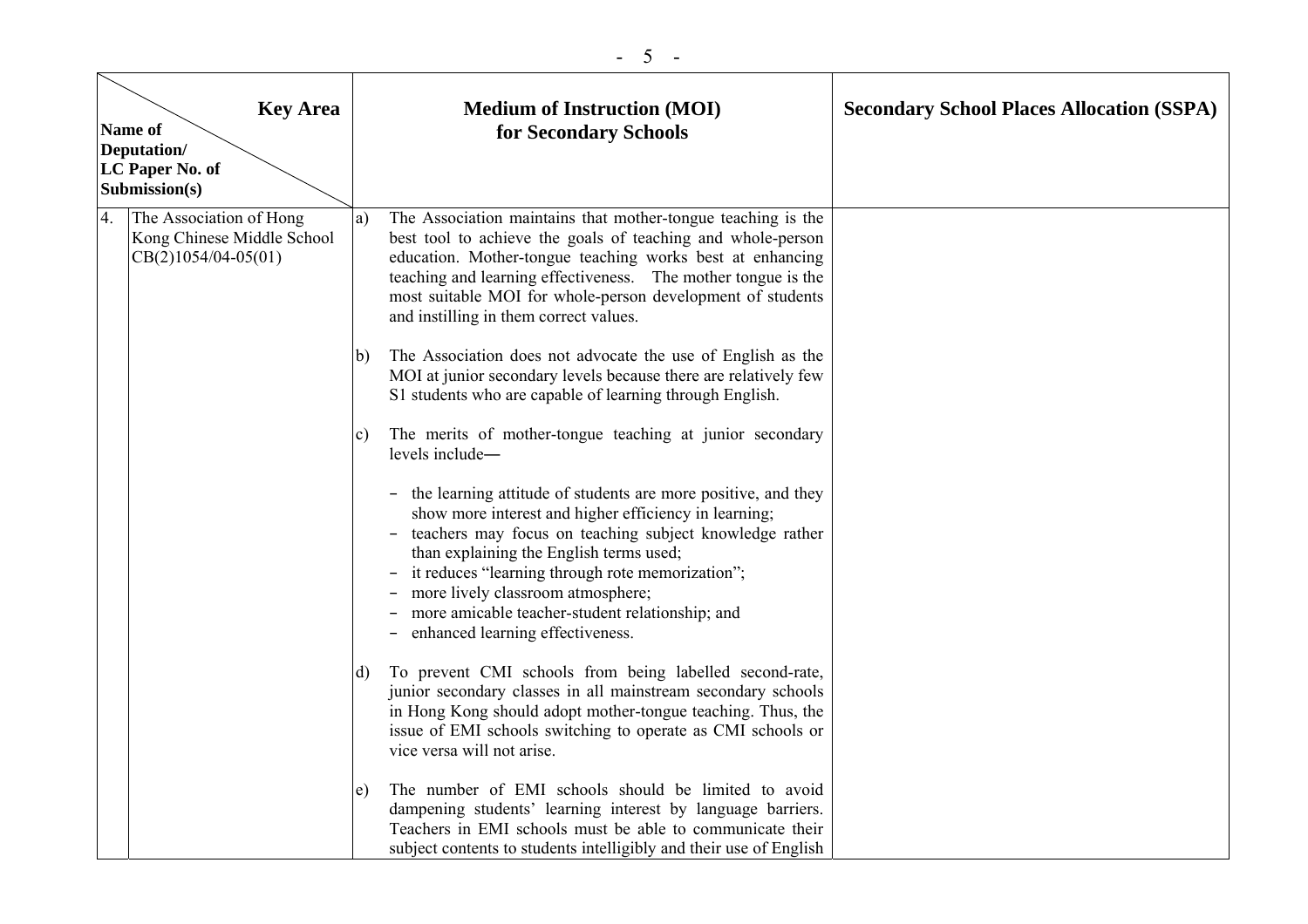| <b>Key Area</b><br>Name of<br>Deputation/<br>LC Paper No. of<br>Submission(s) |                                                                        |            | <b>Medium of Instruction (MOI)</b><br>for Secondary Schools                                                                                                                                               | <b>Secondary School Places Allocation (SSPA)</b>                                                         |
|-------------------------------------------------------------------------------|------------------------------------------------------------------------|------------|-----------------------------------------------------------------------------------------------------------------------------------------------------------------------------------------------------------|----------------------------------------------------------------------------------------------------------|
|                                                                               |                                                                        | $\vert$ f) | should have no adverse effect on students' learning. At least<br>90% of students in EMI schools should be able to learn<br>through English.<br>The subject of English should be taught in small groups at |                                                                                                          |
|                                                                               |                                                                        |            | junior secondary levels in CMI schools across-the-board. To<br>enhance CMI students' English competency, the resources<br>allocated to CMI schools for the teaching of English should be<br>increased.    |                                                                                                          |
|                                                                               |                                                                        | g)         | The Association does not agree to the adoption of<br>within-school streaming by classes or by subjects.                                                                                                   |                                                                                                          |
| 5.                                                                            | Hong Kong Association of<br><b>English Medium Secondary</b><br>Schools | a)         | To maintain a competitive edge in international trade, the $ a\rangle$<br>overall English standard of Hong Kong should be maintained<br>at a relatively high level.                                       | The problem of student mismatch is caused by the<br>existing SSPA mechanism which should be<br>improved. |
|                                                                               |                                                                        | b)         | Students who are able to learn through English must be<br>provided with the chance to do so. Hence, there is a need for<br>EMI schools to exist so as to train up biliterate and trilingual<br>students.  |                                                                                                          |
|                                                                               |                                                                        | C)         | The Association does not support within-school streaming.                                                                                                                                                 |                                                                                                          |
|                                                                               |                                                                        | d)         | Since research findings show that 40% of S1 students had the<br>ability to learn through English, the Administration should<br>increase the number of EMI schools accordingly.                            |                                                                                                          |
| 6.                                                                            | Federation of Parent Teacher<br>Association, Tai Po District           | a)         | The Federation is not opposed to mother-tongue teaching<br>which can indeed facilitate learning, and students can<br>comprehend texts more easily.                                                        |                                                                                                          |
|                                                                               |                                                                        | b)         | The English proficiency of students in CMI schools depends<br>on the attitudes of students in learning and teachers in teaching.                                                                          |                                                                                                          |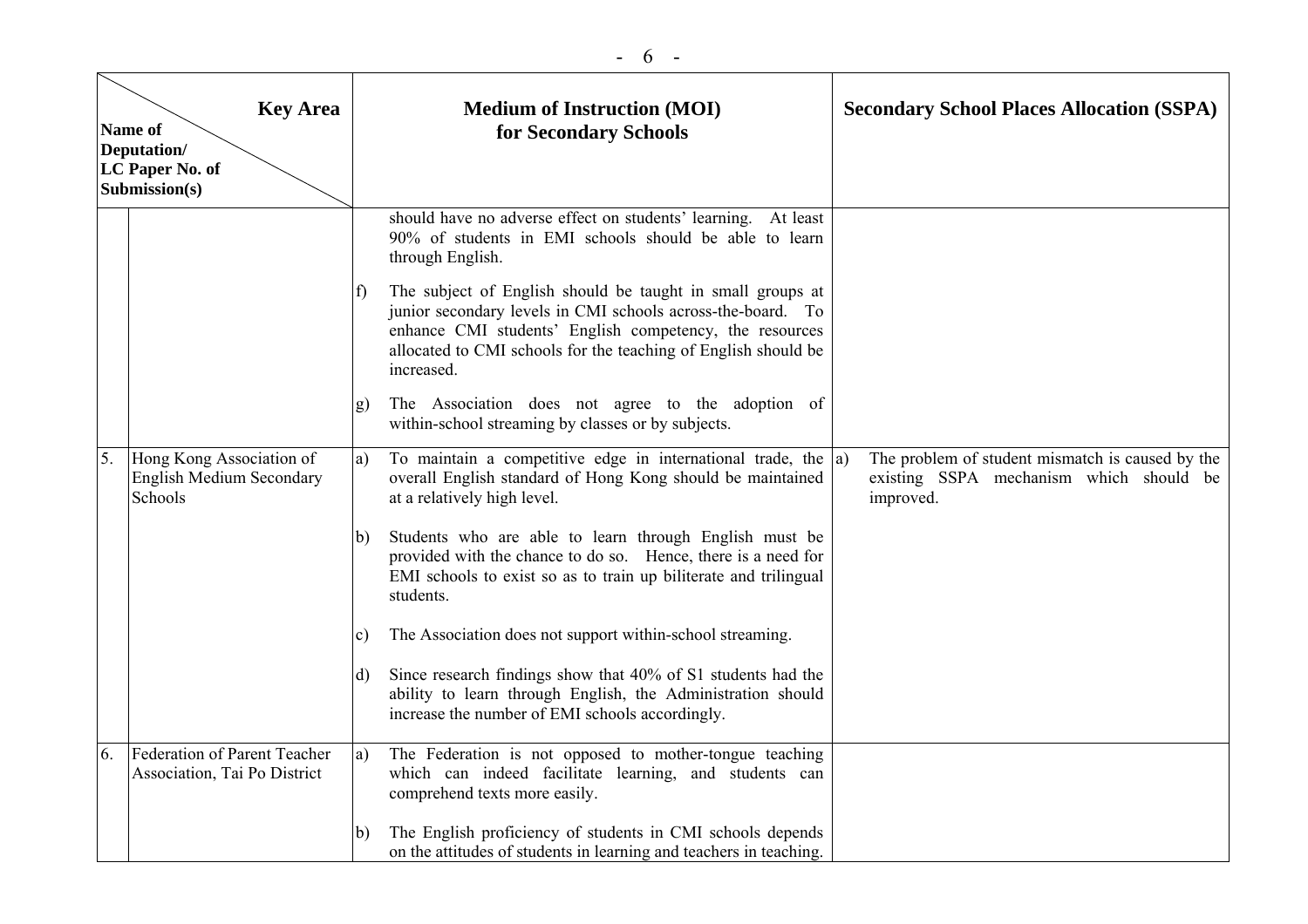| <b>Key Area</b><br>Name of<br>Deputation/<br>LC Paper No. of<br>Submission(s)                                |               | <b>Medium of Instruction (MOI)</b><br>for Secondary Schools                                                                                                                                                                                                                                                                                                                                                                                                                                                                                                                                                                                                                                                                                                                                                                                                                                                                                                                                                                                                                                                                           |    | <b>Secondary School Places Allocation (SSPA)</b>                                                                                                                                                                                                                                                                                                                                                                                                                                                                                                                                                                                                                                                                                                                                                                                                                                                                                                                                                   |
|--------------------------------------------------------------------------------------------------------------|---------------|---------------------------------------------------------------------------------------------------------------------------------------------------------------------------------------------------------------------------------------------------------------------------------------------------------------------------------------------------------------------------------------------------------------------------------------------------------------------------------------------------------------------------------------------------------------------------------------------------------------------------------------------------------------------------------------------------------------------------------------------------------------------------------------------------------------------------------------------------------------------------------------------------------------------------------------------------------------------------------------------------------------------------------------------------------------------------------------------------------------------------------------|----|----------------------------------------------------------------------------------------------------------------------------------------------------------------------------------------------------------------------------------------------------------------------------------------------------------------------------------------------------------------------------------------------------------------------------------------------------------------------------------------------------------------------------------------------------------------------------------------------------------------------------------------------------------------------------------------------------------------------------------------------------------------------------------------------------------------------------------------------------------------------------------------------------------------------------------------------------------------------------------------------------|
|                                                                                                              | $\mathbf{c})$ | Parents should not judge their children's learning outcomes<br>merely by the results they attained in language and other<br>subjects. Also, teachers should not attribute the overall decline<br>in teaching effectiveness to the education system.<br>The education system should provide flexibility to cater for the<br>individual learning needs of students. For example, alongside<br>with the provision of nine-year free education for all, the<br>Administration should consider providing 10-year or 11-year<br>free education according to diversity in student learning ability.                                                                                                                                                                                                                                                                                                                                                                                                                                                                                                                                          |    |                                                                                                                                                                                                                                                                                                                                                                                                                                                                                                                                                                                                                                                                                                                                                                                                                                                                                                                                                                                                    |
| Federation of Parent-Teacher<br>Associations of the Central<br>and Western District<br>$CB(2)1030/04-05(03)$ | a)            | The Federation is opposed to mother-tongue teaching for the $ a\rangle$<br>following reasons:<br>- it eliminates students' chance to learn English and their<br>exposure to English, resulting in lower overall English<br>proficiency among students. This will affect students'<br>employability, competitiveness with their overseas<br>counterparts and motivation for lifelong learning;<br>lower English standard in the community will make it<br>difficult for Hong Kong to integrate with the international<br>community as a cosmopolitan city;<br>using Cantonese rather than Putonghua as the mother<br>tongue in teaching is not conducive to enhancing the<br>Chinese proficiency of students or training them to<br>communicate with Mainlanders in Putonghua;<br>if students' standards in both English and Putonghua<br>compare less favourably with those of the Mainland<br>students, the economic status of Hong Kong as a window of<br>China to international trade will be undermined; and<br>students like mother-tongue teaching because the mother<br>tongue is easier to understand. The English curriculum | b) | The Federation is opposed to the proposed SSPA<br>mechanism, but suggests streaming students into<br>EMI or CMI schools based on the old system in<br>which students are required to sit for an<br>examination. The Federation maintains that no<br>mechanism is problem-free and any change in the<br>mechanism may bring about more unnecessary<br>The new mechanism may not<br>pressure.<br>necessarily be effective and may well be unfair.<br>Further consultation should be conducted.<br>The new SSPA mechanism should use students'<br>academic performance in the internal assessment<br>of their schools as standards for allocation<br>purposes to reduce competition for enrolment in<br>elite schools, while a small number of schools<br>virtually receive no enrolment. The Government<br>should make sure that through-train schools will<br>not be affected, so that students in these schools<br>will not have to switch schools and parents will<br>not have to face a dilemma. |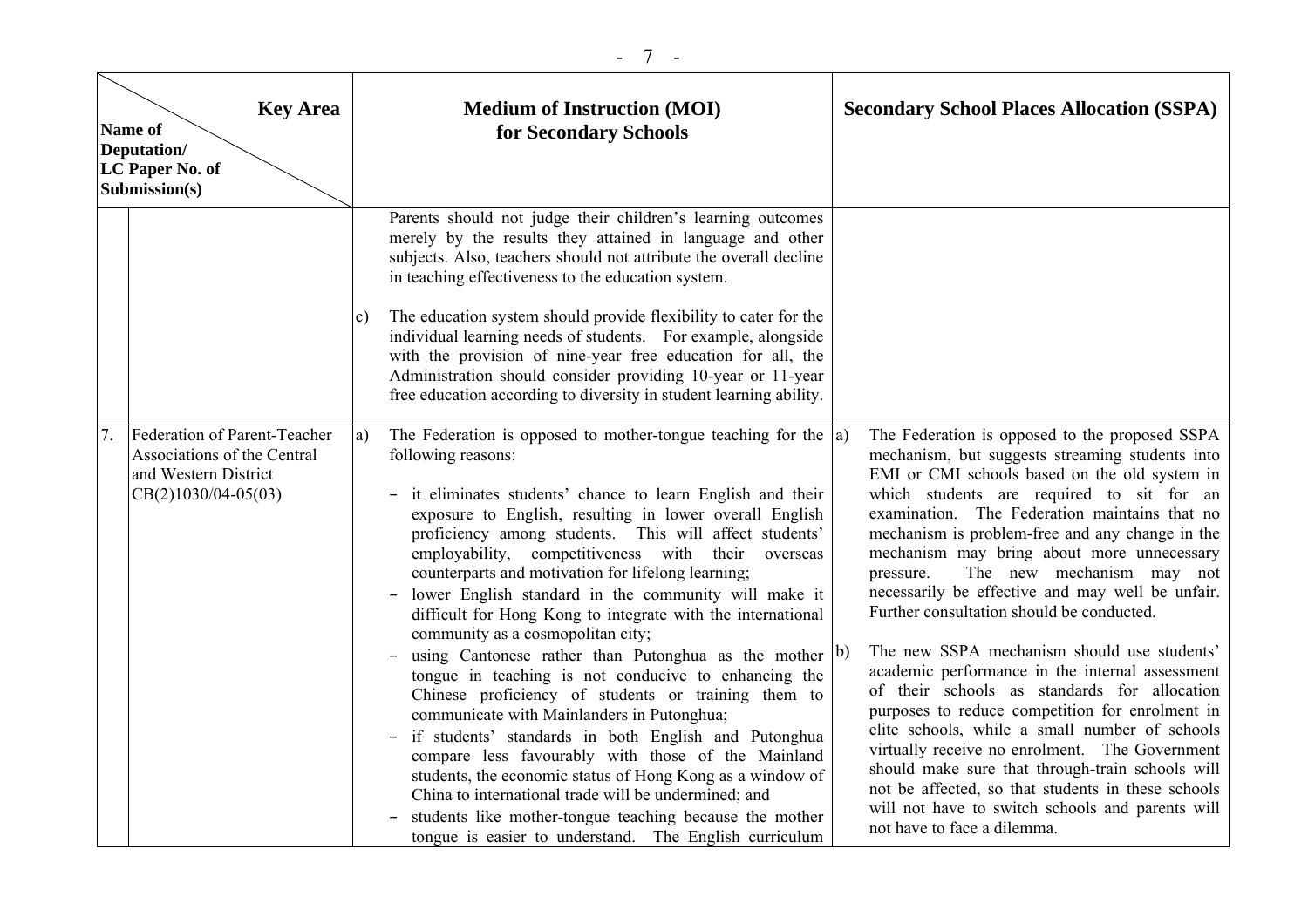|    | <b>Key Area</b><br>Name of<br>Deputation/<br>LC Paper No. of<br>Submission(s) |    | <b>Medium of Instruction (MOI)</b><br>for Secondary Schools                                                                                                                                                                                                                                                                                                                                                                                                                                                                                               | <b>Secondary School Places Allocation (SSPA)</b> |
|----|-------------------------------------------------------------------------------|----|-----------------------------------------------------------------------------------------------------------------------------------------------------------------------------------------------------------------------------------------------------------------------------------------------------------------------------------------------------------------------------------------------------------------------------------------------------------------------------------------------------------------------------------------------------------|--------------------------------------------------|
|    |                                                                               | b) | provided by CMI schools, however, can help only a few<br>students who are interested in English. The curriculum<br>cannot maintain the overall English standard of Hong<br>Kong, nor can it help sustain Hong Kong's competitiveness.<br>The Federation suggests that the Administration should<br>consider:                                                                                                                                                                                                                                              |                                                  |
|    |                                                                               |    | using Putonghua as the MOI in mother-tongue teaching;<br>encouraging schools to enhance English teaching and give<br>equal emphasis on Chinese and English;<br>allowing schools or school sponsoring bodies to determine<br>their MOI;<br>enhancing teacher capability in teaching through English;<br>encouraging schools to use Putonghua as the MOI so that<br>most students can speak fluent Putonghua; and<br>starting to use English as the MOI in primary education so<br>that primary students may be exposed to English learning<br>environment. |                                                  |
| 8. | The Conference of Sheng<br>Kung Hui Secondary School<br>Heads                 | a) | At present, there are about 1.5 billion people using English as<br>their daily means of communication over the world, and the<br>number is expected to rise to 2 billion after 25 years. If the<br>overall level of English competency in Hong Kong takes a<br>downturn, it can no longer keep a competitive edge as a<br>metropolitan city in the light of a knowledge-based global<br>economy.                                                                                                                                                          |                                                  |
|    |                                                                               | b) | The drop in the level of English competency among students in<br>Hong Kong has adversely affected the ability of students to<br>pursue lifelong learning. In most developed countries (such<br>as the UK and the US), the developments in new technology<br>and new knowledge are written in English. Students who are                                                                                                                                                                                                                                    |                                                  |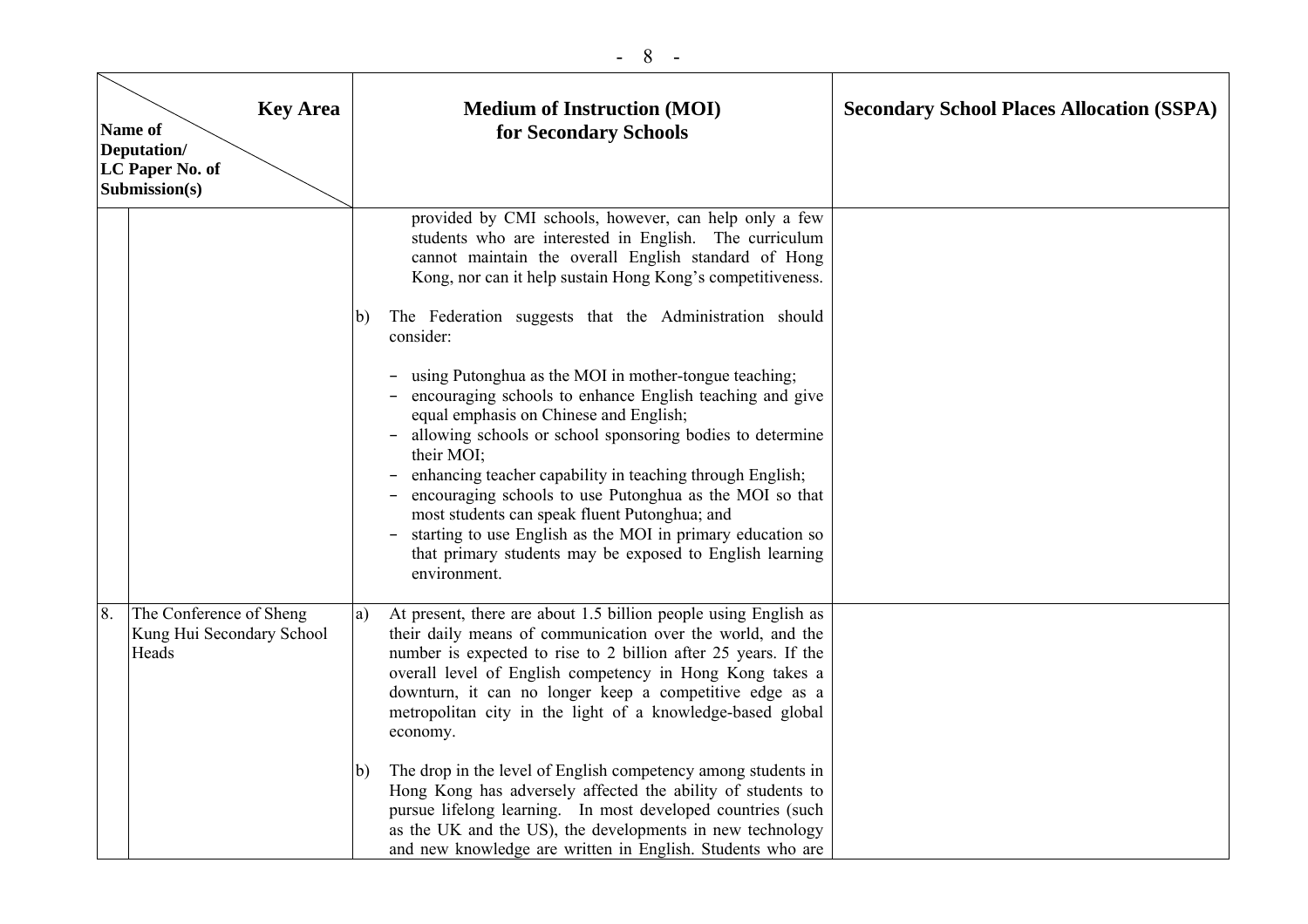|    | <b>Key Area</b><br>Name of<br>Deputation/<br>LC Paper No. of<br>Submission(s) | <b>Medium of Instruction (MOI)</b><br>for Secondary Schools                                                                                                                                                                                                                                                                                                                                                                                             | <b>Secondary School Places Allocation (SSPA)</b> |
|----|-------------------------------------------------------------------------------|---------------------------------------------------------------------------------------------------------------------------------------------------------------------------------------------------------------------------------------------------------------------------------------------------------------------------------------------------------------------------------------------------------------------------------------------------------|--------------------------------------------------|
|    |                                                                               | less competent in English will not be able to keep abreast of<br>these new developments.<br>The education systems in most countries put emphasis on the<br>C)<br>teaching of both the mother tongue and the English language.<br>Hong Kong should also value the teaching of both Chinese and<br>English. Training on the Chinese language should be<br>strengthened in EMI schools while training on English should<br>be strengthened in CMI schools. |                                                  |
|    |                                                                               | In line with the spirit of school-based management,<br>d)<br>schools/school sponsoring bodies should be given discretion as<br>to their MOI at junior secondary levels. The Education and<br>Manpower Bureau ("EMB") should play a monitoring role to<br>ensure the use of appropriate MOI based on the needs of<br>students.                                                                                                                           |                                                  |
|    |                                                                               | The lack of emphasis on the English language will erode the<br>e)<br>upward mobility of children from low-income families in the<br>long run.                                                                                                                                                                                                                                                                                                           |                                                  |
|    |                                                                               | Mother-tongue teaching polarizes the community and runs<br>$\ddot{\phantom{1}}$<br>against the spirit of re-orientating the community with<br>concerted efforts as advocated by the Government.                                                                                                                                                                                                                                                         |                                                  |
| 9. | Pun U Association Wah Yan<br>Primary School Parents                           | The Association is not opposed to mother-tongue teaching but has<br>the following views -                                                                                                                                                                                                                                                                                                                                                               |                                                  |
|    | <b>Teachers Association</b><br>$CB(2)1054/04-05(02)$<br>(revised)             | the Consultation Paper is not a "Review" of the MOI, as the<br>a)<br>title suggests, but the continuation of the policy to expand the<br>use of Chinese as MOI at the expense of English;                                                                                                                                                                                                                                                               |                                                  |
|    |                                                                               | the Government is openly discriminating EMI schools by<br>b)<br>pouring in resources to "reward" CMI schools for their                                                                                                                                                                                                                                                                                                                                  |                                                  |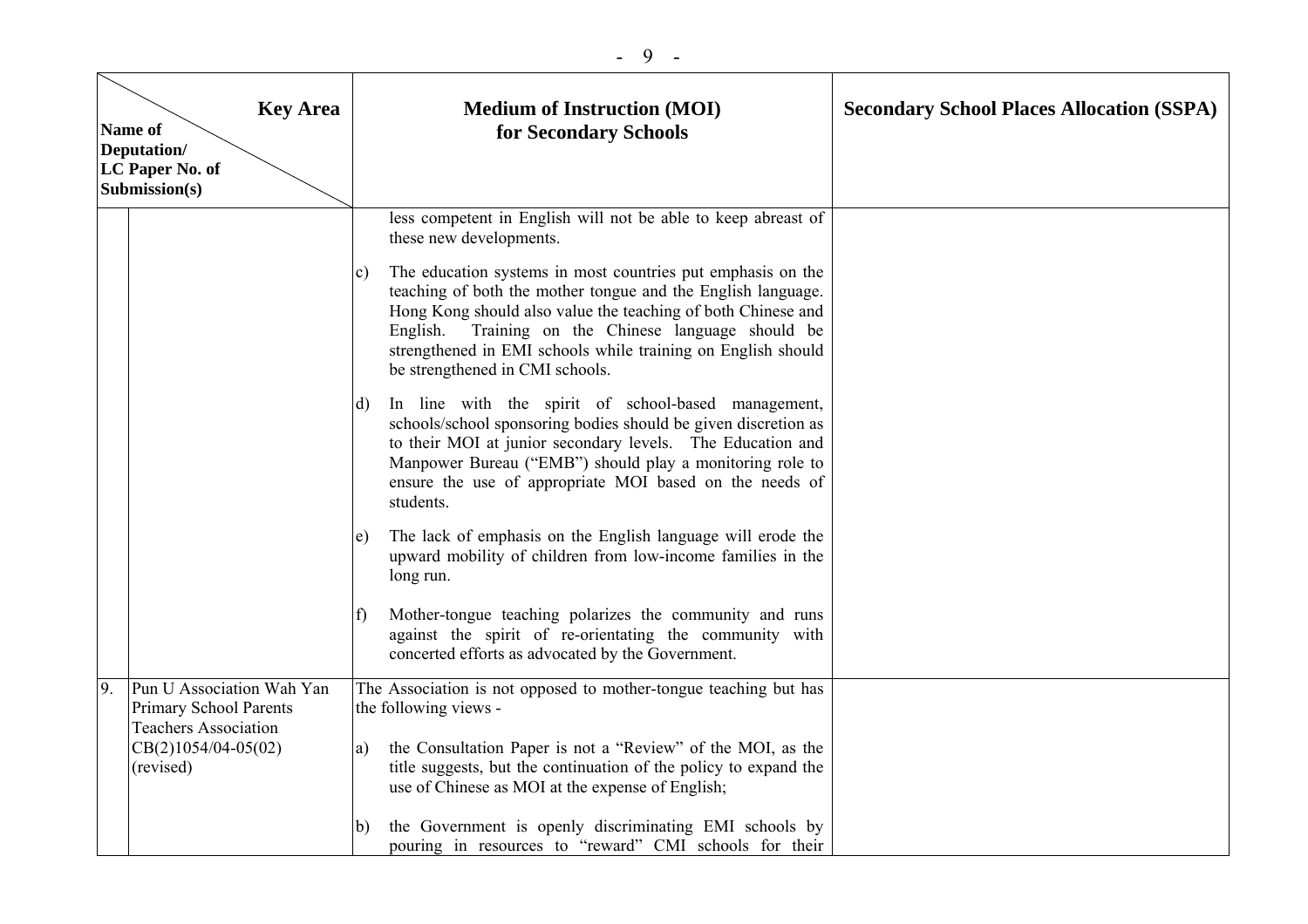| Name of<br>Deputation/ | <b>Key Area</b><br>LC Paper No. of<br>Submission(s) | <b>Medium of Instruction (MOI)</b><br>for Secondary Schools                                                                                                                                                                                                                                                                                                                                                                                                                                                                                                                                                                                                                                                        | <b>Secondary School Places Allocation (SSPA)</b> |
|------------------------|-----------------------------------------------------|--------------------------------------------------------------------------------------------------------------------------------------------------------------------------------------------------------------------------------------------------------------------------------------------------------------------------------------------------------------------------------------------------------------------------------------------------------------------------------------------------------------------------------------------------------------------------------------------------------------------------------------------------------------------------------------------------------------------|--------------------------------------------------|
|                        |                                                     | co-operation. According to the research cited by the Working<br>Group, only the top (Band-1) students are qualified for EMI<br>teaching. The stigmatization deepens that mother-tongue<br>teaching or CMI schools are for the less competent. This<br>creates unhealthy and unnecessary pressures on parents and<br>students. The constantly changing methods to fix a criterion of<br>student ability $(40\%)$ and the arbitrary figure $(85\%)$ of student<br>intake are confusing and frustrating parents who feel helpless;                                                                                                                                                                                    |                                                  |
|                        |                                                     | the Working Group uses the ability of a school's intakes (S1)<br>C)<br>instead of performance of its graduates in Hong Kong<br>Certificate of Education Examination as a criterion of the<br>school's eligibility to operate as EMI. Requiring such schools<br>to conform to the notion of student ability as a criterion of<br>eligibility for doing what they are already doing well is an<br>unnecessary interference in a school's established good<br>practices;                                                                                                                                                                                                                                              |                                                  |
|                        |                                                     | the Medium of Instruction Guidance for Secondary Schools<br>d)<br>("the Guidance") should be reviewed and any policy seeking to<br>further expand the mother tongue as the MOI should be<br>deferred. It has been six years since the Guidance was<br>implemented. Parents are at a loss to understand why the<br>Government has not done a comprehensive and impartial<br>review of its effects but instead has chosen to further expand<br>the use of Chinese as the MOI. The urgency of a<br>comprehensive and impartial review of the effects of<br>implementing the Guidance since 1998 is more important and<br>more urgent than the implementation of the proposals in the<br><b>Consultation Document;</b> |                                                  |
|                        |                                                     | the Government must integrate into its education policy some<br>e)<br>autonomy for schools to operate rather than forcing them to                                                                                                                                                                                                                                                                                                                                                                                                                                                                                                                                                                                  |                                                  |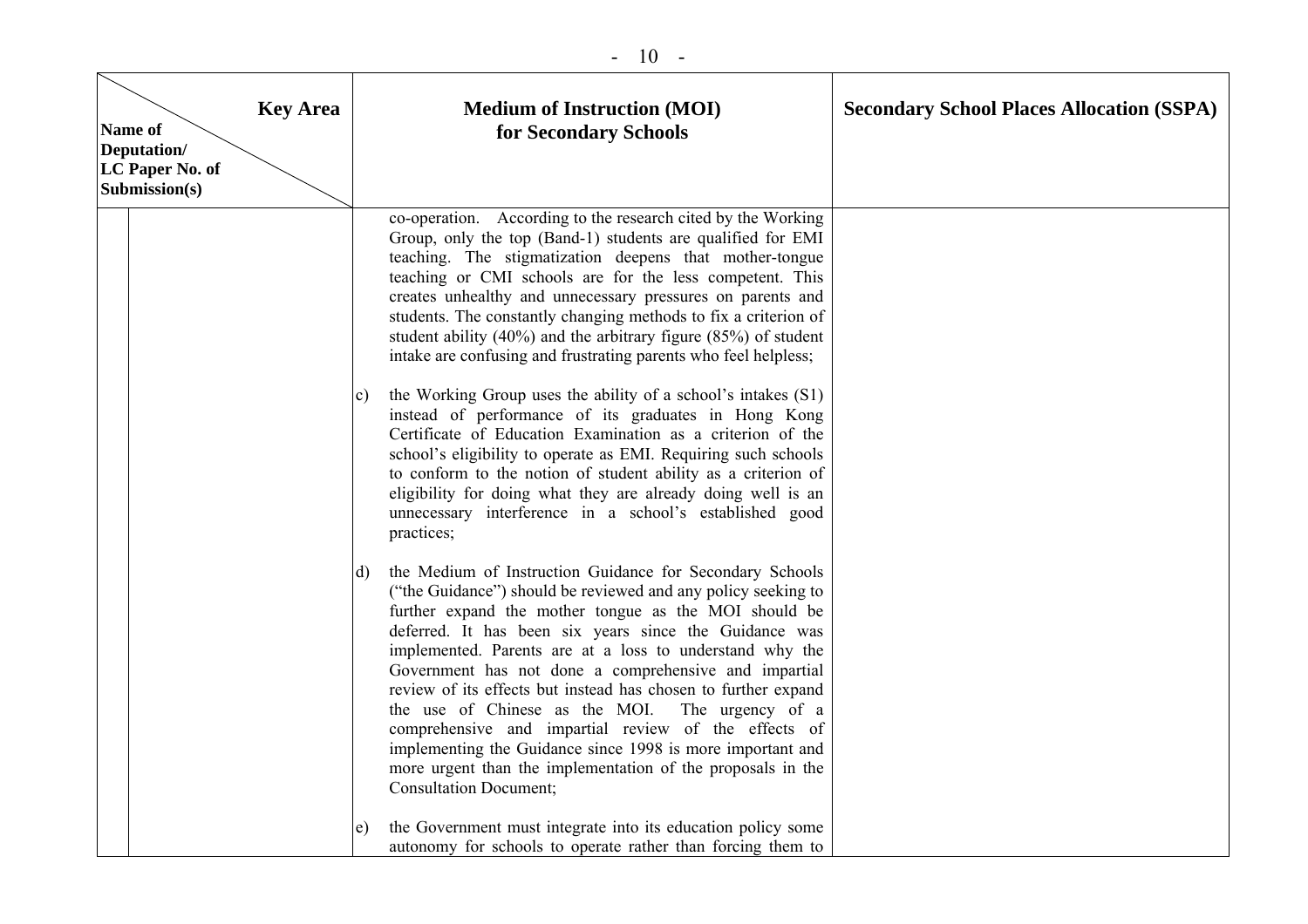#### - 11 -

| <b>Key Area</b><br>Name of<br>Deputation/<br>LC Paper No. of<br>Submission(s)                                    |                      | <b>Medium of Instruction (MOI)</b><br>for Secondary Schools                                                                                                                                                                                                                                                                                                                                                                                                                                                                                                                                                                                                                                                                                                                               | <b>Secondary School Places Allocation (SSPA)</b> |
|------------------------------------------------------------------------------------------------------------------|----------------------|-------------------------------------------------------------------------------------------------------------------------------------------------------------------------------------------------------------------------------------------------------------------------------------------------------------------------------------------------------------------------------------------------------------------------------------------------------------------------------------------------------------------------------------------------------------------------------------------------------------------------------------------------------------------------------------------------------------------------------------------------------------------------------------------|--------------------------------------------------|
|                                                                                                                  | $\ddot{\phantom{1}}$ | conform to arbitrary directives. A school must deliver results<br>in terms of educational outcomes;<br>the consultation period should be extended by at least four<br>months to allow more time for parents, schools, higher<br>institutions, the business community, and ethnic minorities to<br>understand and comment on the proposals; and                                                                                                                                                                                                                                                                                                                                                                                                                                            |                                                  |
|                                                                                                                  | g)                   | the Association agrees to the need of improving the quality of<br>teachers, but considers that the document fails to fully address<br>other issues such as teacher capability and how to attract, train<br>and retain talents in the profession.                                                                                                                                                                                                                                                                                                                                                                                                                                                                                                                                          |                                                  |
| 10. The Alliance for Small-class<br>Learning and Teaching to<br>Promote Quality Education<br>CB(2)1030/04-05(04) | a)<br>b)             | The Alliance acknowledges the effectiveness of mother-tongue<br>teaching and requests the full implementation of<br>mother-tongue teaching at the level of basic education. It also<br>requests that biliterate and trilingual training should be<br>enhanced on the basis of mother-tongue teaching. The Alliance<br>expresses disappointment and regrets about the Consultation<br>Document which, albeit stating the objectives of promoting<br>mother-tongue teaching, has not only failed to propose any<br>concrete options to promote and support mother-tongue<br>teaching, but has perpetuated the policies that label CMI<br>schools as second-rate schools and hinder the development of<br>mother-tongue teaching.<br>The Government should enhance biliterate and trilingual |                                                  |
|                                                                                                                  |                      | learning through small class teaching. Small class teaching is<br>an essential condition for effective language learning. The<br>MOI policy should be formulated on the basis of the interest of<br>students and mother-tongue teaching should be implemented in<br>the provision of basic education. Language learning should<br>be promoted by way of small class teaching, which should be                                                                                                                                                                                                                                                                                                                                                                                             |                                                  |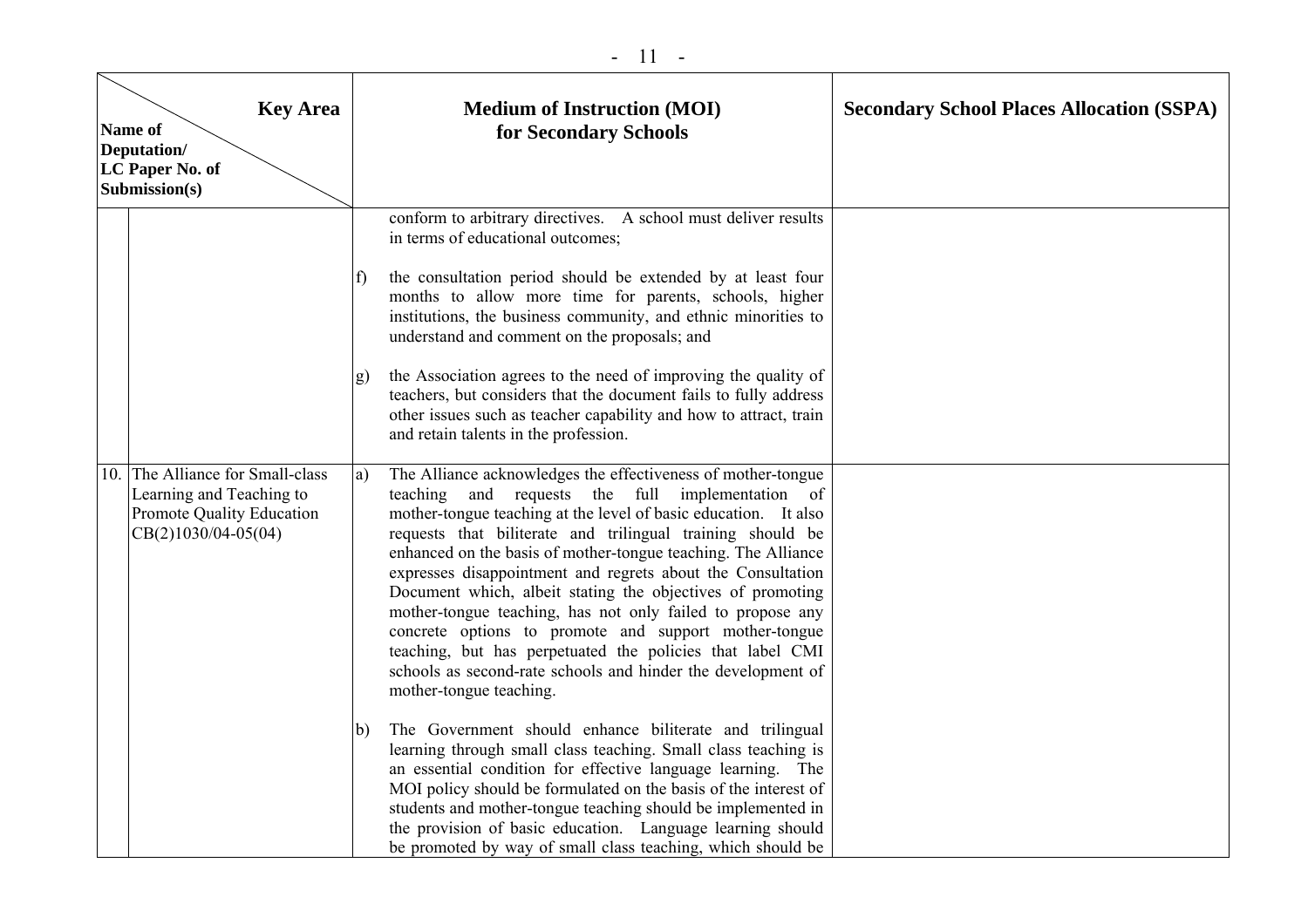| <b>Key Area</b><br>Name of<br>Deputation/<br>LC Paper No. of<br>Submission(s) |                                                                                                                                                              |              | <b>Medium of Instruction (MOI)</b><br>for Secondary Schools                                                                                                                                                                                                                                                                                                                                                                                                                                                                                                                                                                              | <b>Secondary School Places Allocation (SSPA)</b> |
|-------------------------------------------------------------------------------|--------------------------------------------------------------------------------------------------------------------------------------------------------------|--------------|------------------------------------------------------------------------------------------------------------------------------------------------------------------------------------------------------------------------------------------------------------------------------------------------------------------------------------------------------------------------------------------------------------------------------------------------------------------------------------------------------------------------------------------------------------------------------------------------------------------------------------------|--------------------------------------------------|
|                                                                               |                                                                                                                                                              | c            | fully implemented for the two language subjects at the basic<br>education level, with a view to strengthening the language<br>proficiency of students.<br>Unnecessary qualification evaluation of teachers should be<br>stopped, so that teachers might devote their attention to<br>teaching. This is also beneficial to protecting the dignity of the<br>teaching profession.                                                                                                                                                                                                                                                          |                                                  |
|                                                                               | Centre for Advancement of<br>Chinese Language Education<br>and Research, and Support<br>Centre for Teachers using<br>Chinese as the Medium of<br>Instruction | a)           | The Centres support mother-tongue teaching and hold the view<br>that student ability and developmental needs should be the<br>main concerns in the choice of the MOI. Teaching through<br>English at S1 level will create great barriers to learning. The<br>Centres agree that EMI schools must meet certain<br>pre-conditions, while the details of which may continue to be<br>discussed.                                                                                                                                                                                                                                             |                                                  |
|                                                                               |                                                                                                                                                              | $\mathsf{b}$ | The Government should allocate more resources to CMI<br>schools to assist them in providing remedial support and<br>enhancing English training for their students so as to narrow<br>the gap between CMI students and their EMI counterparts in<br>terms of their overall quality and English proficiency.                                                                                                                                                                                                                                                                                                                               |                                                  |
|                                                                               |                                                                                                                                                              | c            | The Government should use mother-tongue teaching as a<br>foundation in pursuit of the long-term goal of developing<br>bilingual education. In line with the Administration's policy of<br>providing biliterate and trilingual training for students, both<br>CMI and EMI schools should focus on the provision of<br>training on English, Cantonese and Putonghua.<br>In this<br>connection, CMI schools should use no more than 15% of the<br>total lesson time to enhance English training for S1 to S3<br>students. EMI schools should also use no more than 15% of<br>the total lesson time to provide mother-tongue teaching for S1 |                                                  |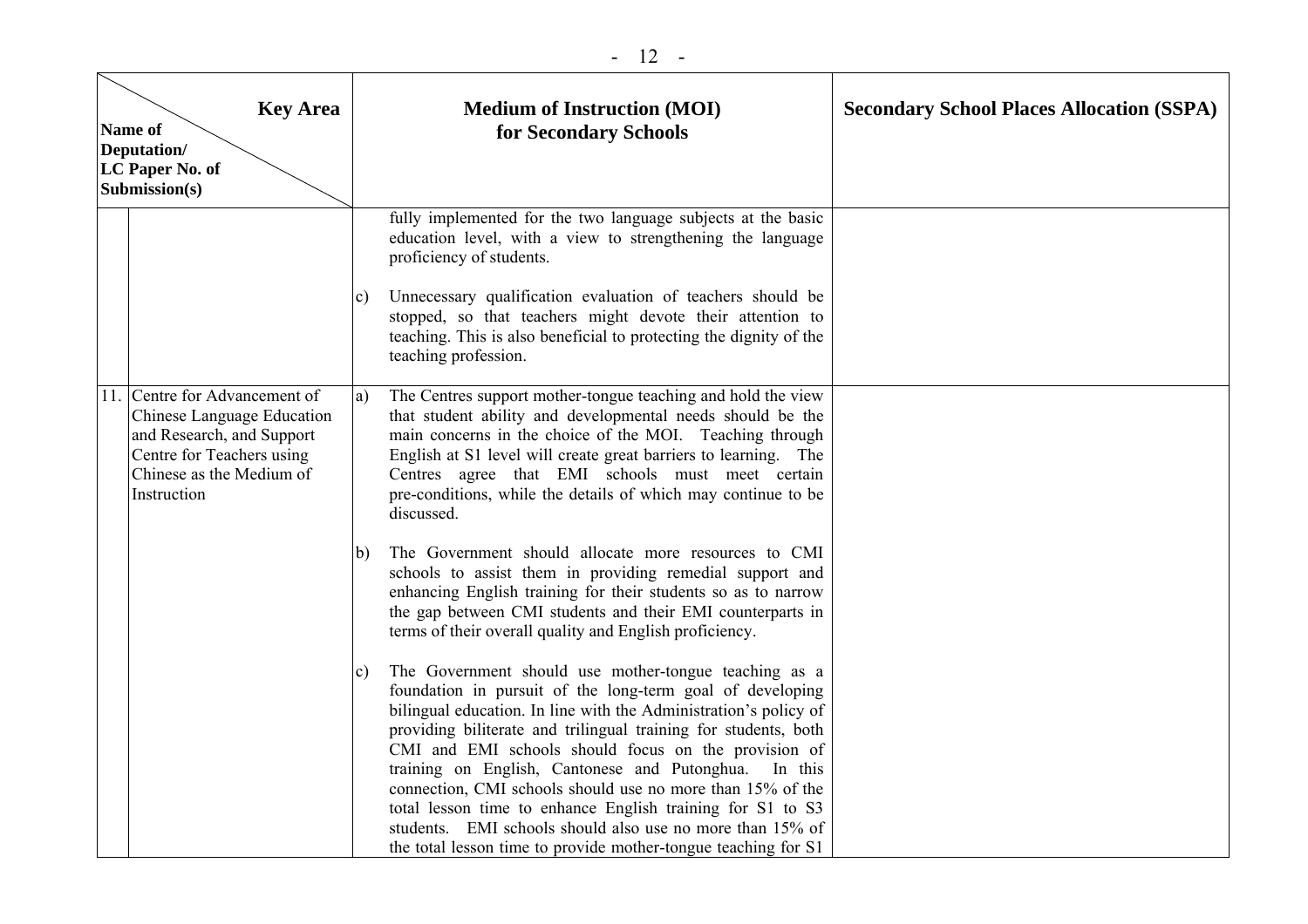| <b>Key Area</b><br><b>Name of</b><br>Deputation/<br>LC Paper No. of<br>Submission(s) |                                                                               |    | <b>Medium of Instruction (MOI)</b><br>for Secondary Schools                                                                                                                                                                                                                                                                                                                   |    | <b>Secondary School Places Allocation (SSPA)</b>                                                                                                                                                                                                     |
|--------------------------------------------------------------------------------------|-------------------------------------------------------------------------------|----|-------------------------------------------------------------------------------------------------------------------------------------------------------------------------------------------------------------------------------------------------------------------------------------------------------------------------------------------------------------------------------|----|------------------------------------------------------------------------------------------------------------------------------------------------------------------------------------------------------------------------------------------------------|
|                                                                                      |                                                                               |    | students to provide an adaptation period for P6 students who<br>have to switch from learning through the mother tongue to<br>learning through English.                                                                                                                                                                                                                        |    |                                                                                                                                                                                                                                                      |
|                                                                                      | 12. Federation of Parent-Teacher<br>Associations Wong Tai Sin<br>District Ltd | a) | The existing language policy is unable to training students who $ a\rangle$<br>could be biliterate and trilingual. The Administration should<br>be guided by the interest of students and strives to improve its<br>MOI policy.                                                                                                                                               |    | The Review of the MOI for Secondary Schools<br>and the review of the SSPA mechanism should be<br>conducted separately and independently to avoid<br>reinforcing the disparity between CMI schools and<br>EMI schools as this will affect the room of |
|                                                                                      |                                                                               | b) | A review cycle of six years should not be applied to CMI and<br>EMI schools to decide whether they should continue or change<br>the MOI. The Administration should gradually alleviate the<br>labelling effect of bifurcation and encourage all schools to<br>attach importance to biliteracy and trilingualism.                                                              | b) | development for both CMI and EMI schools and<br>hinder the linking of primary and secondary<br>schools to form "through-train" schools.<br>The Federation agrees that the Discretionary                                                              |
|                                                                                      |                                                                               | C) | The Federation agrees that CMI schools should be provided<br>with additional resources to implement mother-tongue<br>teaching. Students in EMI schools should also be provided<br>with the chance to learn the Chinese Language.                                                                                                                                              |    | Places (DP) quota should be increased from 20%<br>to 30%, and suggests that the percentage be<br>increased by 20% per annum up to 80% to contain<br>within-school student diversity and realise<br>school-based education policies.                  |
|                                                                                      |                                                                               | d) | The existing 112 EMI schools should be allowed to decide $ c\rangle$<br>their MOI. EMI schools should not be forced to switch to<br>CMI on the ground of diversity in student ability.                                                                                                                                                                                        |    | The number of schools that parents are allowed to<br>apply to at the DP stage should be increased to<br>three and their choices should not be subject to<br>restriction on school net.<br>The results of                                             |
|                                                                                      |                                                                               | e) | The Federation agrees that it is essential for language teachers<br>to have passed the relevant language benchmark tests. It<br>holds the view that the overall quality and commitment of                                                                                                                                                                                     |    | admission by schools at the DP stage should be<br>announced earlier.                                                                                                                                                                                 |
|                                                                                      |                                                                               |    | language teachers are vital to enhancing biliteracy and $\vert d$ )<br>trilingualism among students. Schools should provide an<br>environment that is conducive to language learning.<br>Language teachers should teach language subjects in the<br>All primary and secondary schools<br>specific languages.<br>should employ from the Mainland five teachers who are able to |    | The assessment of the results of students for the<br>purpose of SSPA should be scaled by the<br>performance of the current cohort of students<br>instead of the performance of students of the<br>previous cohort.                                   |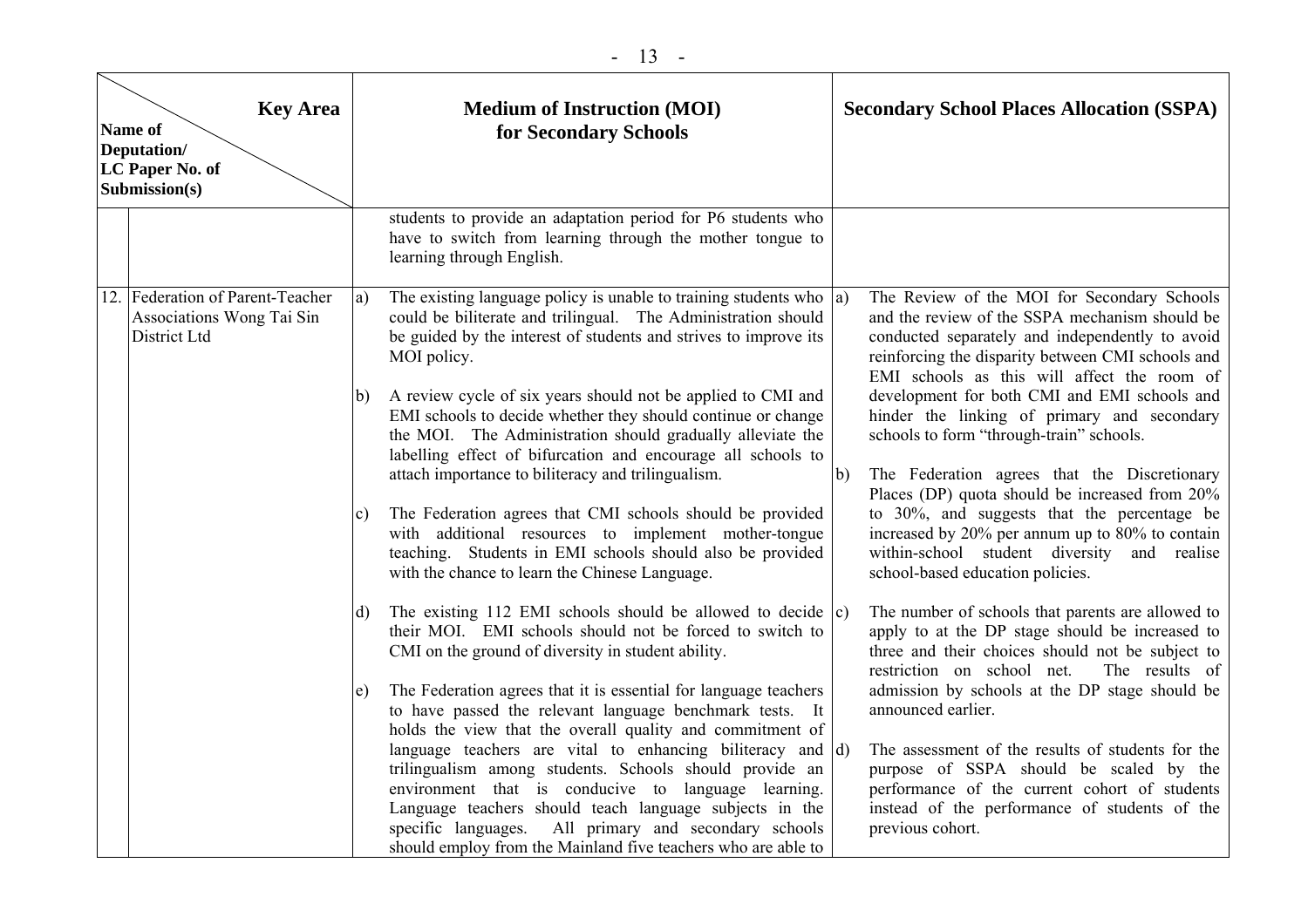| <b>Key Area</b><br>Name of<br>Deputation/<br>LC Paper No. of<br>Submission(s) |                                                                           |              | <b>Medium of Instruction (MOI)</b><br>for Secondary Schools                                                                                                                                                                                                                                                                                                                                                                                                                                                                                                                 | <b>Secondary School Places Allocation (SSPA)</b>                                                                            |
|-------------------------------------------------------------------------------|---------------------------------------------------------------------------|--------------|-----------------------------------------------------------------------------------------------------------------------------------------------------------------------------------------------------------------------------------------------------------------------------------------------------------------------------------------------------------------------------------------------------------------------------------------------------------------------------------------------------------------------------------------------------------------------------|-----------------------------------------------------------------------------------------------------------------------------|
|                                                                               |                                                                           |              | teach in fluent Putonghua, and employ from overseas places<br>five native speakers of English who are able to teach in fluent<br>English, so as to enrich the environment for biliterate and<br>trilingual training.                                                                                                                                                                                                                                                                                                                                                        |                                                                                                                             |
|                                                                               |                                                                           | f)           | The Administration should enhance parent education to<br>prevent parents from over-emphasising the importance of<br>teaching through English.                                                                                                                                                                                                                                                                                                                                                                                                                               |                                                                                                                             |
|                                                                               | 13. Federation of Parent Teacher<br>Associations in Kwun Tong<br>District | a)           | Parents generally hope that their children may enter EMI $ a\rangle$<br>schools. The Federation supports the within-school approach to<br>allow schools to determine their MOI according to student<br>ability.                                                                                                                                                                                                                                                                                                                                                             | DP quota should be increased<br>to narrow<br>within-school student diversity, thereby reducing<br>the pressure on teachers. |
|                                                                               |                                                                           | b)           | The number of EMI schools should be increased to minimise<br>the labelling effect on CMI schools/EMI schools.                                                                                                                                                                                                                                                                                                                                                                                                                                                               |                                                                                                                             |
|                                                                               |                                                                           | C)           | Parents' aspirations to send their children to EMI schools exert<br>pressure on children, which has indirectly generated the<br>demand for Direct Subsidy Scheme (DSS) schools.                                                                                                                                                                                                                                                                                                                                                                                             |                                                                                                                             |
| 14.                                                                           | <b>Tseung Kwan O Parents</b><br>Association<br>$CB(2)1030/04-05(05)$      | a)           | The Association agrees that the bifurcation policy should be<br>abolished to eliminate the labelling effect on CMI and EMI<br>schools.                                                                                                                                                                                                                                                                                                                                                                                                                                      |                                                                                                                             |
|                                                                               |                                                                           | $\mathbf{b}$ | The Association supports the within-school approach so that<br>school sponsoring bodies may put into practice the concept of<br>"teaching according to students' abilities" in the light of the<br>availability of school resources and their environment. In doing<br>so, schools may provide class combinations that use English as<br>the MOI for EMI-capable S1 students. By adoption of the<br>policy on specialized teaching, teachers using English as the<br>MOI and teachers using Chinese as the MOI would not have to<br>prepare two sets of teaching materials. |                                                                                                                             |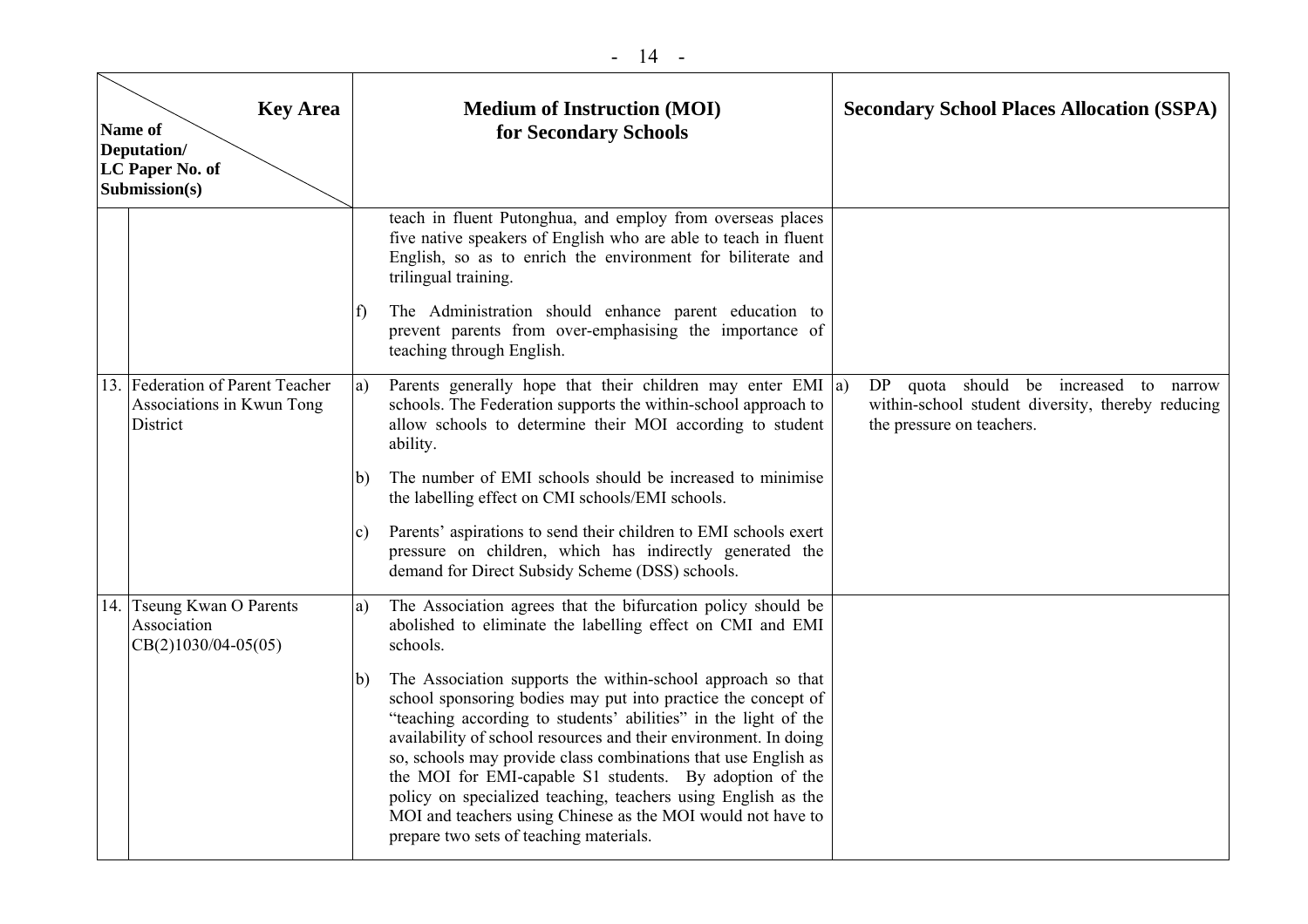|  | <b>Key Area</b><br>Name of<br>Deputation/<br>LC Paper No. of<br>Submission(s) |    | <b>Medium of Instruction (MOI)</b><br>for Secondary Schools                                                                                                                                                                                                                                                                                                                                                                                                                                                                             | <b>Secondary School Places Allocation (SSPA)</b>                                                                                                                                                                                                        |
|--|-------------------------------------------------------------------------------|----|-----------------------------------------------------------------------------------------------------------------------------------------------------------------------------------------------------------------------------------------------------------------------------------------------------------------------------------------------------------------------------------------------------------------------------------------------------------------------------------------------------------------------------------------|---------------------------------------------------------------------------------------------------------------------------------------------------------------------------------------------------------------------------------------------------------|
|  | 15. Chinese University of Hong<br>Kong School Heads Alumni<br>Association     | a) | The Association agrees that students learn best in their mother $ a\rangle$<br>tongue, and maintains that all students in Hong Kong should be<br>highly proficient in both Chinese and English.                                                                                                                                                                                                                                                                                                                                         | The Association supports most of the proposals<br>about the SSPA mechanism as set out in the<br>Consultation Document, except the proposals on                                                                                                          |
|  | $CB(2)1100/04-05(02)$                                                         | b) | The Association does not support the continuation of the<br>existing bifurcation approach whereby schools are streamed<br>into CMI/EMI schools as this will differentiate Hong Kong<br>schools and students into first-rate and second-rate ones -<br>EMI schools as first-rate schools and CMI schools as<br>second-rate ones.                                                                                                                                                                                                         | the mechanism for scaling student results. It<br>suggests that the current Basic Competency<br>Assessment results may be refined for the purpose<br>of scaling the internal assessment results of the<br>coming cohort of P6 students proceeding to S1. |
|  |                                                                               | C) | The Association suggests that bilingual education should be<br>While all secondary schools should use<br>implemented.<br>Chinese as the MOI at junior secondary levels, schools may, in<br>a gradual and orderly manner, decide to teach certain subjects<br>in English for particular classes or organize extended activities<br>in English across subjects.<br>The lesson time for these<br>activities should not take up more than 35% of the total lesson<br>time for S1 students, and 40% for S2 students, 50% for S3<br>students. |                                                                                                                                                                                                                                                         |
|  |                                                                               | d) | Teachers using English as the MOI must satisfy a basic<br>requirement, that is, they should be able to communicate the<br>subject content to students intelligibly and their use of English<br>should have no adverse impact on students' acquisition of the<br>English language.                                                                                                                                                                                                                                                       |                                                                                                                                                                                                                                                         |
|  |                                                                               | e) | The determination of the MOI for DSS schools should be<br>based on the same principle.                                                                                                                                                                                                                                                                                                                                                                                                                                                  |                                                                                                                                                                                                                                                         |
|  | 16. Hong Kong Parents<br>Association<br>$CB(2)1100/04-05(03)$                 | a) | The objective of our language policy is to equip our students $ a\rangle$<br>with basic proficiency in English, Chinese and Putonghua.<br>To train students to be highly proficient in these languages,<br>they have to be exposed to biliterate and trilingual environment<br>since they are young. Thus, the Association does not concur                                                                                                                                                                                              | The Association holds that the MOI for secondary<br>schools and the SSPA mechanism should not be<br>linked and should not be dealt with at the same<br>time.                                                                                            |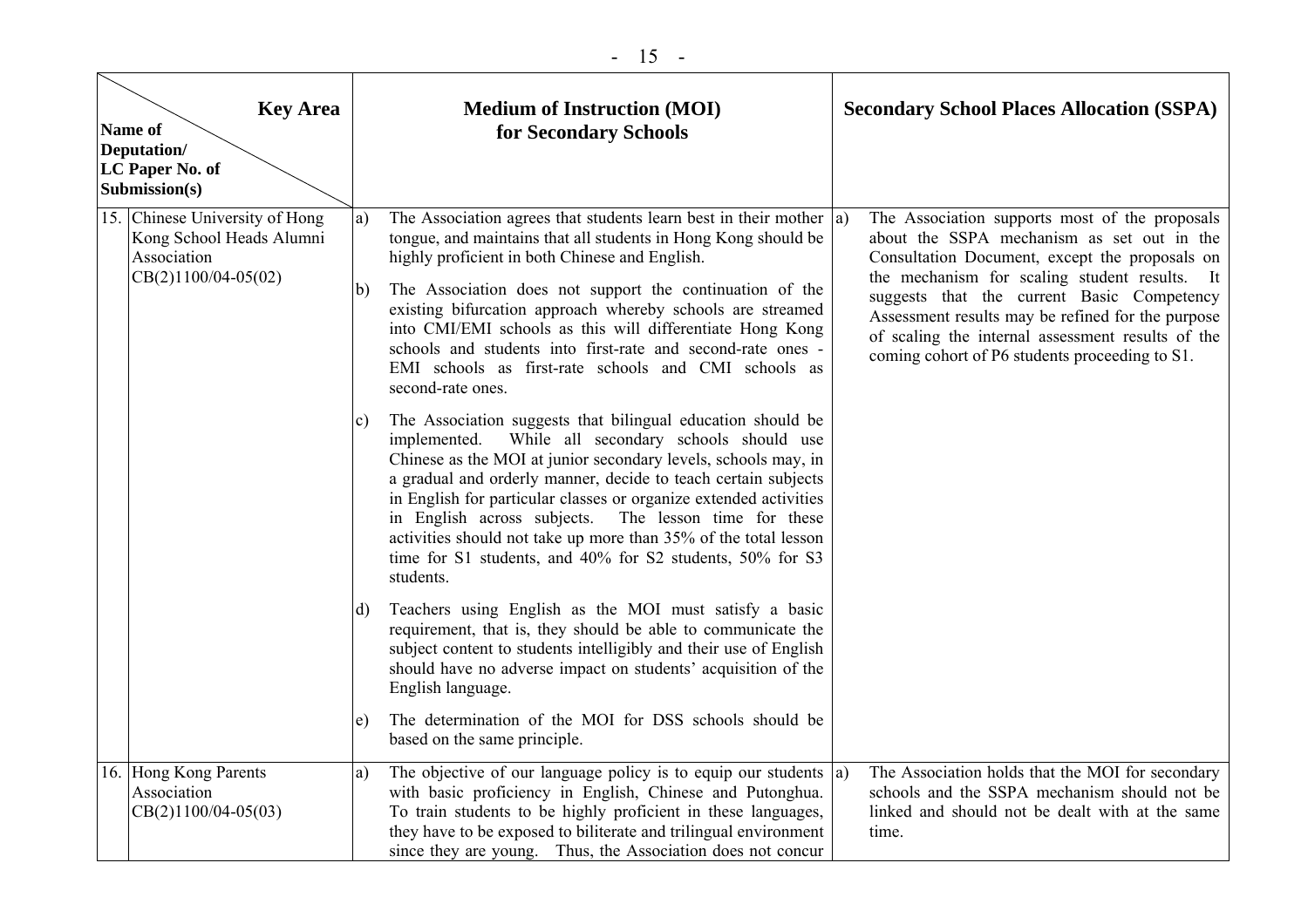| ۰.<br>× |  |
|---------|--|
|---------|--|

| <b>Key Area</b><br>Name of<br>Deputation/<br>LC Paper No. of<br>Submission(s) | <b>Medium of Instruction (MOI)</b><br><b>Secondary School Places Allocation (SSPA)</b><br>for Secondary Schools                                                                                                                                                                                                                                                                                                                                                                                                                                                                                                                                                                                                                                                                                                                                                                                                                                       |
|-------------------------------------------------------------------------------|-------------------------------------------------------------------------------------------------------------------------------------------------------------------------------------------------------------------------------------------------------------------------------------------------------------------------------------------------------------------------------------------------------------------------------------------------------------------------------------------------------------------------------------------------------------------------------------------------------------------------------------------------------------------------------------------------------------------------------------------------------------------------------------------------------------------------------------------------------------------------------------------------------------------------------------------------------|
|                                                                               | with and have reservations about the proposals put forward in<br>the Consultation Document.<br>(b) It is hoped that the consultation period may be extended so that<br>the results of candidates taking the 2005 Hong Kong Advanced<br>Level Examination in Chinese may be considered.                                                                                                                                                                                                                                                                                                                                                                                                                                                                                                                                                                                                                                                                |
| 17. Committee on Home-School<br>Co-operation                                  | The Committee has organized two briefings on the Consultation $ a\rangle$<br>Most parents agree that the number of schools that<br>Document in Kowloon and Hong Kong respectively. The results<br>students may apply to at the DP stage should be<br>of the consultation are as follows:<br>increased. However, if schools do not consider<br>the second choices made by parents at all, the<br>parents in general consider that mother-tongue teaching can<br>a)<br>relevant recommendation will not provide much<br>enhance students' performance in creative thinking and<br>help to parents.<br>learning. They agree that our students should be proficient in<br>both Chinese and English to tie in with the need for Hong $ _b$ )<br>Some parents are concerned about the rights of<br>Kong to sustain its development into an international<br>students with special learning needs to join SSPA<br>metropolis.<br>under integrated education. |
|                                                                               | parents in general think that the Government should allocate<br>b)<br>more resources to develop students' language abilities in both<br>Chinese and English to better prepare them for senior<br>secondary education.<br>parents in general think that the bifurcation approach will<br>C)<br>inevitably generate labelling effect.                                                                                                                                                                                                                                                                                                                                                                                                                                                                                                                                                                                                                   |
|                                                                               | (d) some parents are worried that the three basic requirements for<br>a school to become an EMI school may have an impact on the<br>MOI of those primary and secondary schools that have been<br>linked to form through-train schools.                                                                                                                                                                                                                                                                                                                                                                                                                                                                                                                                                                                                                                                                                                                |
|                                                                               | some parents are worried that the policy of mother-tongue<br>e)<br>teaching will generate more DSS schools and parents will have<br>to afford exorbitant school fees.                                                                                                                                                                                                                                                                                                                                                                                                                                                                                                                                                                                                                                                                                                                                                                                 |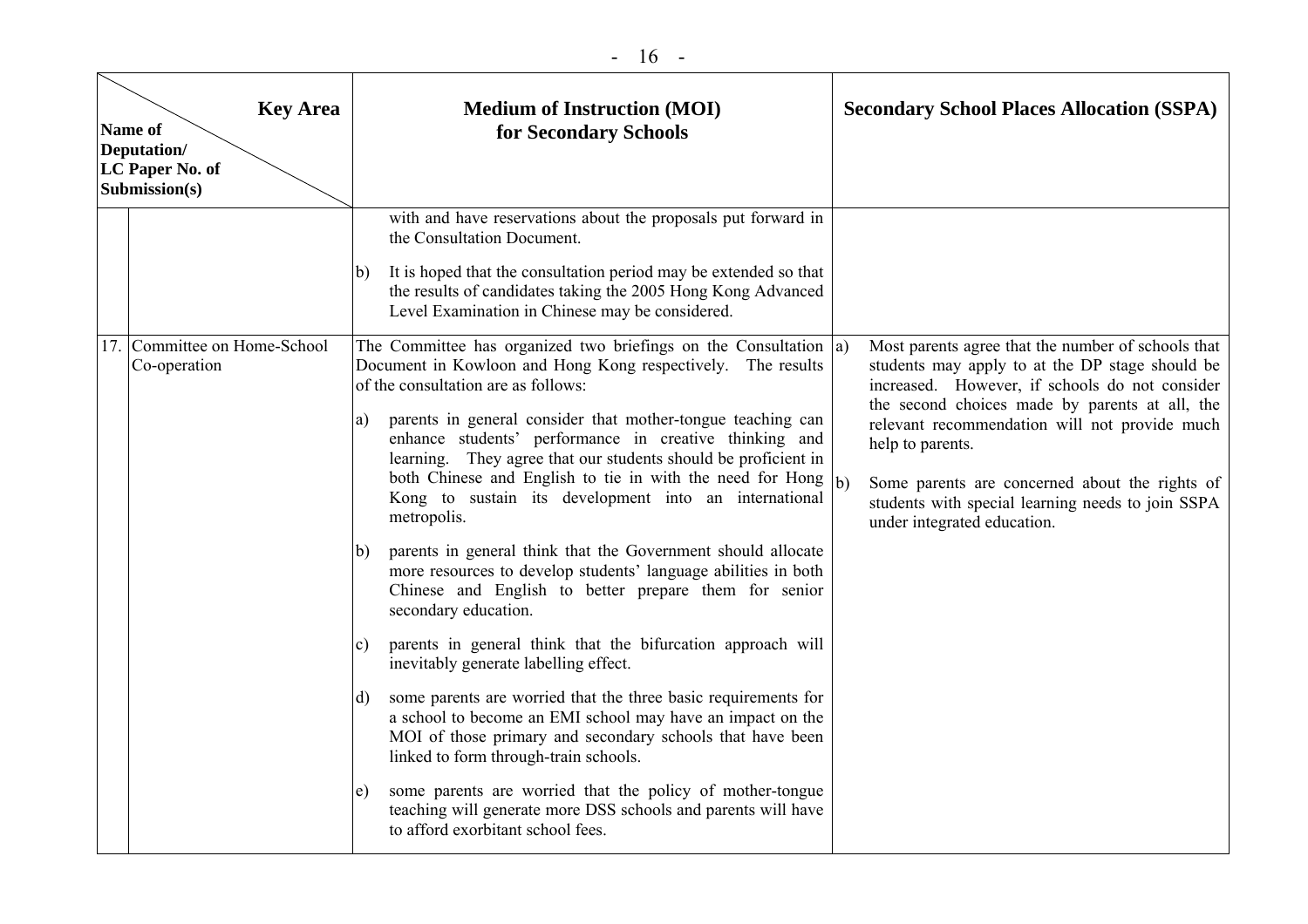| <b>Key Area</b><br>Name of<br>Deputation/<br>LC Paper No. of<br>Submission(s) |                                                                                                |    | <b>Medium of Instruction (MOI)</b><br>for Secondary Schools                                                                                                                                                                                                                                                                                                                                                                                                                                               | <b>Secondary School Places Allocation (SSPA)</b> |
|-------------------------------------------------------------------------------|------------------------------------------------------------------------------------------------|----|-----------------------------------------------------------------------------------------------------------------------------------------------------------------------------------------------------------------------------------------------------------------------------------------------------------------------------------------------------------------------------------------------------------------------------------------------------------------------------------------------------------|--------------------------------------------------|
|                                                                               |                                                                                                | f) | all CMI/EMI schools should inject more resources to enhance<br>students' proficiency in English to meet the manpower needs<br>for Hong Kong to sustain its development into a cosmopolitan<br>city.                                                                                                                                                                                                                                                                                                       |                                                  |
|                                                                               | 18. Hong Kong Private Schools<br>Association<br>$CB(2)1054/04-05(03)$<br>$CB(2)1100/04-05(04)$ | a) | A basic consideration in the formulation of the MOI policy, i.e.<br>respecting parents' desire to strive for every opportunity to let<br>their children learn English as well as taking into account<br>Hong Kong's needs for talents who are able to communicate in<br>English in order to maintain its status as a cosmopolitan city.                                                                                                                                                                   |                                                  |
|                                                                               |                                                                                                | b) | Education is "student-oriented" and the most effective teaching<br>strategy hinges on teachers' selection of appropriate teaching<br>materials and teaching methods that cater to the different<br>aptitude, interest and ability of individual students. Such<br>choices, if centrally-controlled in the absence of sufficient<br>information rather than made by front-line teachers, will<br>certainly cause discrepancies, resulting in losses on the part of<br>both the students and the community. |                                                  |
|                                                                               |                                                                                                | c) | The suggested policies are meant to solve educational<br>problems by administrative means.<br>Centrally-controlled<br>rather than school-based choices not only contradict the<br>administrative concepts in the education sector, but also<br>undermine the display of initiatives by the sector.                                                                                                                                                                                                        |                                                  |
|                                                                               |                                                                                                | d) | The bifurcation approach gives rise to two types of<br>mismatched students, wastes talents and sacrifices the rights of<br>minority students. This measure lacks educational or legal<br>grounds.                                                                                                                                                                                                                                                                                                         |                                                  |
|                                                                               |                                                                                                | e) | The bifurcation approach results in the continuation of<br>"collective labelling effect" in the community and has a<br>negative impact on students.                                                                                                                                                                                                                                                                                                                                                       |                                                  |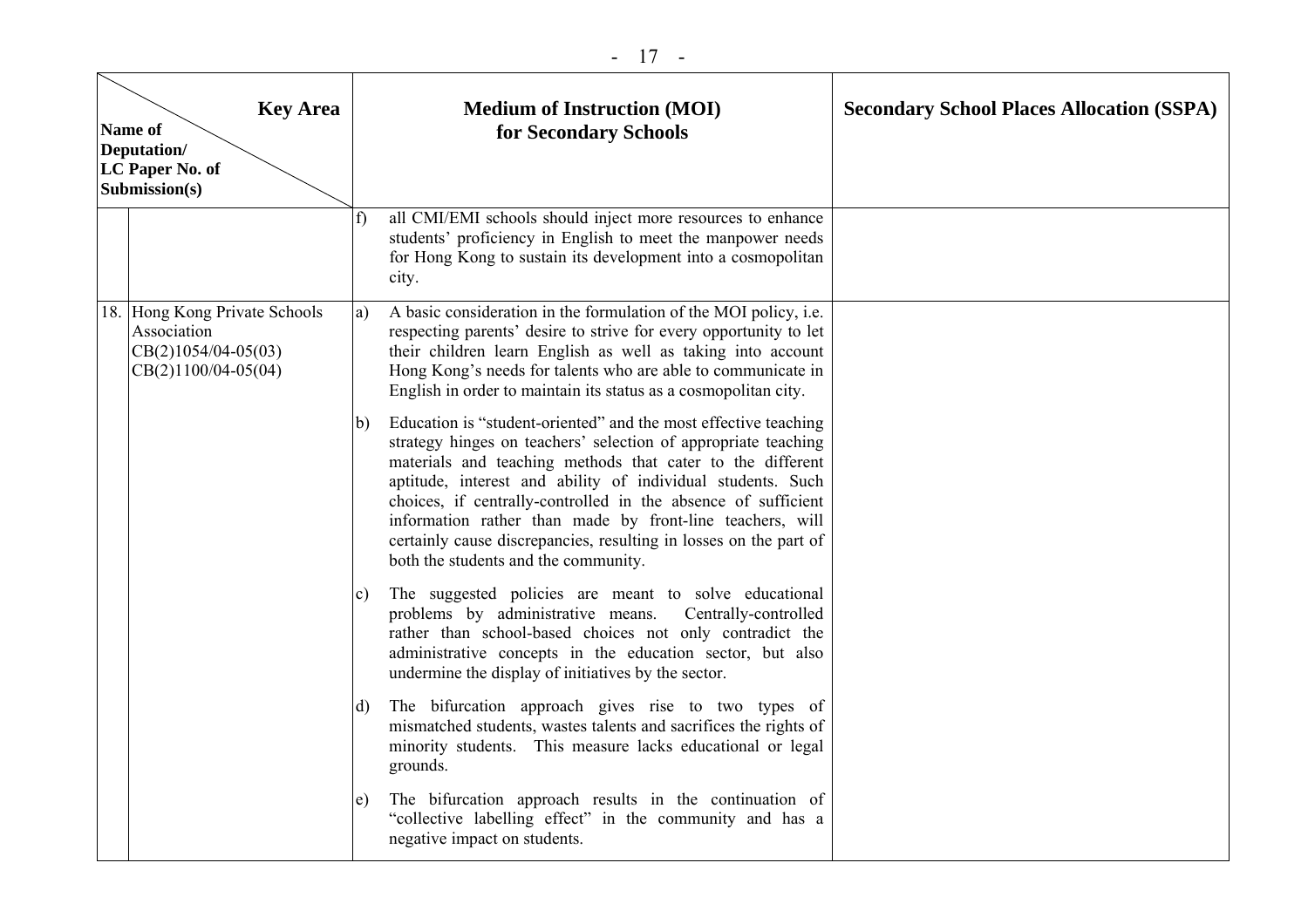- 18 -

| <b>Key Area</b><br>Name of<br>Deputation/<br>LC Paper No. of<br>Submission(s) |                                                                               | <b>Medium of Instruction (MOI)</b><br>for Secondary Schools |                                                                                                                                                                                                                                                                                                                                                                                                                                                                                                                                                                         | <b>Secondary School Places Allocation (SSPA)</b> |
|-------------------------------------------------------------------------------|-------------------------------------------------------------------------------|-------------------------------------------------------------|-------------------------------------------------------------------------------------------------------------------------------------------------------------------------------------------------------------------------------------------------------------------------------------------------------------------------------------------------------------------------------------------------------------------------------------------------------------------------------------------------------------------------------------------------------------------------|--------------------------------------------------|
|                                                                               |                                                                               | f                                                           | Suggestions:<br>the three criteria for EMI schools should be maintained;                                                                                                                                                                                                                                                                                                                                                                                                                                                                                                |                                                  |
|                                                                               |                                                                               |                                                             | school-based streaming should be allowed to solve the<br>problem of "mismatch", cater for the learning needs and<br>abilities of minority students and eliminate the negative<br>effects of "labelling";<br>the maximum percentage of lesson time for school-based<br>extended learning activities conducted through English<br>should be increased to 25%; and<br>schools should be provided with additional resources to<br>offer additional lesson time for English.                                                                                                 |                                                  |
|                                                                               | 19. The Chinese Language<br>Society of Hong Kong<br>$CR(2)1030/04-05(06)$ Ltd | a)                                                          | The Society firmly believes that to achieve the objectives of<br>basic education, the mother tongue is an effective MOI.<br>Given that students who can adapt themselves to learning<br>through English will certainly learn even better with Chinese<br>as the MOI, the Society is strongly opposed to the compromise<br>approach as advocated in the Consultation Document whereby<br>schools fulfilling the three criteria are allowed to operate as<br>EMI schools, and a mechanism for a review cycle of six years<br>to decide on the CMI/EMI switch is proposed. |                                                  |
|                                                                               |                                                                               | b)                                                          | The Society maintains that, for the sake of ensuring the healthy<br>development of the new generation and the long-term benefits<br>of the community, the Government should require all<br>publicly-funded government schools and subsidized schools to<br>fully implement mother-tongue (Cantonese or Putonghua)<br>teaching throughout the nine-year compulsory education.                                                                                                                                                                                            |                                                  |
|                                                                               |                                                                               | $\mathbf{c})$                                               | The Society firmly believes that mother-tongue teaching will<br>not hinder the learning of the English language. However,<br>since Hong Kong has been subscribing to elitist education with<br>English as the MOI for a long time, many students have to go                                                                                                                                                                                                                                                                                                             |                                                  |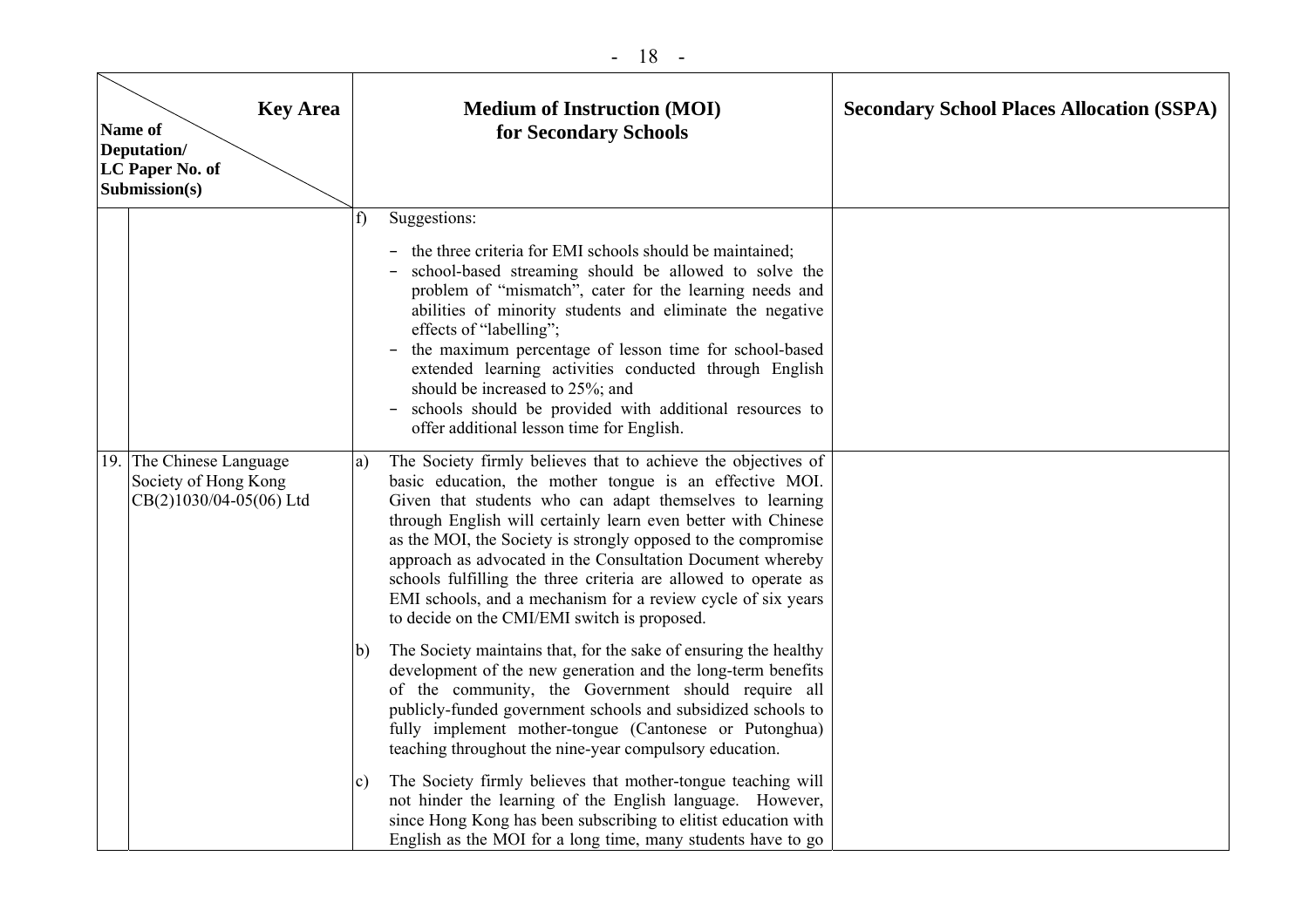#### - 19 -

| <b>Key Area</b><br>Name of<br>Deputation/<br>LC Paper No. of<br>Submission(s) |                              | <b>Medium of Instruction (MOI)</b><br>for Secondary Schools                                                                                                                                                                                                                                                                                                                                                                                                            | <b>Secondary School Places Allocation (SSPA)</b> |
|-------------------------------------------------------------------------------|------------------------------|------------------------------------------------------------------------------------------------------------------------------------------------------------------------------------------------------------------------------------------------------------------------------------------------------------------------------------------------------------------------------------------------------------------------------------------------------------------------|--------------------------------------------------|
|                                                                               |                              | through waves of failures in their school years. This has<br>resulted in severe polarization in our society today. The<br>Administration must be vigilant of it in formulating its<br>policies.                                                                                                                                                                                                                                                                        |                                                  |
|                                                                               | (d)                          | The policy of adopting a review cycle of six years will cause<br>all meritorious CMI schools to change their MOI one by one.<br>When that occurs, a disastrous collapse of CMI schools will<br>result! Subsequently, there will be disastrous polarization in<br>Hong Kong's education sector.                                                                                                                                                                         |                                                  |
|                                                                               | e)                           | The Society supports the proposals in the Consultation<br>Document that, at junior secondary levels, schools may keep a<br>certain percentage of their lesson time for the teaching of<br>certain subjects through English, so that students may refer to<br>learning materials in English while benefiting from<br>mother-tongue teaching. Schools may attempt to conduct<br>learning activities through English, for the purpose of<br>achieving life-wide learning. |                                                  |
|                                                                               | $\mathbf{f}$                 | The Society maintains an open attitude towards the choice of<br>MOI at the new senior secondary levels. It agrees that<br>schools may decide on the choice of MOI at senior secondary<br>levels, having regard to the effectiveness of the schools in<br>providing English training at junior secondary levels in the<br>previous three years, the proficiency levels of their students in<br>languages and the schools' missions and goals.                           |                                                  |
|                                                                               | $\left( \frac{1}{2} \right)$ | The title of the booklet published by EMB entitled "Learning<br>can be like this - Mother-tongue Teaching resulting in<br>proficiency in both Chinese and English" (in Chinese version<br>only) should be changed to "Learning can be like this -<br>Teaching through Putonghua or Cantonese resulting in<br>biliteracy and trilingualism".                                                                                                                            |                                                  |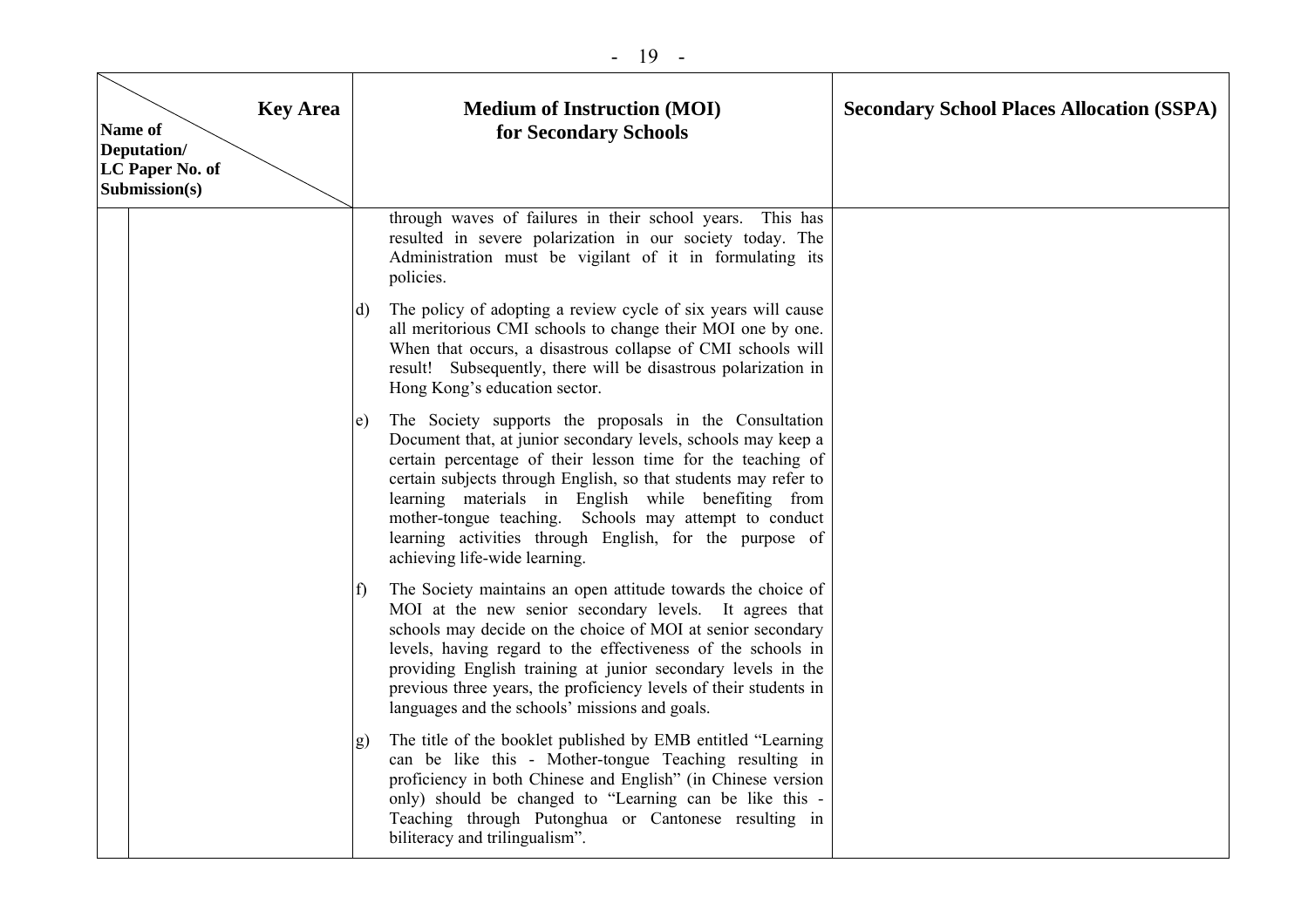|     | <b>Key Area</b><br>Name of<br>Deputation/<br>LC Paper No. of<br>Submission(s)          |              | <b>Medium of Instruction (MOI)</b><br>for Secondary Schools                                                                                                                                                                                                                     | <b>Secondary School Places Allocation (SSPA)</b>                                                                                                                                                      |
|-----|----------------------------------------------------------------------------------------|--------------|---------------------------------------------------------------------------------------------------------------------------------------------------------------------------------------------------------------------------------------------------------------------------------|-------------------------------------------------------------------------------------------------------------------------------------------------------------------------------------------------------|
|     | 20. Grant Schools Council                                                              | a)           | Schools and teachers know best about their students' learning<br>abilities, progress and needs, but they have no say whatsoever<br>on the MOI. This contradicts the spirit of school-based<br>management.                                                                       |                                                                                                                                                                                                       |
|     |                                                                                        | b)           | The Consultation Document should recommend a mechanism<br>and a set of standards to assess the language proficiency of P6<br>students.                                                                                                                                          |                                                                                                                                                                                                       |
|     |                                                                                        | c)           | The Council does not agree that a school cannot use English as<br>the MOI when the English proficiency level of some of its<br>students cannot meet the required standard.<br>The<br>Administration should consider the performance of students in<br>past public examinations. |                                                                                                                                                                                                       |
|     |                                                                                        | d)           | The language proficiency requirements in Chinese and English<br>for new and in-service teachers must be clearly stated.                                                                                                                                                         |                                                                                                                                                                                                       |
|     |                                                                                        | e)           | The policy of bifurcation between CMI/EMI schools starting<br>from 1998 was a mistake. The Consultation Document<br>should recommend a proposal to rectify the mistaken policy.                                                                                                 |                                                                                                                                                                                                       |
|     |                                                                                        | $\mathbf{f}$ | The policy of through-train schools (primary and secondary),<br>which was first advocated by the Government, should not be<br>affected by the policy of mother-tongue teaching.                                                                                                 |                                                                                                                                                                                                       |
| 21. | Joint Parent-Teacher<br>Association of Kwai Tsing<br>District<br>$CB(2)1030/04-05(07)$ | a)           | The Consultation Document should provide detailed a)<br>information on the historical background of mother-tongue<br>teaching.                                                                                                                                                  | Since the number of allocation bands was changed<br>from five to three, within-school diversity in<br>student ability has widened, and teachers are<br>invariably under greater pressure in teaching. |
|     |                                                                                        | b)           | The Consultation Document should spell out the required<br>qualifications for Chinese Language teachers.                                                                                                                                                                        | The Association suggests that the number of<br>allocation bands should be changed from three to                                                                                                       |
|     |                                                                                        | c)           | The within-school approach is more flexible than the<br>bifurcation approach because the former can provide more                                                                                                                                                                | four or restored to five, in order to improve the<br>situation.                                                                                                                                       |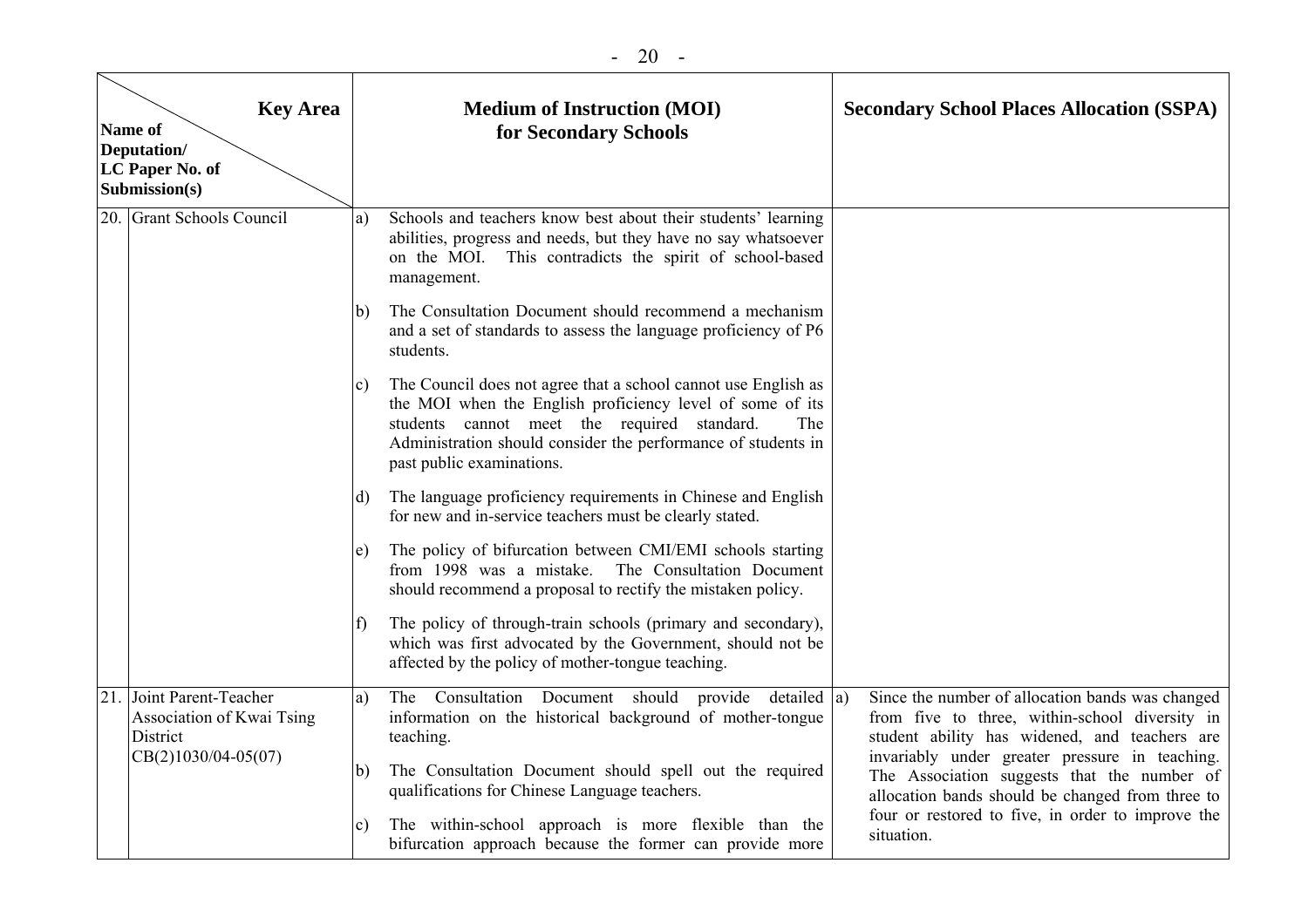| <b>Key Area</b><br>Name of<br>Deputation/<br>LC Paper No. of<br>Submission(s) |    | <b>Medium of Instruction (MOI)</b><br>for Secondary Schools                                                                                                                                                                                             | <b>Secondary School Places Allocation (SSPA)</b>                                                                                                                                                                                                                                                                                                                                                                                                                                                                                                                                                           |
|-------------------------------------------------------------------------------|----|---------------------------------------------------------------------------------------------------------------------------------------------------------------------------------------------------------------------------------------------------------|------------------------------------------------------------------------------------------------------------------------------------------------------------------------------------------------------------------------------------------------------------------------------------------------------------------------------------------------------------------------------------------------------------------------------------------------------------------------------------------------------------------------------------------------------------------------------------------------------------|
|                                                                               |    | autonomy to schools and caters better to the needs of different (b)<br>schools. Still, conditions must be laid down to minimise its<br>negative impacts.                                                                                                | Primary school principals may be worried about<br>the proposal of using the "pre-Secondary 1 Hong<br>Kong Attainment Test" (pre-S1 HKAT) as a<br>scaling instrument because that will directly affect<br>the number of their students in certain allocation<br>The Administration should prudently<br>bands.<br>handle this proposal.<br>A suitable number of examinations can serve the<br>$\mathbf{c}$<br>purpose of enhancing the competitive edge of local<br>students against overseas students. Parents agree<br>that the ability of their children can be truly<br>reflected in the SSPA mechanism. |
| The Joint Council of<br>22<br><b>Parent-Teacher Associations</b>              | a) | The Council is concerned about the negative labelling effect of<br>the bifurcation approach on CMI schools and their students.                                                                                                                          |                                                                                                                                                                                                                                                                                                                                                                                                                                                                                                                                                                                                            |
| of the Shatin District                                                        | b) | The Council hopes that the choice of MOI can be a<br>school-based decision. Schools should be allowed to provide<br>learning opportunities in both English and Chinese, having<br>regard to the diversity of their students in language<br>proficiency. |                                                                                                                                                                                                                                                                                                                                                                                                                                                                                                                                                                                                            |
|                                                                               | C) | EMB should issue clear guidelines to assist parents in making<br>decisions on whether they should send their children to a CMI<br>or an EMI school.                                                                                                     |                                                                                                                                                                                                                                                                                                                                                                                                                                                                                                                                                                                                            |
| 23. Hong Kong Direct Subsidy<br>Scheme Schools Council                        | a) | The Council cautiously welcomes the proposals about the<br>determination of the MOI in DSS schools in the Consultation<br>Document, which have honoured the terms and conditions in<br>the service agreements between EMB and DSS schools.              |                                                                                                                                                                                                                                                                                                                                                                                                                                                                                                                                                                                                            |
|                                                                               | b) | The enrolment of students by DSS schools is subject to the<br>supply and demand in the market. Therefore, DSS schools will                                                                                                                              |                                                                                                                                                                                                                                                                                                                                                                                                                                                                                                                                                                                                            |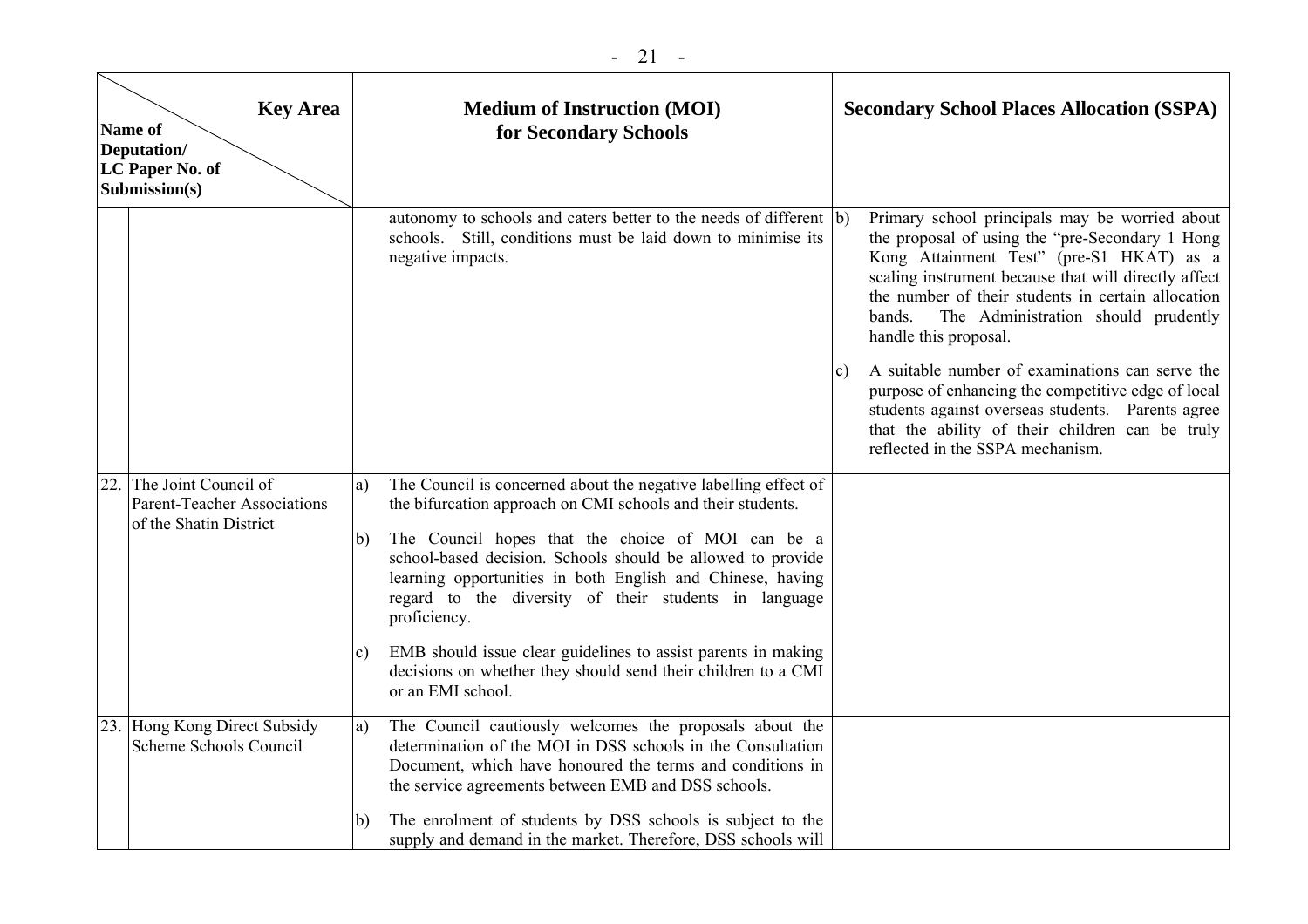| <b>Key Area</b><br>Name of<br>Deputation/<br>LC Paper No. of<br>Submission(s) |                                                                | <b>Medium of Instruction (MOI)</b><br>for Secondary Schools |                                                                                                                                                                                                                                                                                                                                                                                                                                                                                           | <b>Secondary School Places Allocation (SSPA)</b> |                                                                                                                                                                                                                                                                                                                                                                                                   |
|-------------------------------------------------------------------------------|----------------------------------------------------------------|-------------------------------------------------------------|-------------------------------------------------------------------------------------------------------------------------------------------------------------------------------------------------------------------------------------------------------------------------------------------------------------------------------------------------------------------------------------------------------------------------------------------------------------------------------------------|--------------------------------------------------|---------------------------------------------------------------------------------------------------------------------------------------------------------------------------------------------------------------------------------------------------------------------------------------------------------------------------------------------------------------------------------------------------|
|                                                                               |                                                                | c)                                                          | choose an MOI that best fits the language proficiency of their<br>students. EMB will also monitor the performance of DSS<br>schools. If a DSS school chooses the wrong MOI, EMB will<br>suggest the school concerned to change its MOI.<br>The Council supports the view that DSS schools have to make<br>suitable arrangements regarding student ability, teacher<br>capability and support measures if they are to adopt English as<br>the MOI in order to guarantee education quality. |                                                  |                                                                                                                                                                                                                                                                                                                                                                                                   |
|                                                                               | 24. Hong Kong Aided Primary<br><b>School Heads Association</b> | a)                                                          | Mother-tongue teaching is a move in the right direction.                                                                                                                                                                                                                                                                                                                                                                                                                                  | a)                                               | The assessment mechanism adopted under the<br>present transitional arrangement cannot accurately<br>reflect the level of academic achievements of P6<br>students, not to mention coping with the progress<br>education<br>reform<br>measures.<br>The<br>of<br>Administration should set up as soon as possible a<br>credible allocation mechanism that can accurately<br>reflect student ability. |
|                                                                               |                                                                |                                                             |                                                                                                                                                                                                                                                                                                                                                                                                                                                                                           | b)                                               | The Association agrees that the DP quota should<br>be capped at 30%.                                                                                                                                                                                                                                                                                                                              |
|                                                                               |                                                                |                                                             |                                                                                                                                                                                                                                                                                                                                                                                                                                                                                           | c)                                               | The Association does not agree that a single<br>attainment test should be used to assess the<br>performance of students. Assessment should be<br>made on all aspects of development of the<br>students.                                                                                                                                                                                           |
|                                                                               |                                                                |                                                             |                                                                                                                                                                                                                                                                                                                                                                                                                                                                                           | d)                                               | The Association agrees that the provision of the<br>"rank order list" to secondary schools should<br>cease.                                                                                                                                                                                                                                                                                       |
|                                                                               |                                                                |                                                             |                                                                                                                                                                                                                                                                                                                                                                                                                                                                                           | e)                                               | The Association agrees that the 3-band system<br>should be maintained, but suggests that the                                                                                                                                                                                                                                                                                                      |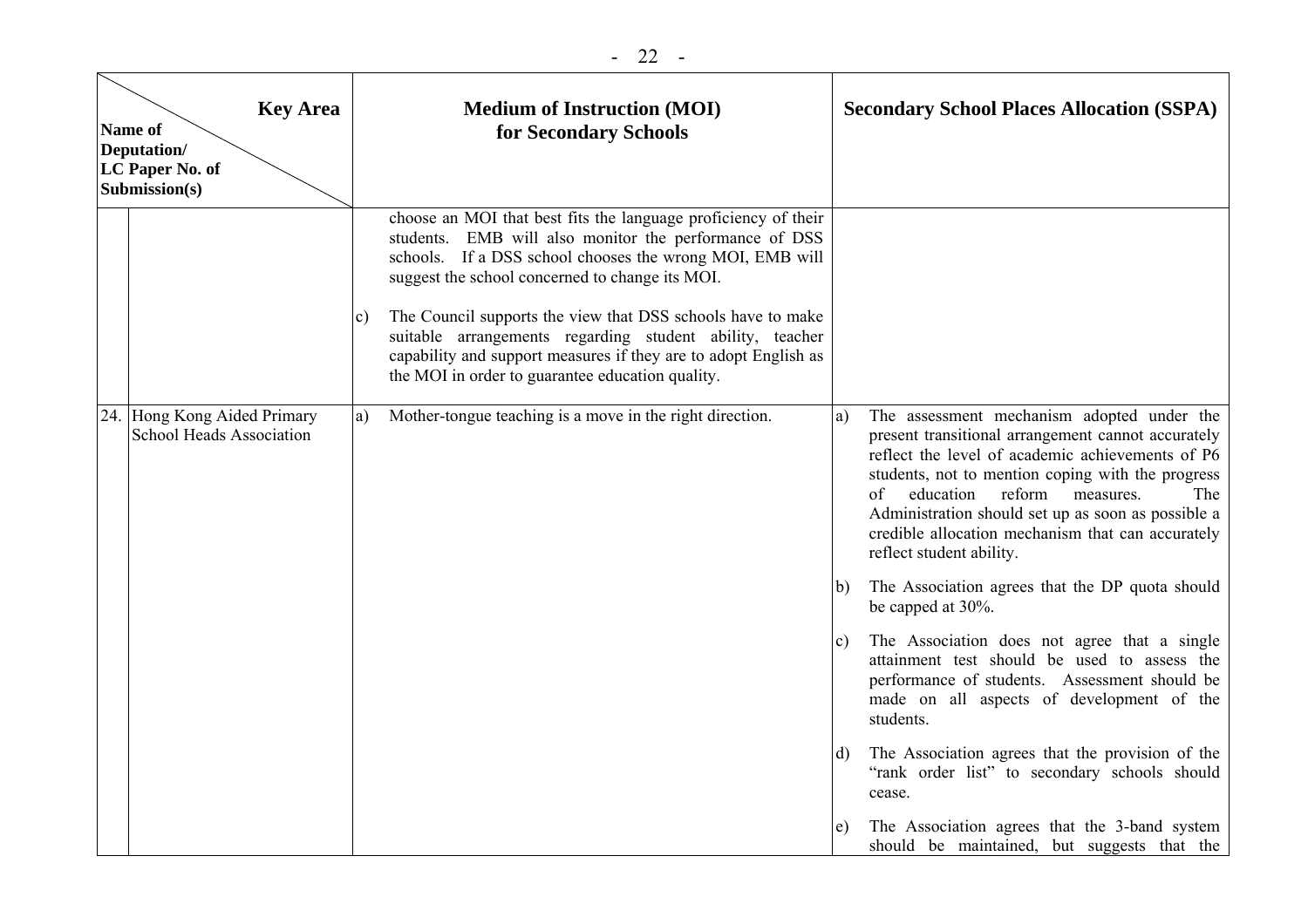| <b>Key Area</b><br>Name of<br>Deputation/<br>LC Paper No. of<br>Submission(s) |                                                                                          |                                            | <b>Medium of Instruction (MOI)</b><br>for Secondary Schools                                                                                                                                                                                                                                                                                                                                                                                                                                                                                                                                                                                                                                                                                                                                                                                                                                             |                          | <b>Secondary School Places Allocation (SSPA)</b>                                                                                                                                                                                                                                                                                                                                                                                                                                                                                                                                                         |  |  |
|-------------------------------------------------------------------------------|------------------------------------------------------------------------------------------|--------------------------------------------|---------------------------------------------------------------------------------------------------------------------------------------------------------------------------------------------------------------------------------------------------------------------------------------------------------------------------------------------------------------------------------------------------------------------------------------------------------------------------------------------------------------------------------------------------------------------------------------------------------------------------------------------------------------------------------------------------------------------------------------------------------------------------------------------------------------------------------------------------------------------------------------------------------|--------------------------|----------------------------------------------------------------------------------------------------------------------------------------------------------------------------------------------------------------------------------------------------------------------------------------------------------------------------------------------------------------------------------------------------------------------------------------------------------------------------------------------------------------------------------------------------------------------------------------------------------|--|--|
|                                                                               |                                                                                          |                                            |                                                                                                                                                                                                                                                                                                                                                                                                                                                                                                                                                                                                                                                                                                                                                                                                                                                                                                         | $\mathbf{f}$<br>g)<br>h) | Government should provide extra resources to help<br>improve student diversity.<br>The Association is opposed to the use of past<br>Academic Aptitude Test results as a scaling<br>mechanism and does not agree to the use of pre-S1<br>HKAT results as a scaling mechanism.<br>The Association agrees to the application of the<br>new SSPA arrangement to students entering S1 in<br>September 2007.<br>The Association has not come to a consensus<br>regarding the proposal that the number of<br>secondary schools which each student may apply<br>to at the DP stage be increased from one to two. |  |  |
|                                                                               | 25. Federation of Parent Teacher<br>Associations of Hong Kong<br><b>Eastern District</b> | a)<br>$\mathsf{b}$<br>$\mathbf{c}$ )<br>d) | The Federation agrees that the mother tongue is the best MOI,<br>as it may enhance the interest and motivation in learning.<br>Parents are generally concerned about the quality of English<br>language education which is essential for students to pursue<br>life-long learning.<br>The Federation suggests that schools should use bilingual<br>textbooks and the mother tongue to facilitate teaching and<br>learning in the classroom, and hence provide students with a<br>choice to learn in either Chinese or English or both.<br>Language proficiency among students is bound to differ.<br>Therefore, schools should arrange students with higher<br>proficiency in Chinese to pair up with students with higher<br>proficiency in English, and let them learn from the strengths of<br>each other through project assignments. This arrangement<br>allows students to complement each other. |                          |                                                                                                                                                                                                                                                                                                                                                                                                                                                                                                                                                                                                          |  |  |